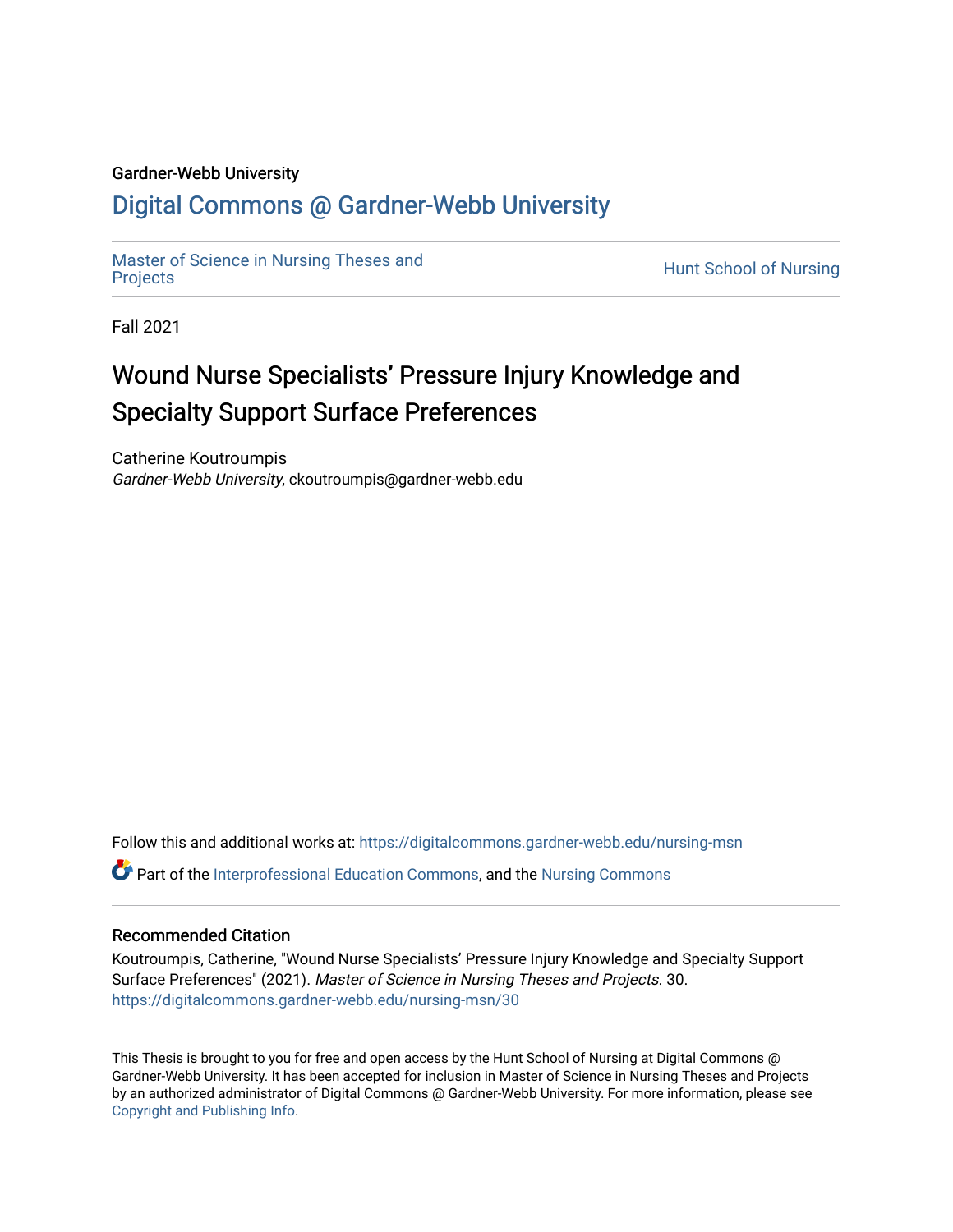Wound Nurse Specialists' Pressure Injury Knowledge and Specialty Support Surface

Preferences

by Catherine Koutroumpis

A thesis submitted to the faculty of Gardner-Webb University Hunt School of Nursing in partial fulfillment of the requirements for the Master of Science in Nursing Degree

Boiling Springs, North Carolina

2021

\_\_\_\_\_\_\_\_\_\_\_\_\_\_\_\_\_\_\_\_\_\_\_\_\_\_\_\_\_\_ \_\_\_\_\_\_\_\_\_\_\_\_\_\_\_\_\_\_\_\_\_\_\_\_\_\_\_\_\_\_

\_\_\_\_\_\_\_\_\_\_\_\_\_\_\_\_\_\_\_\_\_\_\_\_\_\_\_\_\_\_ \_\_\_\_\_\_\_\_\_\_\_\_\_\_\_\_\_\_\_\_\_\_\_\_\_\_\_\_\_\_

Submitted by: Approved by:

Catherine Koutroumpis, BSN, RN Anna S. Hamrick, DNP, FNP-C

Date Date Date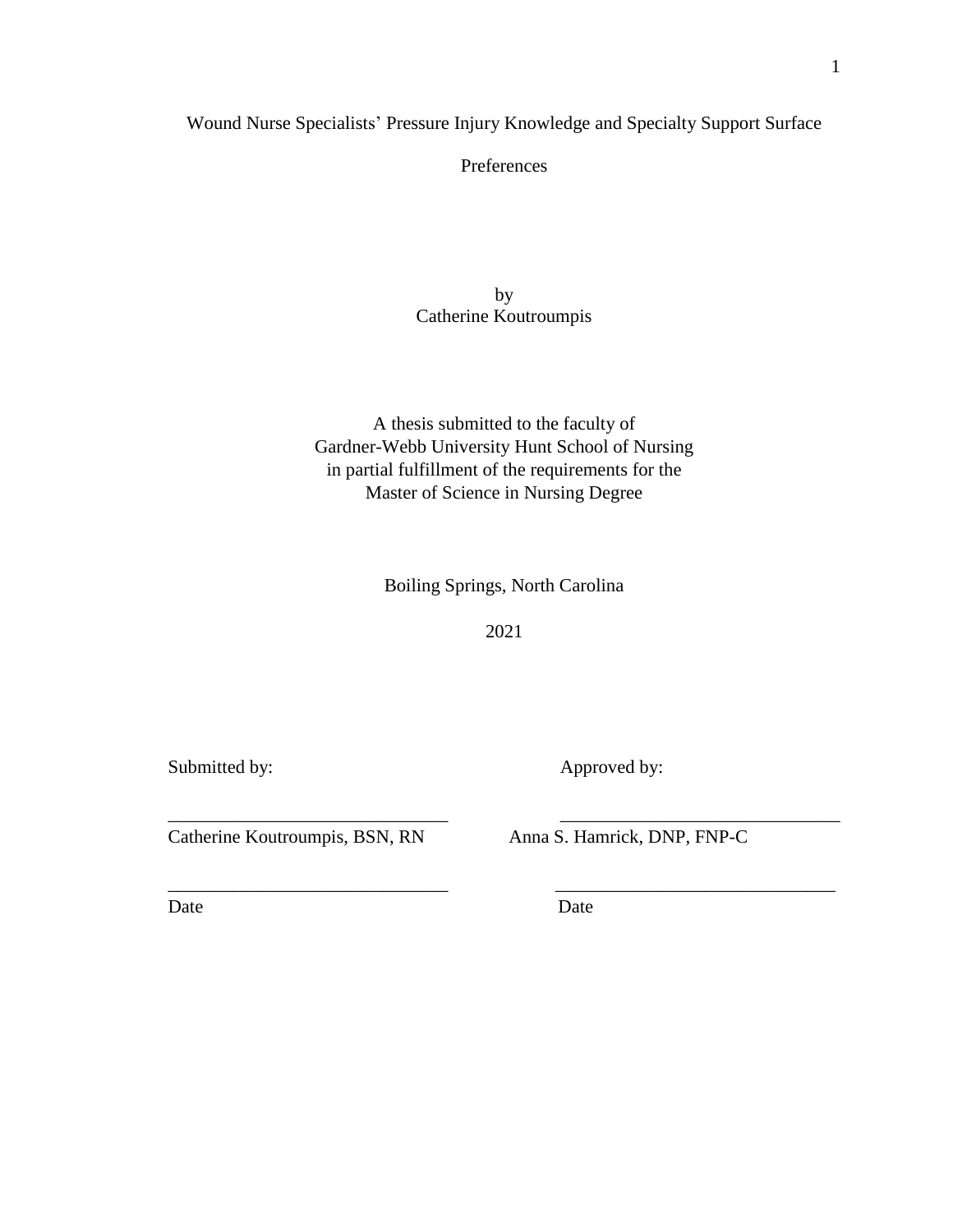#### **Abstract**

Low-level foam specialty support surfaces are negatively affecting the number of hospital-acquired pressure injuries that occur each year and overall skin health of acute care patients. Lack of knowledge by wound care specialists on different types of therapy could lead to patients not receiving the best possible specialty surfaces available. An online anonymous survey of 19 certified wound care nurses was conducted. The survey examined the nurses' knowledge of pressure injuries using the Pieper Zulkowski Pressure Ulcer Knowledge test (PZPUKT) and choice of specialty support surface for prevention of pressure injuries. One hundred percent of nurses scored 80% and higher on the knowledge portion of the survey. Eighty-eight percent of nurses chose the support surface which represents the most current evidence-based research. The preparation, certification and recertification for certified wound care nurses is sufficient to maintain a "good" and "very good" rating on the PZPUKT. Self-driven upkeep of education through literature and lecture by certified wound care nurses leads to choosing most current products with regards to research related findings.

*Keywords*: pressure injury, wound nurse specialists, certified wound care nurse, specialty support surface, hospital acquired pressure injuries, wound nurse pressure injury knowledge, nurse pressure injury knowledge, Pieper Zulkowski Pressure Ulcer Knowledge Test, PZPUKT.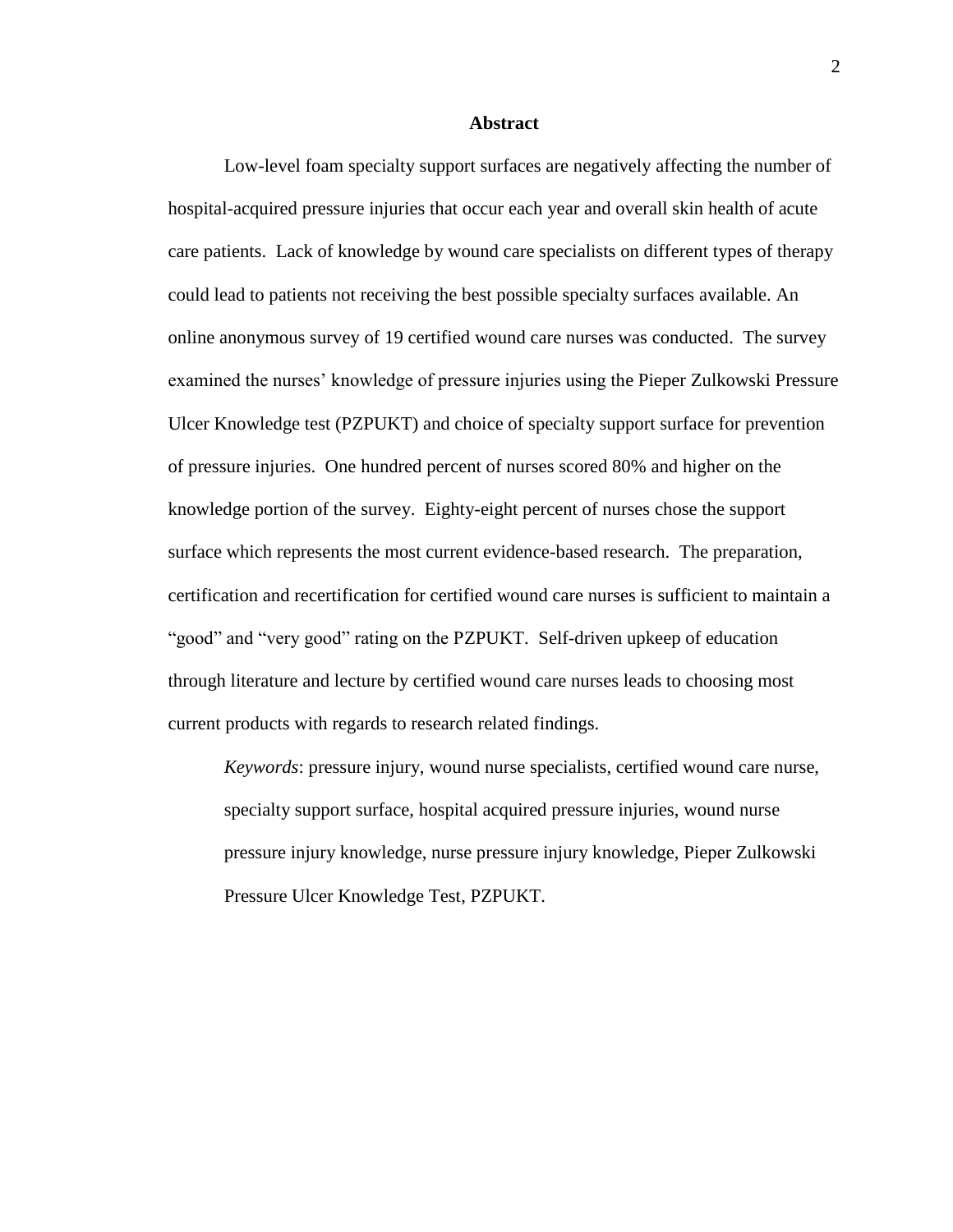### **Acknowledgement**

Thank you to Dr. Anna Hamrick, Gardner Webb University Thesis Course Advisor, for her guidance and support during the creation of this thesis. Also thank you to the staff at Gardner Webb University Library for assisting in researching the topics related to this study.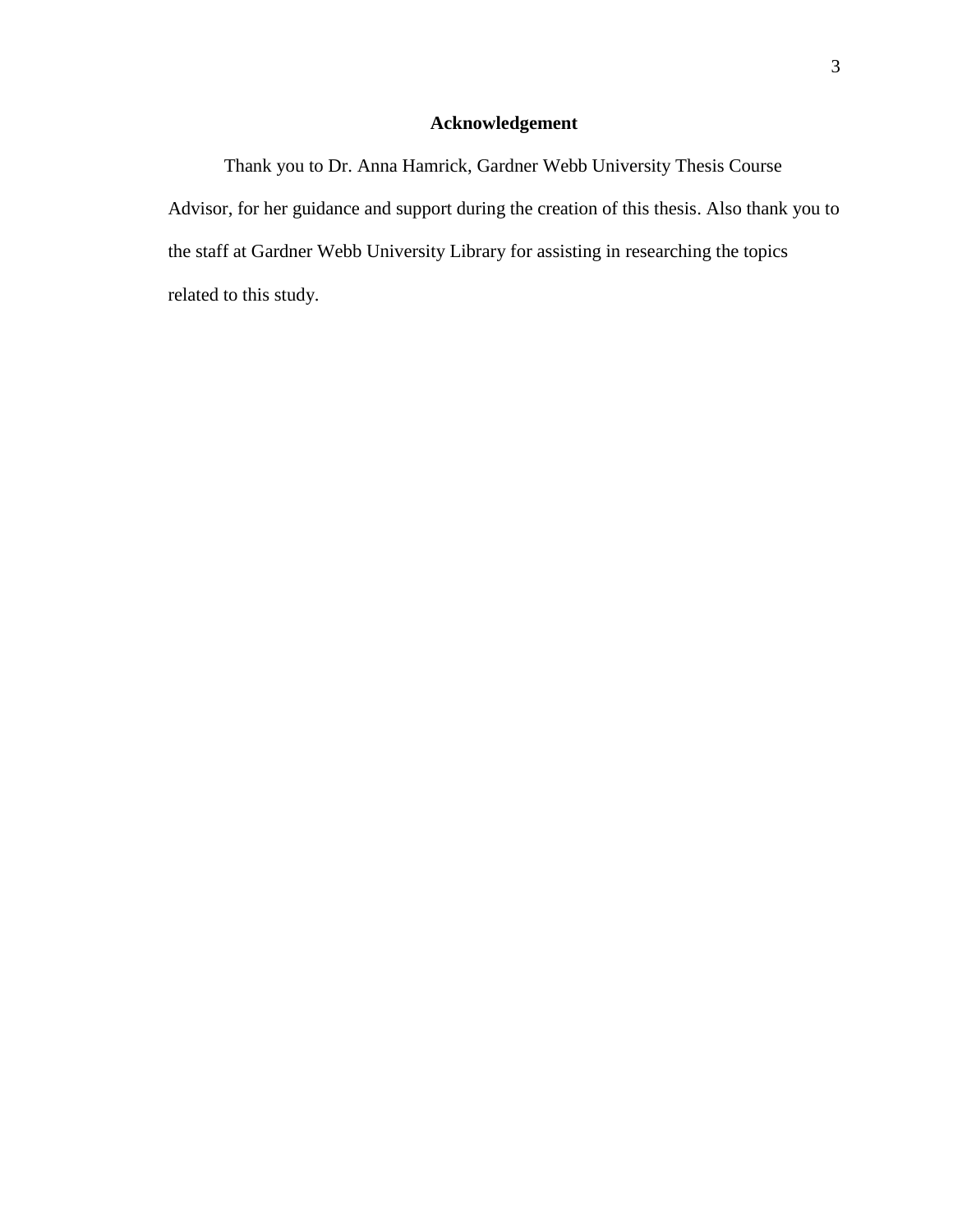| Chapter I: Introduction             |     |
|-------------------------------------|-----|
|                                     |     |
|                                     |     |
|                                     |     |
|                                     |     |
|                                     |     |
|                                     |     |
| Chapter II: Research-based Evidence |     |
|                                     |     |
|                                     |     |
| Chapter III: Methodology            |     |
|                                     |     |
|                                     |     |
|                                     |     |
|                                     |     |
|                                     |     |
| Protection of Human Subjects        | .35 |
|                                     |     |
| <b>Chapter IV: Results</b>          |     |
|                                     |     |
|                                     |     |
| Chapter V: Discussion               |     |
|                                     |     |

## **Table of Contents**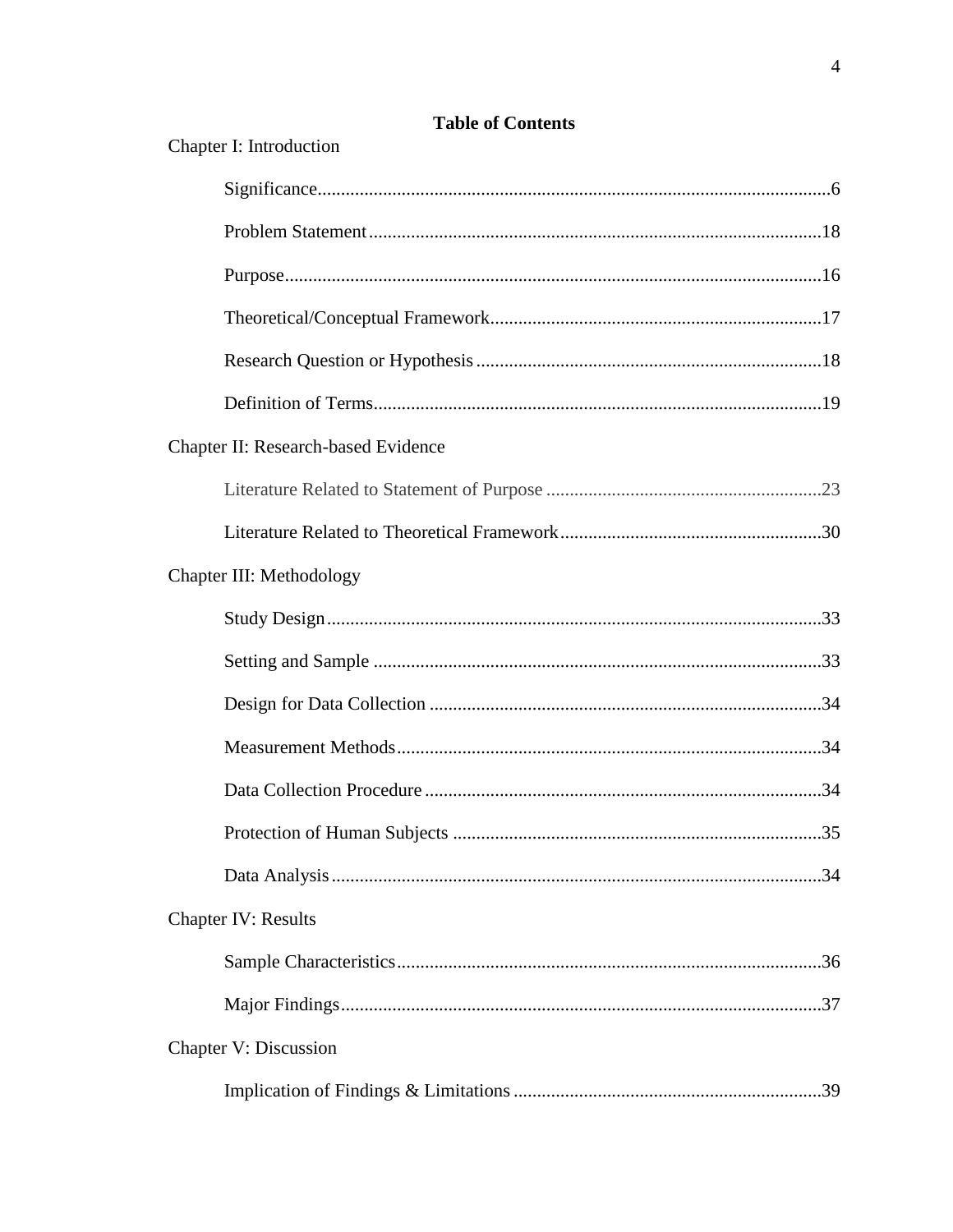| Figure 8: Survey Results Years of Experience as Wound Nurse Specialist61    |
|-----------------------------------------------------------------------------|
|                                                                             |
| Figure 10: Survey Data: Average Test Score Versus Years' Experience62       |
| Figure 11: Choice of Chair Cushions/Bed Overlays Versus Years' Experience63 |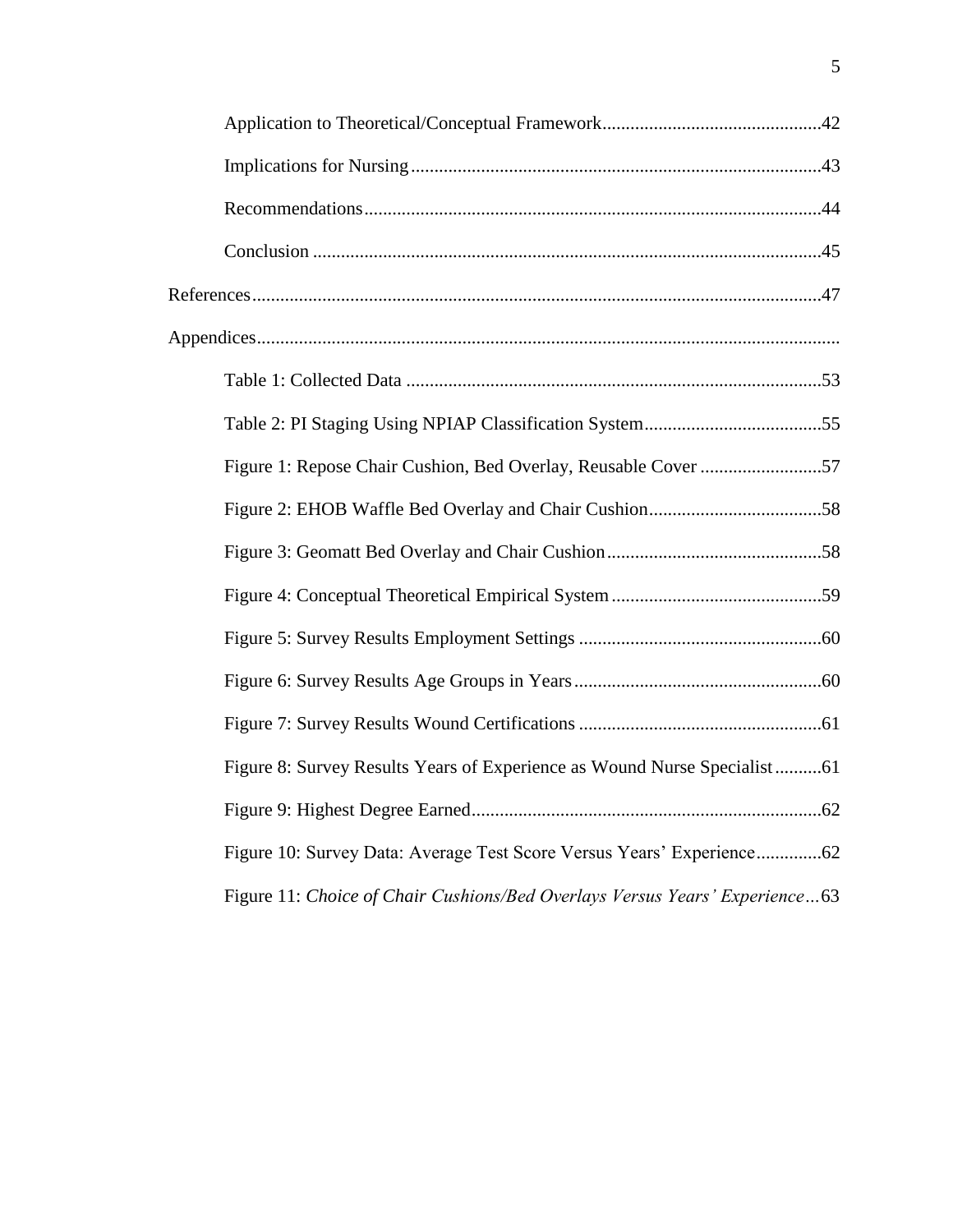#### **Chapter I: Introduction**

Hospital Acquired Pressure Injuries are preventable medical errors. Prevention relies on use of evidence-based knowledge to ensure supportive actions take place. Wound nurse specialists are at the forefront of this endeavor. However, given the extraordinary number of pressure injuries that occur each year, wound specialists may not be as prepared as we hope to make decisions that protect patients from developing pressure injuries. Wound specialists may lack the knowledge to manage pressure injuries once they occur or may not have the evidence-based knowledge to choose the most up to date therapy when assessing new patient products.

Low-level foam specialty support surfaces (chair cushions and bed overlays) are thought to negatively affect the number of hospital-acquired pressure injuries that occur each year and overall skin health of acute care patients. Lack of knowledge by wound care specialists on different types of therapy may have led to patients not receiving the best possible specialty surfaces available. This study used the Pieper Zulkowski Pressure Ulcer Knowledge test (PZPUKT) to score wound nurse specialists' knowledge on pressure injury (PI) identification, prevention and management. The study also surveyed the same group of nurses on their choice between three specialty support surfaces with varying levels of therapy.

#### **Significance**

#### **Medical Errors**

Individuals seeking medical care in an acute care setting typically have a specific reason for the visit, such as a stroke, heart attack, or surgery. Most consumers of healthcare expect the hospital environment to be safe when they seek treatment.

6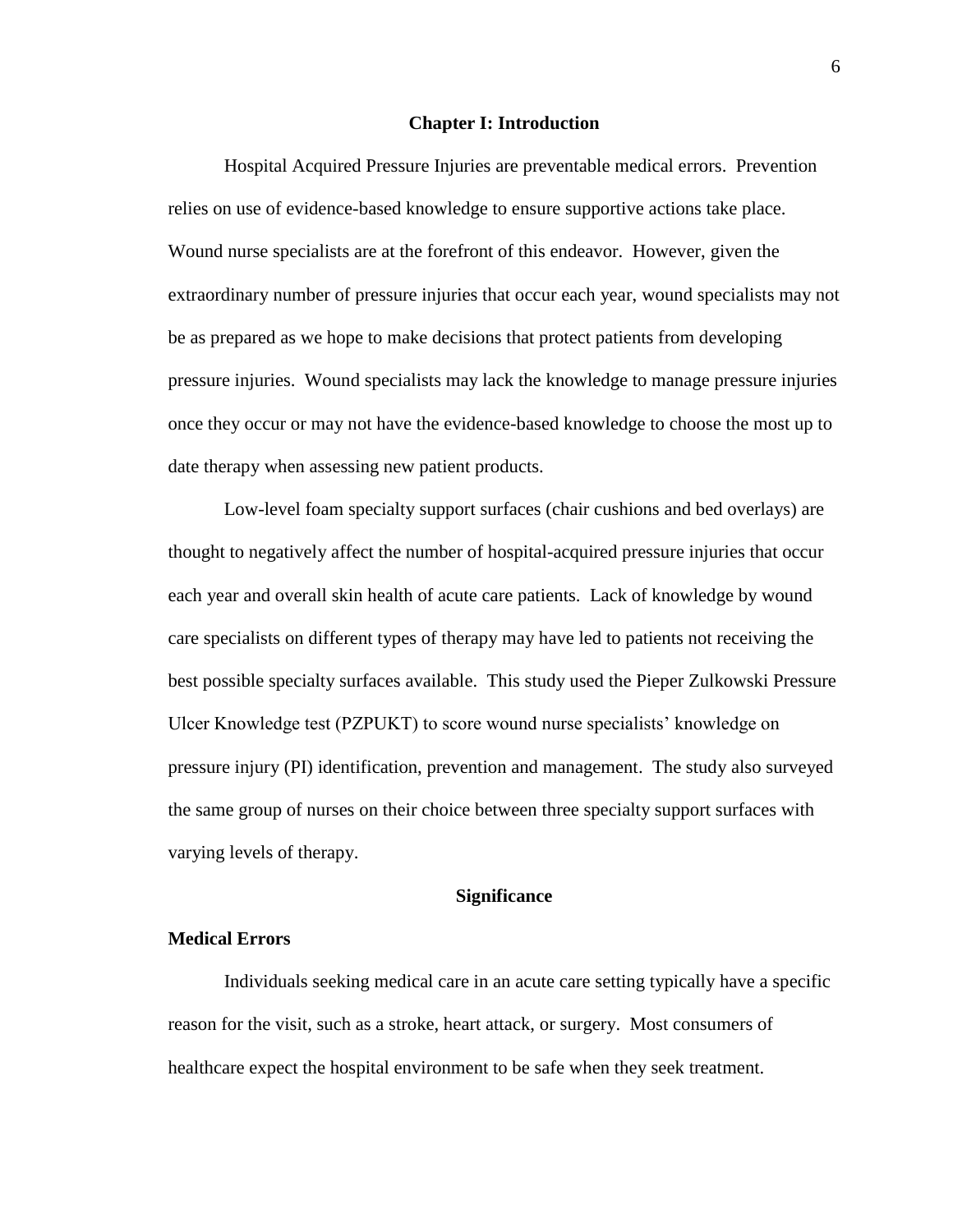Unfortunately, mistakes do happen in healthcare settings. While the Institute of Medicine's (IOM) publication "To Err is Human: Building a Safer Health System" is over twenty years old, it is still widely accepted as a highly relevant and important publication (Kohn, Corrigan, & Donaldson, 2000). The IOM report highlighted the prevalence of mistakes, injuries and deaths occurring in United States (U.S.) healthcare each year and brought awareness to the serious issue of medical errors.

As staggering as the reported data was, many feel the actual severity of the problem was underestimated. Some healthcare workers shared they do not always report an incident for fear of losing a job or receiving serious reprimand (Rogers, Griffin, Carnie, Melucci, & Weber, 2017). An example of a medical error is the development of a hospital acquired pressure injury (HAPI). It is thought that more than 60,000 people die each year due to complications of pressure injuries (PI) in the U.S. (Petrone & Mathis, 2017). If the IOM is correct, then deaths due to unintentional PI development are underestimated as well.

#### **Pressure Injuries**

Of the potential medical errors that occur in healthcare settings, one specific unintended error is the development of a PI. Pressure injury is the current medical term for a wound that developed as a result of prolonged pressure on or near a boney prominence, sometimes in the presence of friction or shear (Bryant and Nix, 2012). Past terms used to describe this type of medical injury include decubitus, pressure ulcers, and bed sore. It is estimated that 2.5 million people [Agency for Healthcare Research and Quality (AHRQ), 2014] develop PIs each year. The cost of treatment for PIs in the United States is \$11.5 million per year [Washington State Hospital Association (WSHA),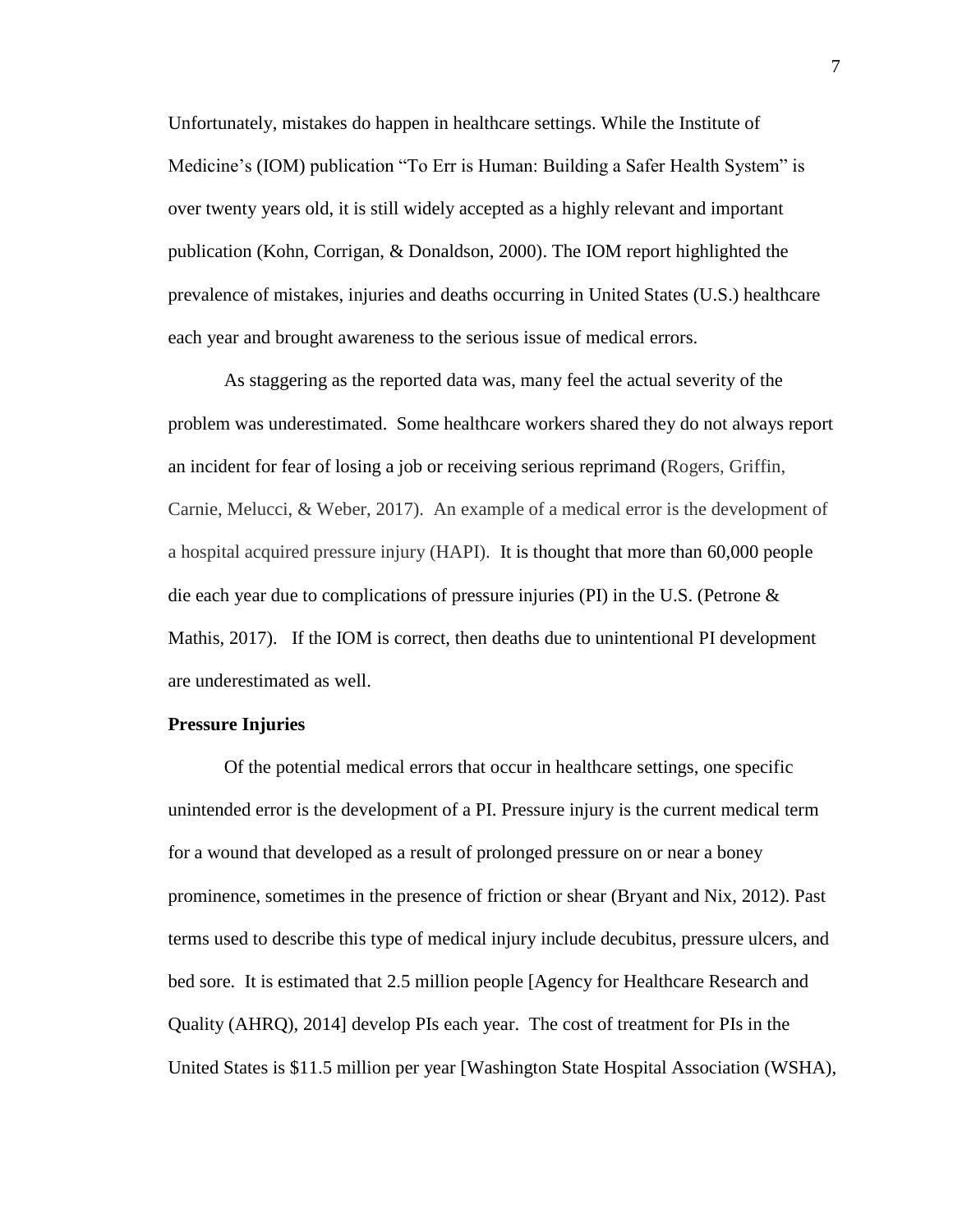2020]. Patients seeking acute care for specific situations like heart attack or stroke do not anticipate that they may develop a secondary diagnosis as a result of being admitted to the hospital.

PIs are described based on level of severity called stages. The seriousness of the effects of PIs may not be understood by someone (i.e. patient, family member, caregiver, etc) who has never experienced a PI or perhaps experienced only a lower stage PI. Table 2: PI Stages details descriptions of the six stages of PIs including photographs to aid in visualization. PI stages range from intact skin with discoloration (Stage 1) all the way to the most severe category (Stage 4) in which bone, ligament, tendon or muscle may be exposed [National PI Advisory Panel (NPIUP), 2016]. Treatment for PIs vary. Less severe PIs may be resolved with use of ointments, while more severe PIs may require surgery to debride non-viable tissue interfering with wound healing. Some PIs may even require surgery to have a diverting colostomy to avoid stool from getting into wounds located near the rectum or perhaps weeks of intravenous antibiotic therapy.

PIs are a prime example of a shocking injury that can occur while a person is in the hospital being treated for their primary complaints. They are also a prime reason a malpractice suit may occur against an organization, with settlements ranging between \$250,000 to \$312 million per case (Petrone & Mathis, 2017). That is likely due to two reasons: 1) PIs can look so unbelievably horrific and 2) PIs are considered preventable in most situations. Prevention of PIs is important for all patients, but especially for those who have lost some or all ability to care for themselves since healing is even more difficult and resource intensive. PI prevention strategies are multi-faceted (AHRQ, 2014). There is not one single activity a healthcare provider can do to prevent a PI. To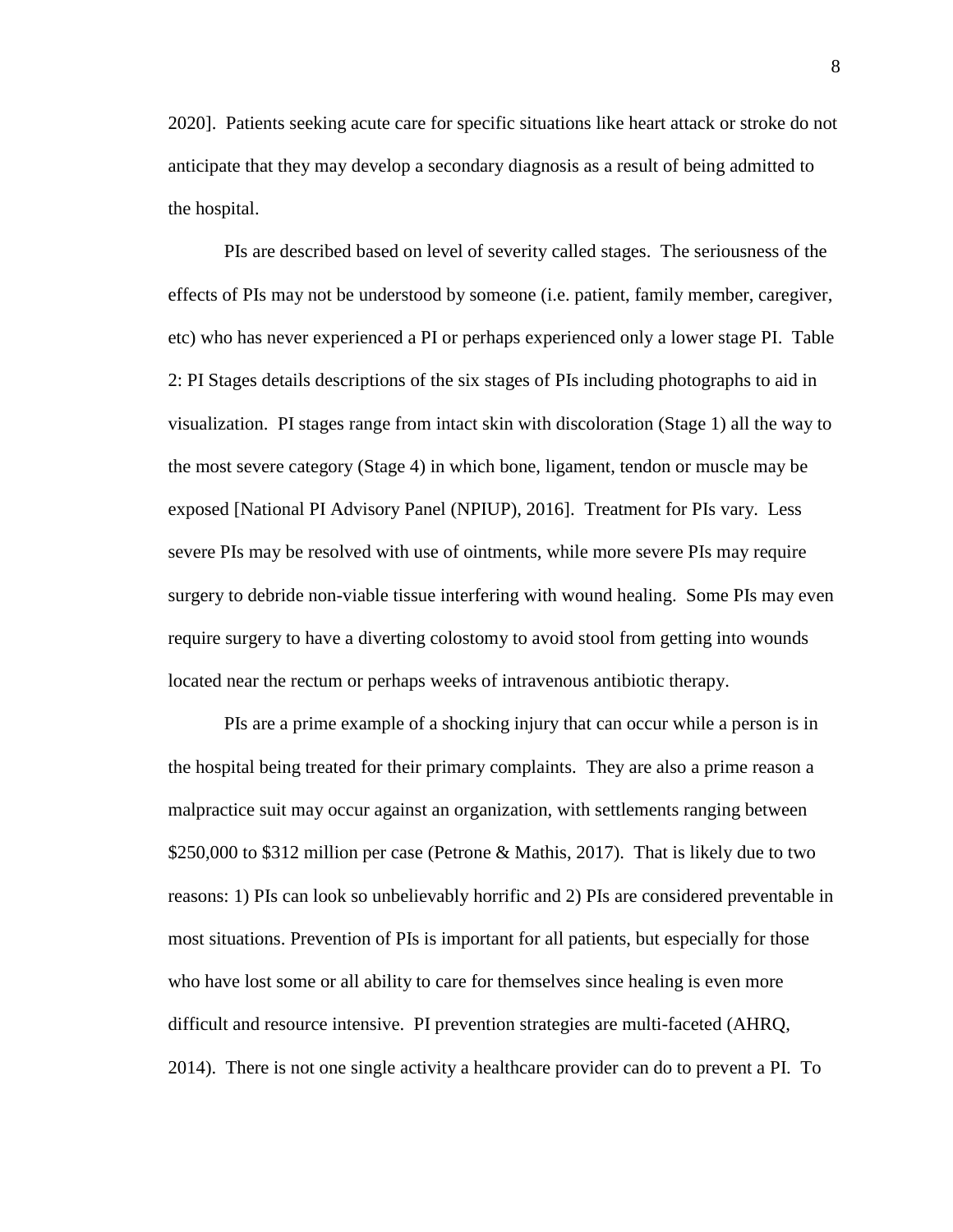help focus attention on the areas of risk that are most likely to lead to development of a PI, a variety of evidence-based tools have been created for assessing risk for skin breakdown. Examples include the Braden Scale for adults, Braden-Q Scale for infants and children, Norton Scale, and Waterlow Scale (AHRQ, 2012).

#### **Assessing Skin Breakdown Risk**

The most commonly used PI risk assessment tool utilized in acute care settings is the Braden PI Risk Assessment Tool (AHRQ, 2012). The Braden Scale for Predicting Pressure Sore Risk shows the in-depth manner in which the tool identifies areas of weakness. A score of 1-4 is available for the sub-scale areas of activity, sensory perception, mobility, friction & shear, nutrition, and moisture. The tool describes a narrative for each score value. The sub-scale scores are added up for a cumulative score (Bryant and Nix, 2012). Frequently it is the role of the nurse (RN) to calculate a patient's Braden score. This risk is typically assessed on admission, at least weekly and when changes from a patient's baseline occur (McNichol, Watts, Mackey, Beitz, & Gray, 2015).

A total Braden score of 18 or less indicates the patient is at risk for skin breakdown. As the total score decreases, the risk of PIs increases (Bryant and Nix, 2012). A Braden score of 15-18 is considered at risk, but low. A score of 13-14 is considered moderate risk, 10-12 is high risk, and a score below 9 is considered very high risk for PI development. As the Braden score gets lower, more aggressive prevention interventions are indicated. It is suggested that looking at each sub-scale score can aid in individualizing a patient's care plan (McNichol et al, 2015). Any sub-scale score that is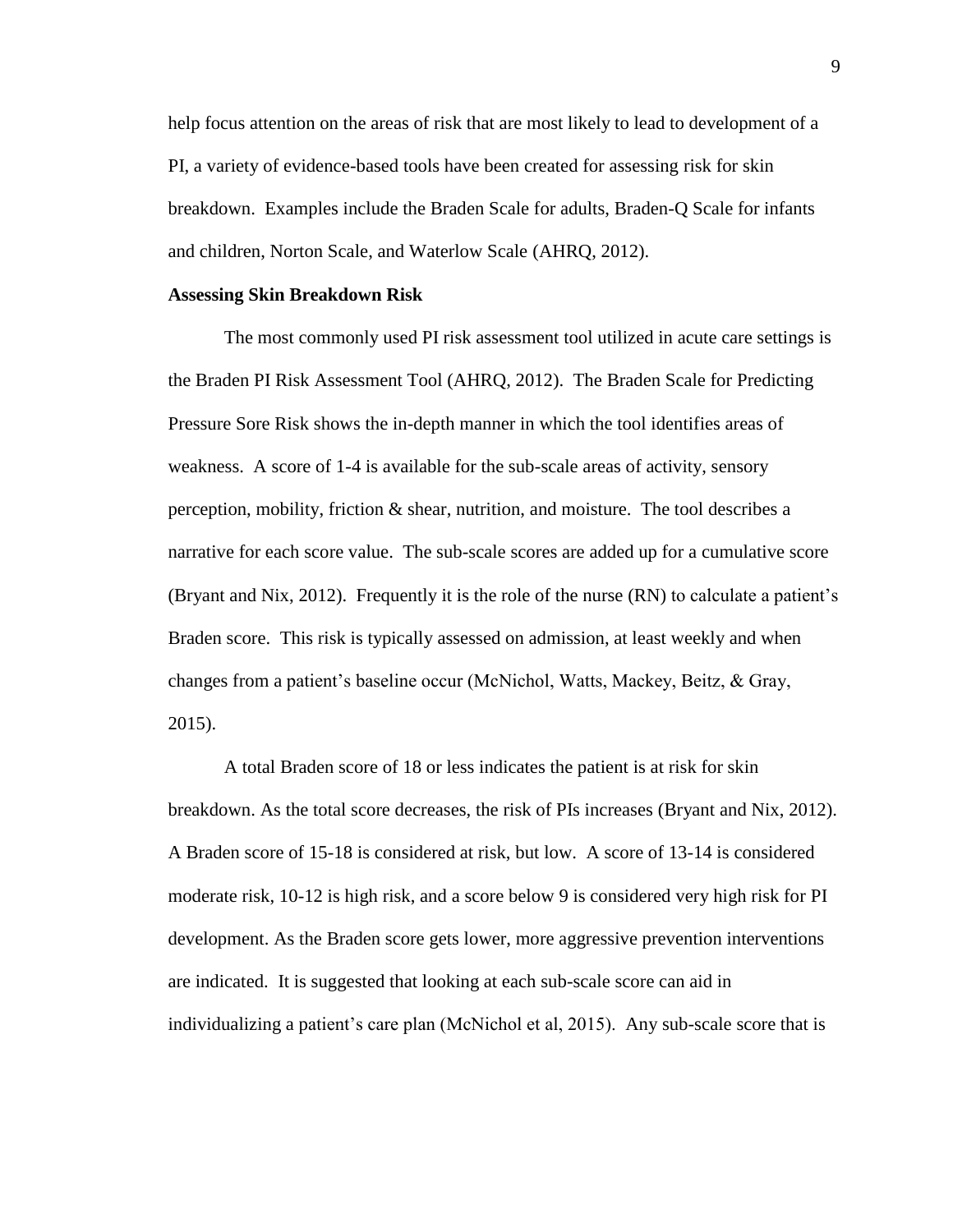rated 1 or 2 indicates the patient is particularly at risk in those areas and interventions should be specific to those areas.

#### **Skin Breakdown Prevention Interventions**

Once the Braden score is calculated, the multidisciplinary team will create a prevention plan of care, specifying what skin breakdown interventions are initiated for the patient and on what schedule. Examples of category specific interventions include, but are not limited to:

Sensory perception  $\rightarrow$  Elevate the heels off the bed to relieve pressure.

Mobility  $\rightarrow$  Ensure an advanced support surface is in use.

Activity  $\rightarrow$  Assist patient up to the chair or in ambulation.

Nutrition  $\rightarrow$  Record food and drink intake; Respond to low intake.

Moisture  $\rightarrow$  Use skin protectant to skin at risk for breakdown from incontinence.

Friction & Shear  $\rightarrow$  Position head of bed below 30 degrees (if not

contraindicated).

In addition to reasons already discussed, the occurrence of PIs are concerning to all stakeholders because they are painful, scary, can lead to longer hospitalization, complications or even death. They are expensive to treat, may require surgery, may lead to withheld reimbursement from insurance companies, and suggest the quality of care being provided is insufficient (Center for Medicare Services, 2106). Patients and family members expect healthcare providers to provide high quality, safe and effective care to entirely avoid prolonged pressure, friction and shear aggravation, and moisture damage to skin. If a PI develops, it is generally accepted that the care plan was flawed or was not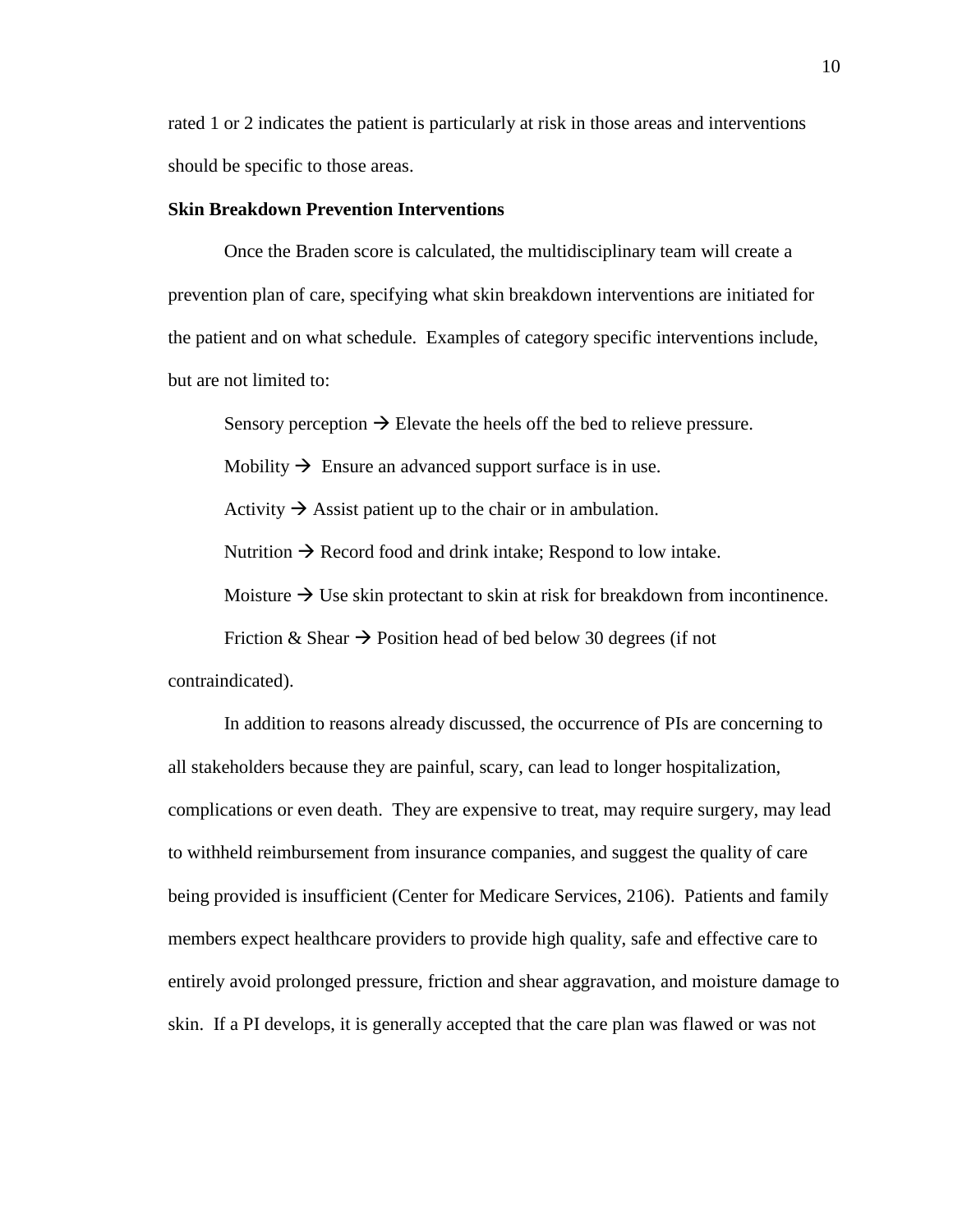implemented correctly. Skin breakdown prevention interventions should be standard nursing care for all patients, regardless of provider orders.

#### **Support Surfaces**

A variety of PI prevention strategies exists. One specific strategy to relieve pressure and prevent PIs is through the choice of support surfaces. A specialized support surface should be utilized in particular when the mobility or activity score is 1 or 2 (McNichol et al, 2017). A support surface is a "specialized device for pressure redistribution designed to address management of tissue loads, micro-climate, and/or other therapeutic functions. Support surfaces include but are not limited to mattresses, integrated bed systems, mattress replacements or overlays, seat cushions and seat cushion overlays (NPIAP, 2019, Pg 4).

Support surfaces are frequently misunderstood by care providers due to the use of multiple model names chosen by companies to describe their products, therapy types, and education. Many healthcare providers focus on support surfaces for beds and mattresses and often forget that chair cushions are also a type of support surface. While ensuring support surfaces included in a patient's care plan is a critical first step, the features of specific surfaces matter as well. Support surfaces are produced with a wide range of materials (i.e. air bladders, foam, gel) each offering various methods of pressure redistribution. The outside cover material is also important in determining the level of injury prevention. This cover can be foam, plastic, or polyurethane among other materials.

Knowledge of the support surface options is a challenge for experts and novices alike. It is not uncommon for even wound care specialists to struggle with identifying the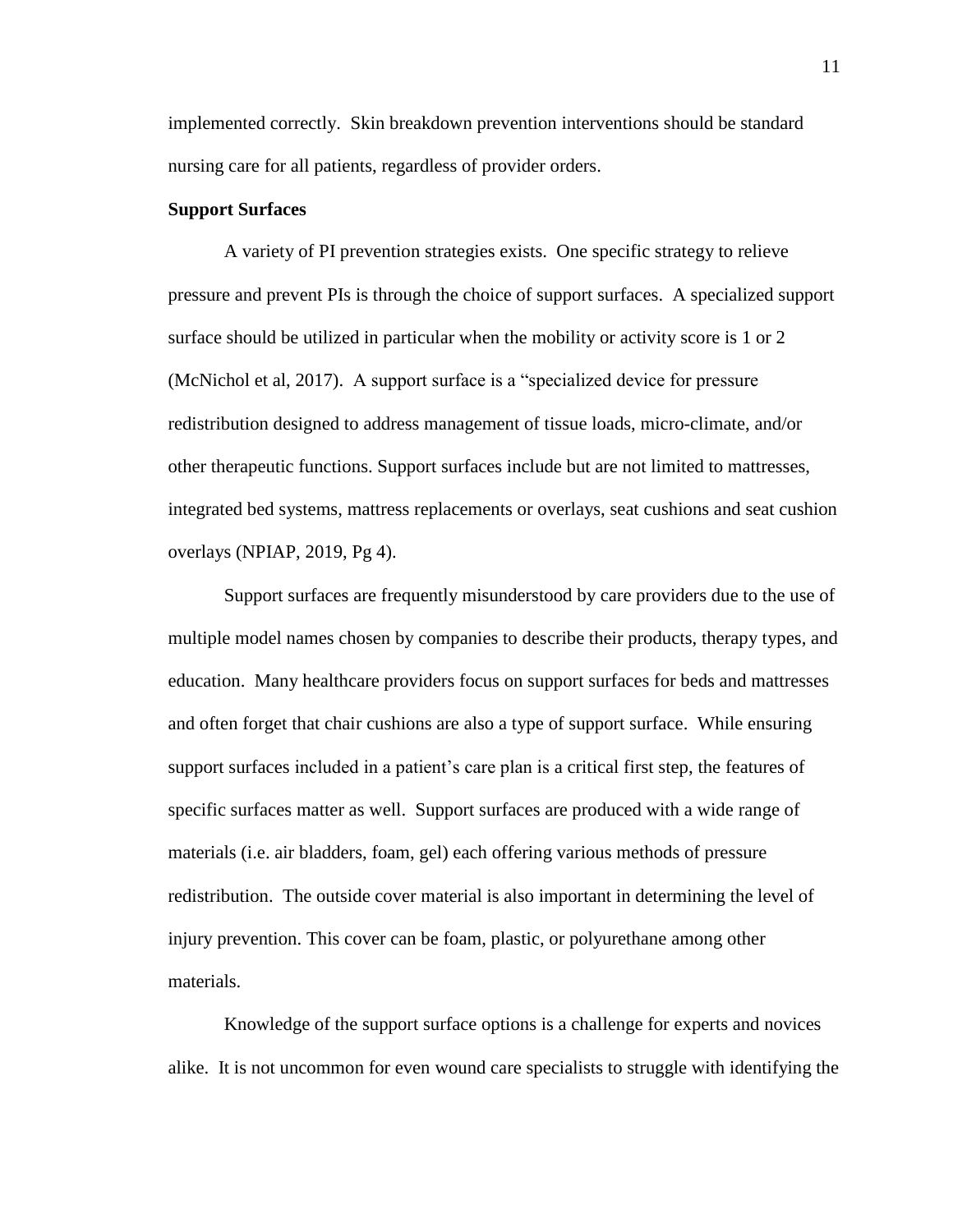type of therapy inside a support surface. The therapy is 1) frequently hidden inside a cover and 2) the support surface is usually called by a manufacturer's model name (i.e. Hill-Rom's Clinitron) instead of the category of therapy. A non-specialist nurse or certified nursing assistant (CNA) may potentially struggle even more with the types of therapy available. Many institutions create support surface algorithms for staff, but human error is common in their use. Facilities may also use multiple types of specialty mattresses due to negotiated vendor contracts, cost, age, and availability.

#### **Wound Nurse Specialists**

Behind the avoidance or occurrence of medical errors in healthcare is knowledge or lack thereof. For two decades the general public has ranked nursing as the most trusted profession (Nurse.org, 2021). Communities trust us to: Do no harm (maleficence), do good (benevolence), remain ethical, advocate for patients' rights and safety, and much more (Nurse.org, 2021). A nurse cannot succeed without knowledge growth. We receive knowledge multi-directionally such as in nursing school and new job orientation. We learn from continuing education units required yearly to maintain our licensure. It is worth mentioning that there has been doubt for decades on whether required education is enough to fulfill the amount of growth necessary for nurses to remain current and safe in their practice (Cooper, 1980). Many go back to school for advanced degrees. Scientific research gathers evidence-based knowledge, accessible in professional journals. Conferences and professional meetings allow for networking and learning. Finally, nurses learn from their mistakes, although knowledge growth can help to decrease such things.

Since the nursing professions' induction, nurses have cared for patients in all areas of specialties. As these generalists oversaw areas of expanding specialties, the need for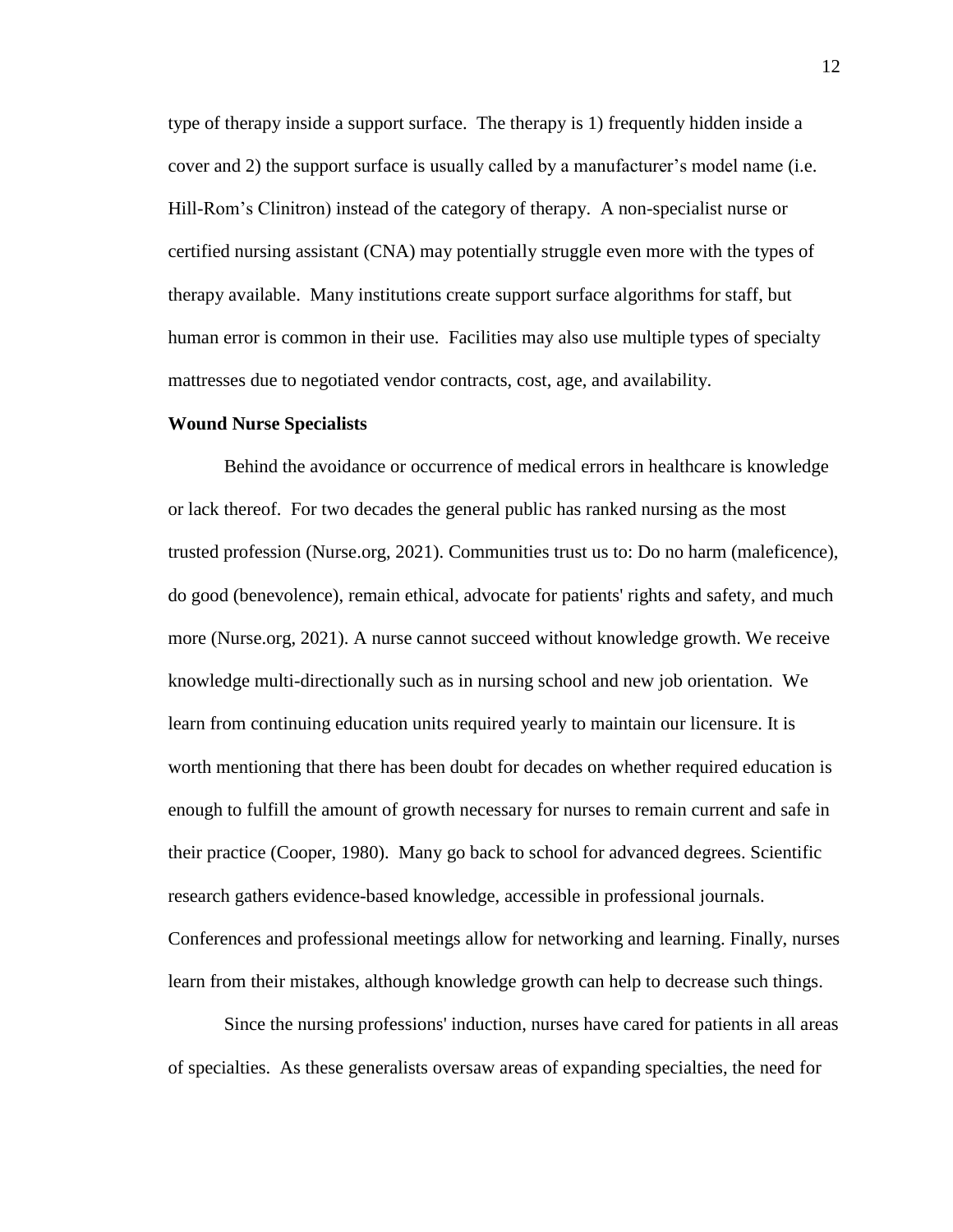individuals to focus their attention in specific areas of nursing became evident. Wound care nursing was one such specialty. Wound care specialists came about through a relatively unrelated area. In 1961, enterostomal nurse training began through the efforts of Dr. Rupert Turnbill, a Cleveland Clinic colorectal surgeon, and his former patient Norma Gill (Corbett, 2012). The specialty grew to incorporate wound and continence care specialties. Everything came together in a mere 7 years to form the Wound Ostomy Continence Nurse (WOCN) Society in 1968, the largest, oldest and most prestigious organization of its kind (Corbett, 2012).

The WOCN Certification Board (WOCN-CB), via the WOCN Society, is considered the "gold standard" for certifying wound specialists. Achievement of any certification available through the WOCN–CB is defined by completion of:

- An approved curriculum
- Clinical hours with approved preceptors
- Extensive & challenging board exams
- Rigorous process for re-certifying every 5 years (Corbett, 2012)

Certification "gives consumers and payers some assurance that the designee has attained an expert level and agrees to engage in lifelong learning, with implied allegiance to best practice, leadership, safety, and achievement of superior patient outcomes" (Corbett, 2012, pg 190). Wound nurse specialists outperform their generalist nurse counterparts in specialty related topics (Aydin, 2019). Topical wound care (choosing dressings) is the tip of the iceberg. All systems of the body affect skin health and wound healing. Wound specialists are trained at varying levels to understand the association of pathophysiology and skin health [Wound, Ostomy, Continence Nurse (WOCN) Society, 2021].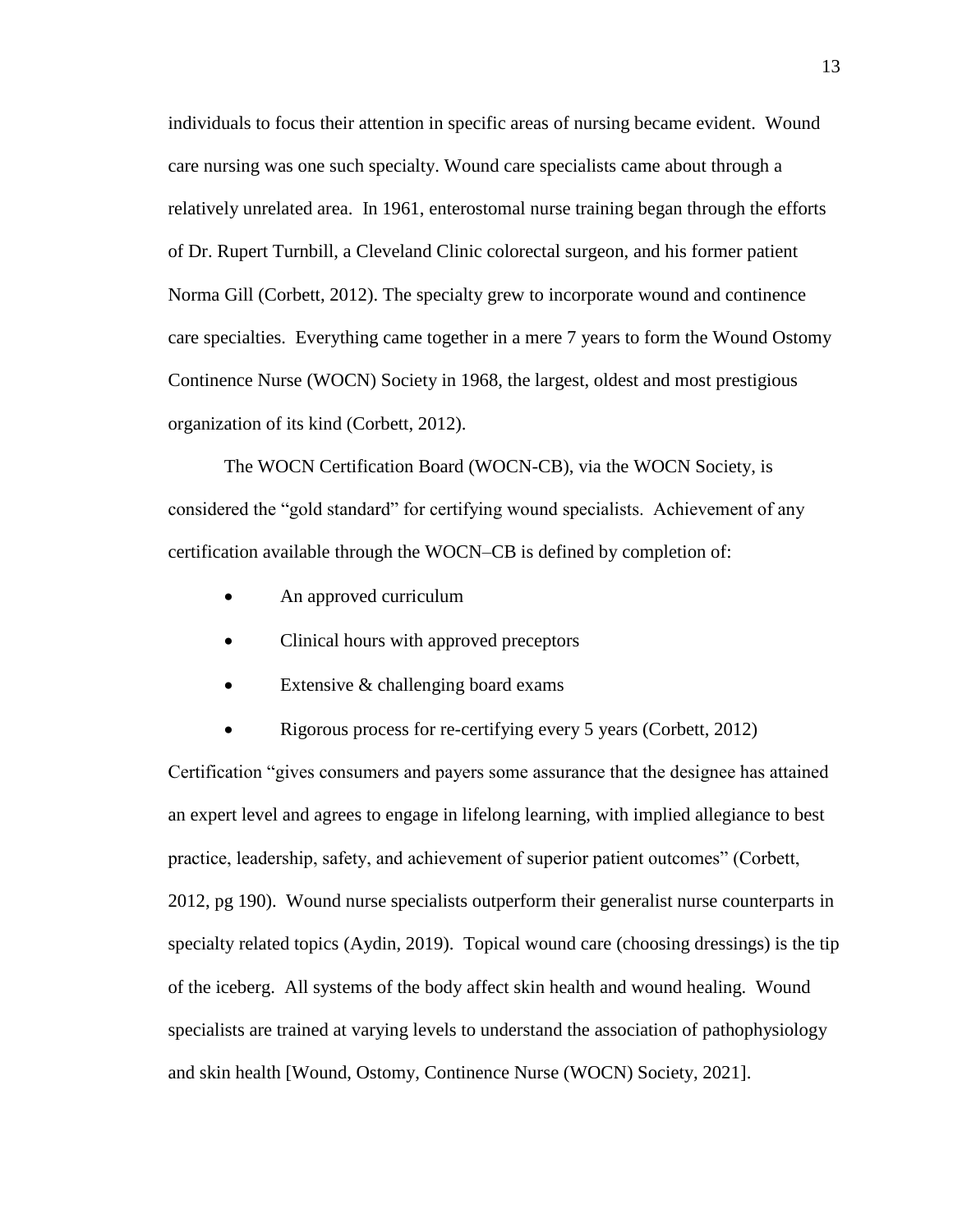Specialty certification has been known to improve all the following:

- Cost
- "Patient satisfaction
- Nurse Staffing
- Retention rates
- Workplace empowerment
- Patient outcomes
- Patient Mortality
- Patient safety" (Corbett, 2012, pg 190)

WOCN Society and WOCN-CB are accredited through the Accreditation Board for Specialty Nursing Certification and National Commission for Certifying Agencies. Accreditation indicates the program has had validity and reliability testing conducted by the certifying organization to support the credentials earned by participants (Corbett, 2012). As of 2012, even physicians were yet to have an official wound specialty certification process, leaving only self-proclamation as assurance.

The WOCN-CB tests for competency in multiple areas including:

- Anatomy and Physiology of skin and other tissue
- Factors leading to skin breakdown and wounds
- Policy creation and regulatory issues
- Wound healing and related barriers
- Assessments and documentation
- Wound management
- Topical therapy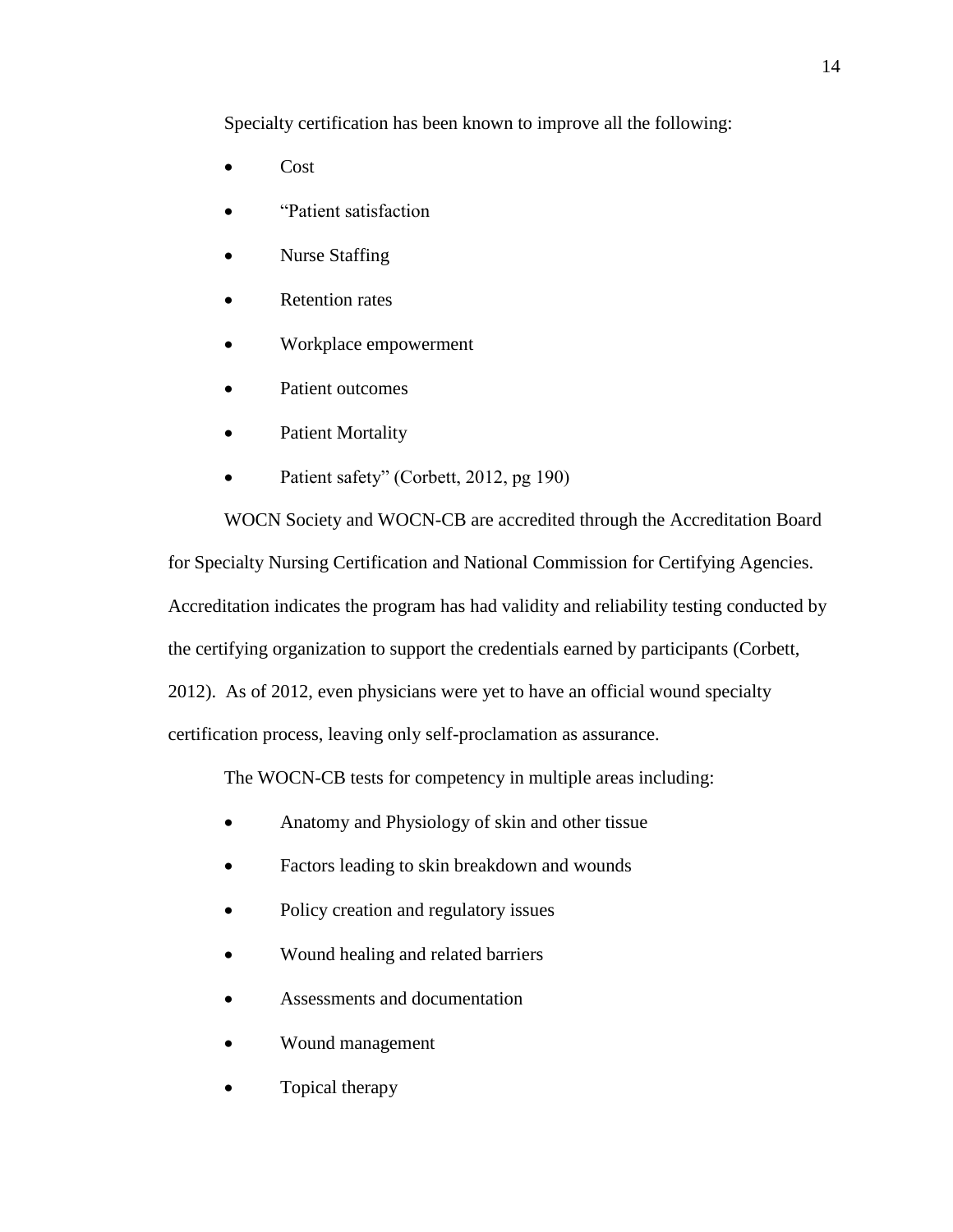- Responding to non-healing wounds
- Lower leg ulcer management (WOCN Society, 2018)

**Certified Wound Treatment Associate.** The WOCN Society developed the Wound Treatment Associate (WTA) program to respond to the increasing demand for wound knowledgeable nurses. WTAs provide optimal care under the care of a Certified Wound Care Nurse (CWCN) or Licensed Independent Practitioner (LIP) in the areas of skin health, acute and chronic wounds, as well as PI prevention program, and much more (WOCN Society, 2021). Requirements to sit for the WOCN-CB exam for WTA includes

- 1) Obtain Licensed Vocational Nurse (12-15 month program) or Associate Degree Nurse license (2 years).
- 2) Prepare for the certification exam via one of two preparatory courses or collecting 100 hours shadowing a certified wound care nurse.
- 3) For those who took a preparatory course, shadow with wound specialist for 16 hours
- 4) Pass the WOCN-CB certification exam to become a Certified WTA (WOCN Society, 2020)

**Certified Wound Care Nurses.** The full scope CWCN obtains certification via the WOCN-CB examination process by:

- 1) Obtaining a BSN degree (4 year college degree) or higher
- 2) Have 1 year nursing experience, and current clinical experience within the past 5 years
- 3) Prepare for the certification exam by attending one five preparatory programs accredited by the WOCN Society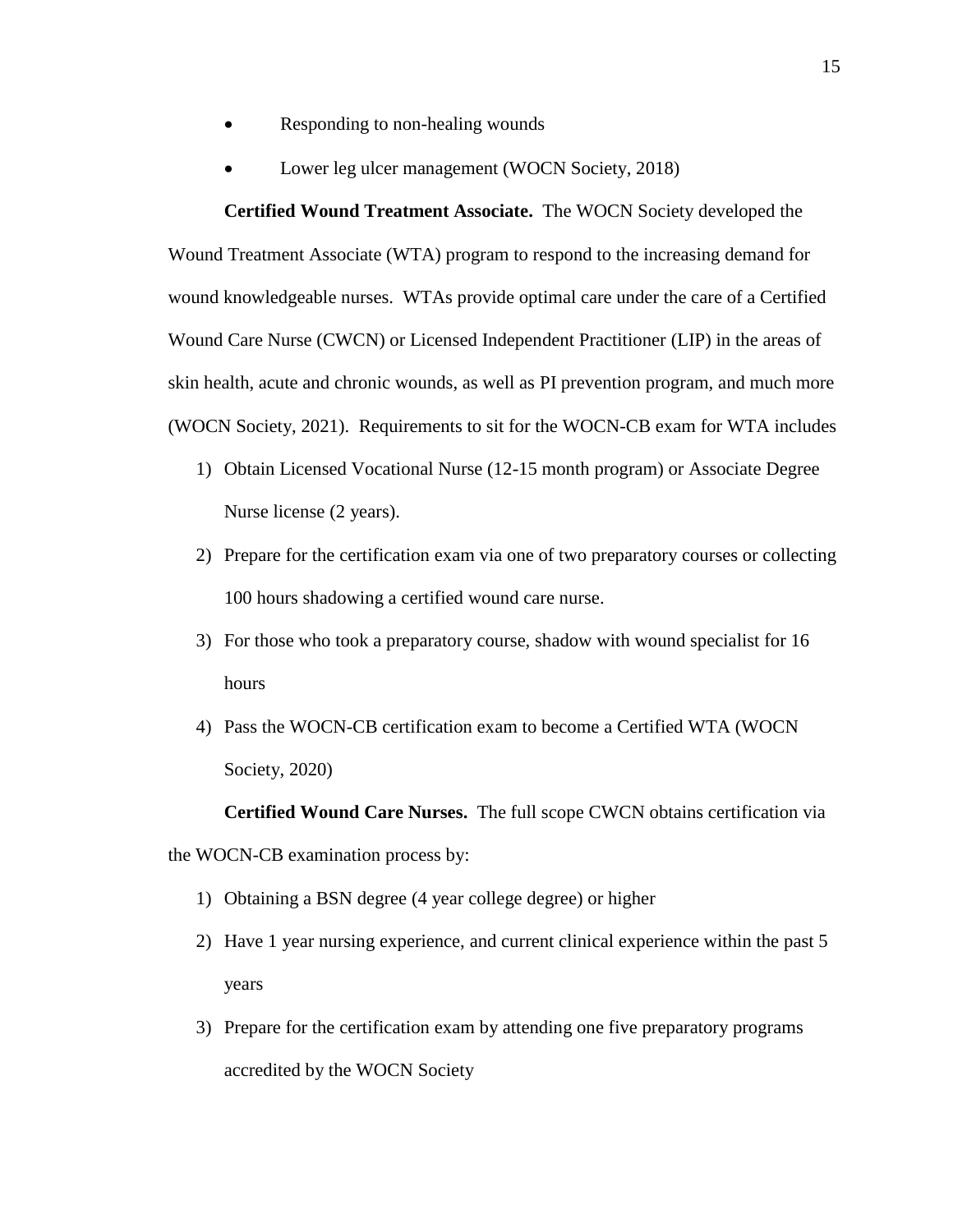- 4) Shadow with wound specialist for 40-120 hours depending on program.
- 5) Pass the WOCN-CB certification exam

#### **Advanced Practice Certified Wound Care Nurse (AP-CWCN)**. An AP-

CWCN is required to go through similar steps for certification but must have a masters or doctorate degree first. (WOCN Society, 2021)

The public's trust is motivation to stay current on literature, certifications, and knowledge. However, non-mandated education is entirely up to the individual. Given all states require a certain amount of knowledge growth in the form of continuing education credits to recertify their specialty nursing license (Cooper, 1980), one could assume elective education may have a history of being shunned. Specialists such as WTAs, CWCNs, and AP-CWCNs will need to participate in ongoing learning in their area of expertise. Specialists are frequently required to renew their certification on varying schedules, typically every five years [Wound Ostomy Continence Certification Board, (WOCN-CB), n.d.]. The main focus of this renewal is to ensure base knowledge is present. This could leave a large gap in specialists' knowledge if they are not motivated to pursue non-mandated education on current and upcoming topics.

#### **Study Purpose**

Ideally all beds in a research facility would have low air loss, alternating pressure surfaces. However, a specialized hospital bed costs upwards of \$13,000 without considering additional features that can be requested (Sizewise, 2021). This is too steep a cost to initiate all at once for what can be hundreds and hundreds of beds in one facility. Meanwhile, it is thought that patient injuries are occurring and temporary action is needed. Additionally, all patients with an at-risk Braden score of less than 19 should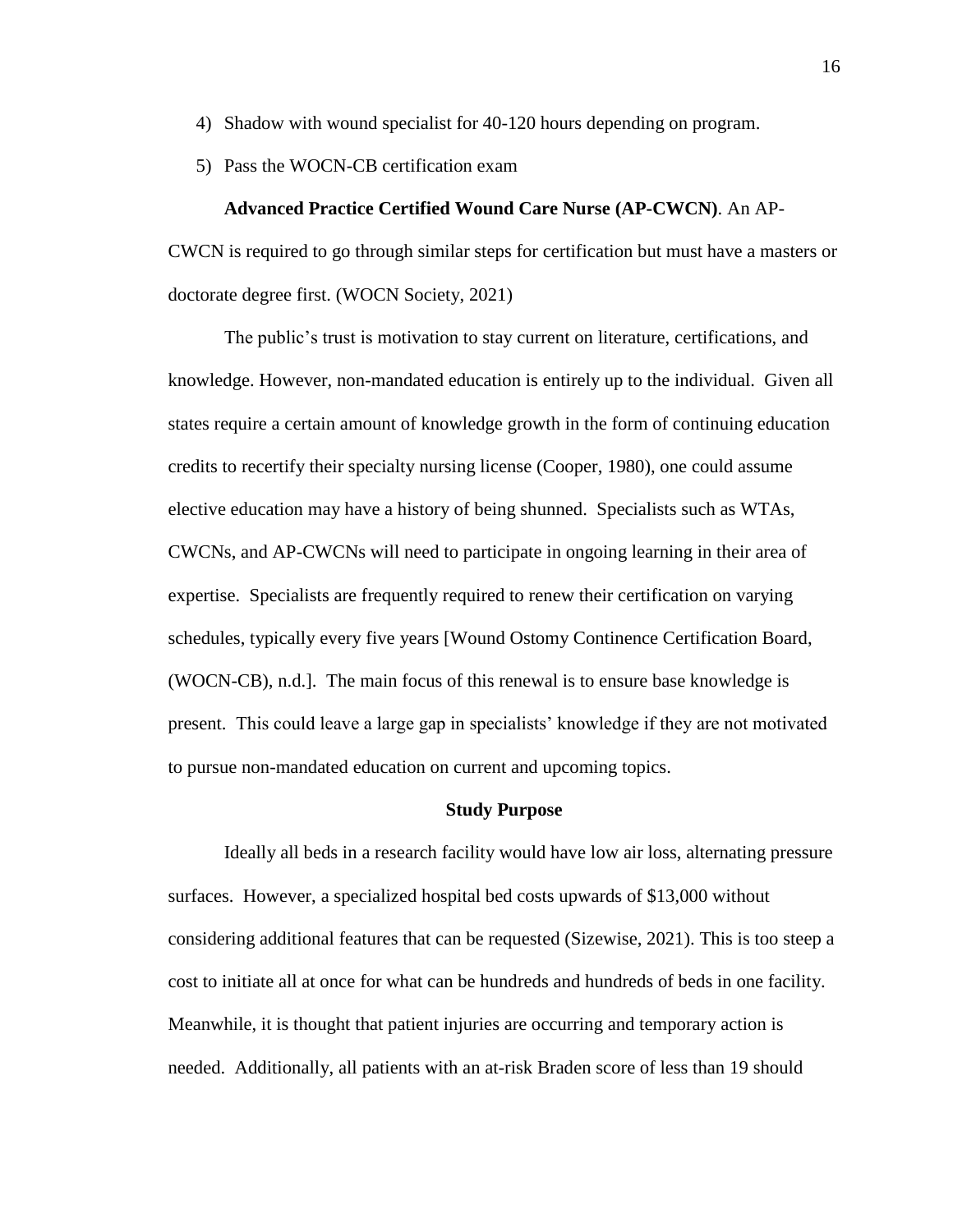have a specialized chair cushion (McNichol et al, 2015) and thus a product must be chosen.

Many CWCNs have participated in research, including testing those nonspecialists on their knowledge. Drs Pieper and Kowalski designed a reliable and validated test entitled the Pieper-Kowalski Pressure Ulcer Knowledge test (PZPUKT) to test PI knowledge among non-specialists **(**Pieper & Zulkowski, 2014). Scores were found in multiple studies to be unacceptable (Pieper & Zulkowski, 2014). With scores like these, mistakes are to be expected. However, how would wound specialists themselves score on this same test?

The purpose of this MSN thesis was to survey wound specialists on their choice of chair cushions and bed overlays for mattresses that lack microclimate control and alternating air therapy. Additionally, baseline knowledge by wound specialists on pressure injuries and prevention was surveyed using the PZPUKT. This baseline knowledge may allow researchers to comment on whether wound specialists are as prepared to make recommendations and suggestions for products related to PI reduction.

#### **Theoretical Framework**

Florence Nightingale, our revered mother of nursing, is considered the first modern theorist. During the Crimean war in the 1850's, she eschewed wealth and marriage to travel to the battlefront. There she found filth, starvation, and death. It was through persistent letters to her commander and a firm belief that the patient's immediate environment must be optimal for healing that she became infamous as a successful healthcare provider (Hektor and Dunphy, 2015).

She ensured the "556 handcarts and large baskets of rubbish…24 dead animals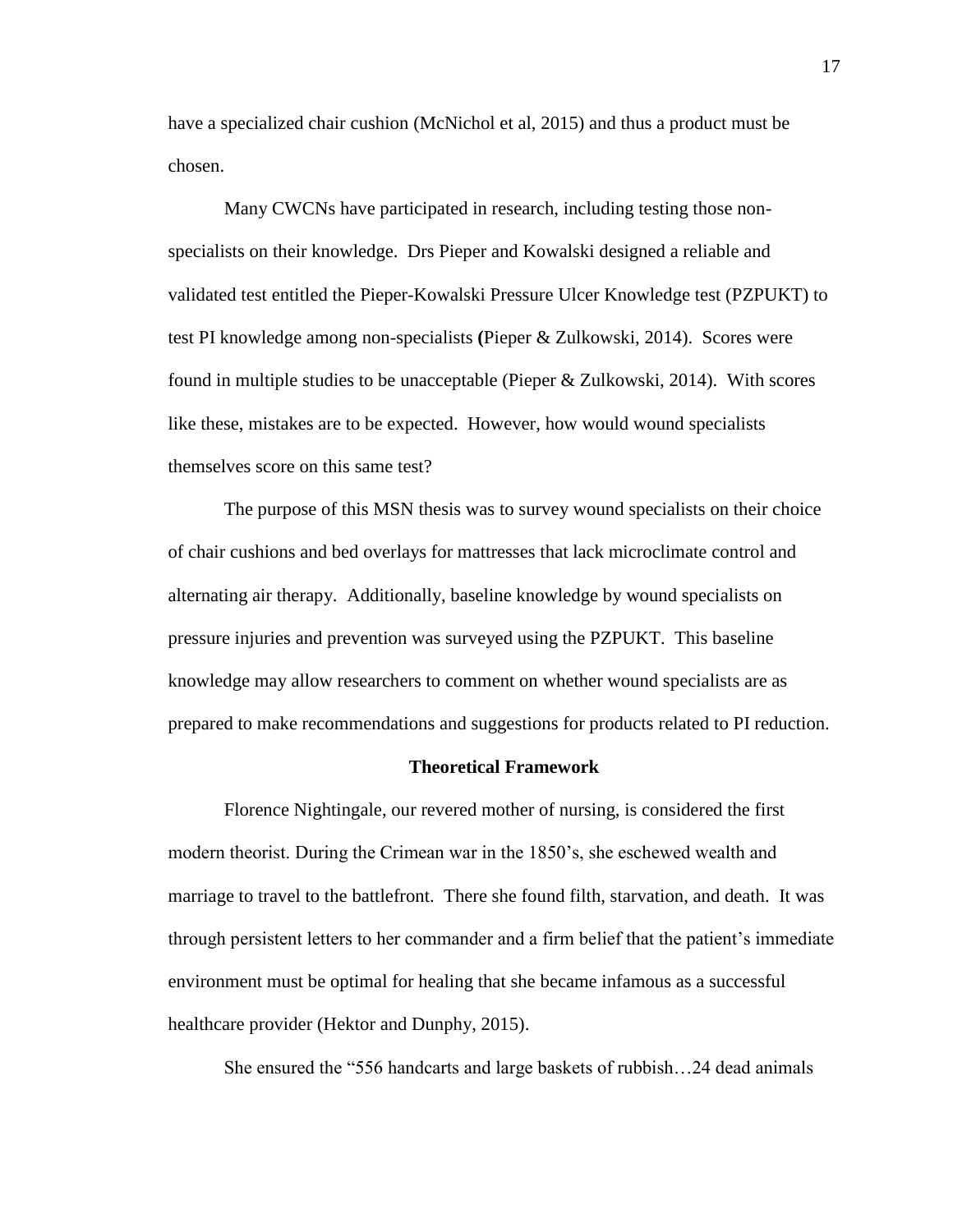including two dead horses" poisoning the water supply channel were removed and safely discarded (Hektor and Dunphy, 2015, pg 42). Soldiers were fed hearty broth and fruit instead of nothing, which was what the military physicians prescribed in response to dysentery. The barracks and hospital were scrubbed clean and lime washed while the patients were scrubbed until the rinse water ran clear. It was said she quietly but resolutely stood nearby to monitor, and if needed she would ask for the task to be repeated. The mortality rate of soldiers decreased unimaginably for their time, by 427 per 100 to 22 per 100 (Hektor and Dunphy, 2015).

While current day patient and caregivers are not at war, you could say that there is a battle for the best environment and tools possible to avoid developing PIs. Especially given these injuries are considered avoidable and could end a person's life. Environmental factors, including support surfaces, must be to a certain level of standard for patient health. The best tools possible can also offset what may be delayed or insufficient care related to nursing shortages and high RN to patient ratios. One of the most important tools is caregiver knowledge and level of expertise.

#### **Problem statement**

Low-level foam specialty support surfaces are negatively affecting the number of hospital-acquired pressure injuries that occur each year and overall skin health of acute care patients. Lack of knowledge by wound care specialists on different types of therapy could lead to patients not receiving the best possible specialty surfaces available.

#### **Research question**

#### **Hypothesis #1**

95% of participating wound care specialists will score a "good" or "very good"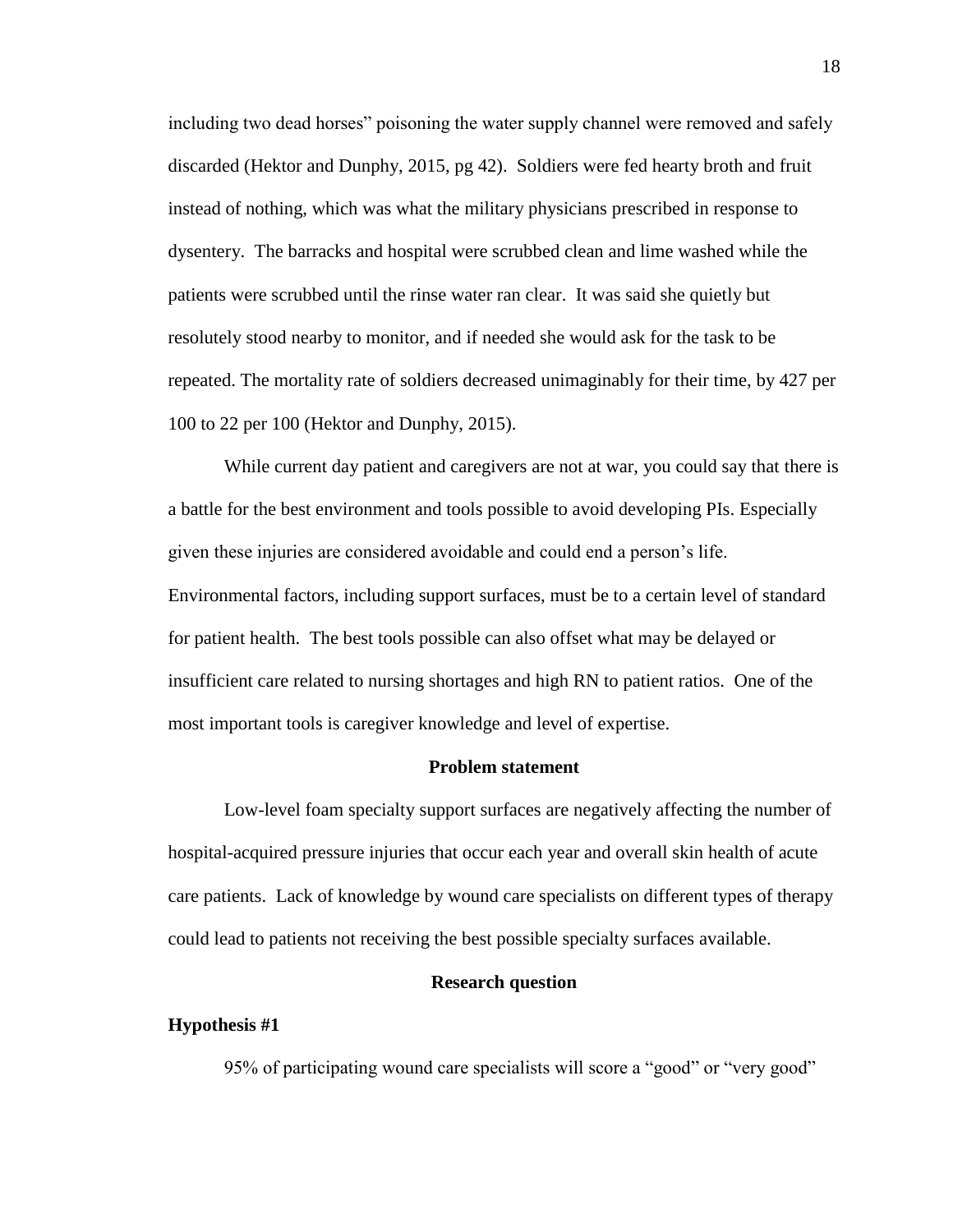rating (80% or higher) on the PZPUKT (revised 2020).

#### **Hypothesis #2**

Participating wound care specialists will choose non-powered, reactive air with immersion feature overlay (Figure 1) for both chair and bed support surfaces over other options. (See figures 1-3 for survey specific question, details and instructions for participants).

#### **Definition of Terms**

Common pressure redistribution therapies for support surface mattresses are outlined below along with other pertinent terminology. All are available in mattress form, but it is noted if the therapy is unavailable as a chair cushion.

#### **Overlays**

A specialty support surface that is laid over a traditional hospital mattress for the purpose of improving pressure redistribution and/or microclimate control.

### **Static Reactive**

Static surfaces do not have a power source for adjusting the pressure redistribution. The cushion is frequently made of foam or gel. These surfaces are nonpermeable, meaning there is no passage of air through the material. Foam resists "deformation, returning to its original shape after the stress (external force) that made it deform is removed" (NPIAP, 2019, pg 2).Gel surfaces are a "a semisolid system consisting of a network of solid aggregates, colloidal dispersions or polymers which may exhibit elastic properties. Gels can range from hard to soft. (NPIAP, 2019, pg 2). This therapy is available as a mattress overlay and chair cushion.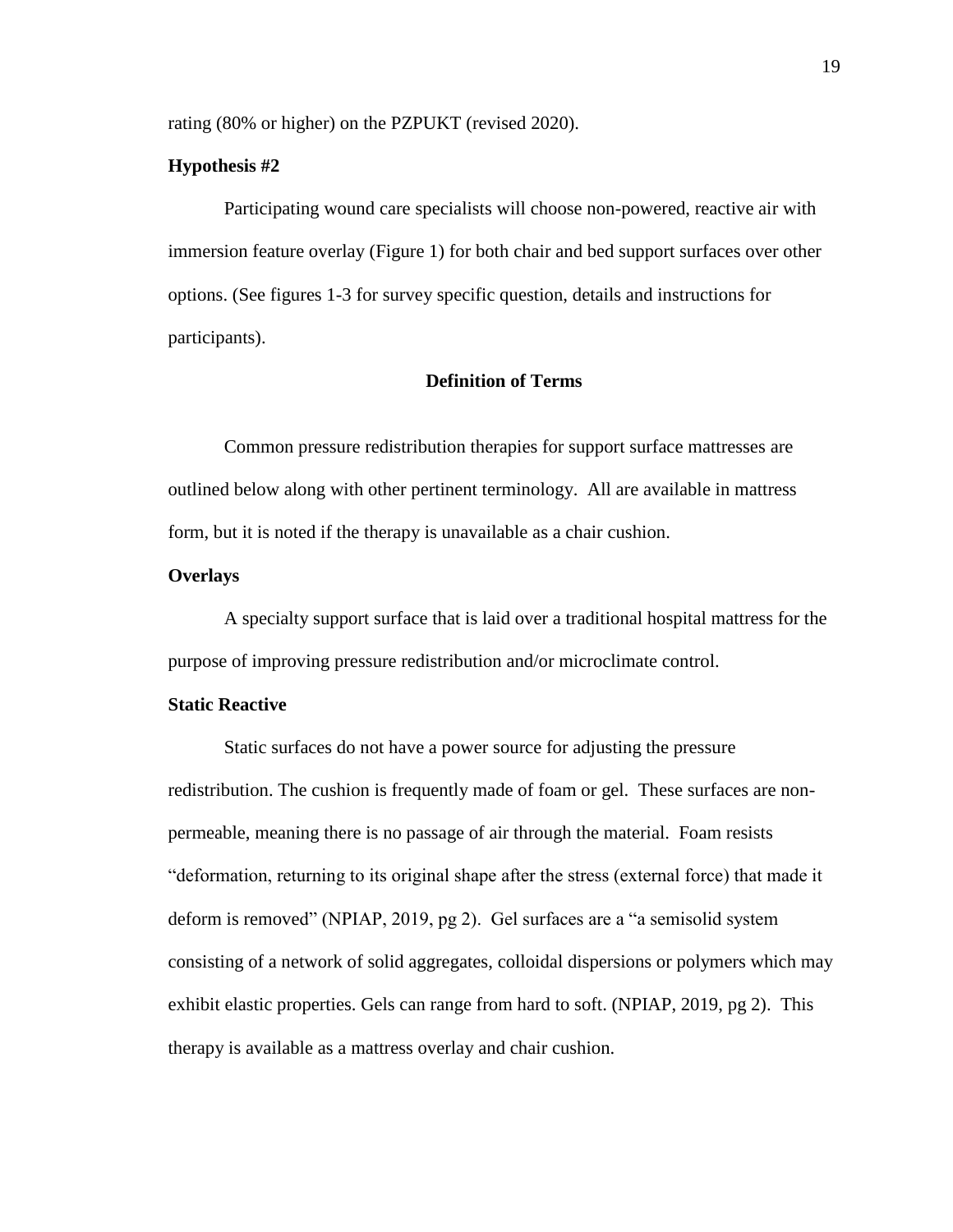#### **Static, Reactive Air**

Connected air bladders allow air to move via resistance out from under an area of high pressure, such as that created by a boney prominence pressing into the surface, into a neighboring area to alleviate the high-pressure (NPIAP, 2019). In return, less pressure damage occurs to the tissue around those boney areas. This therapy is available as a mattress overlay and chair cushion.

#### **Powered, Non-reactive Air**

Powered, non-reactive air surfaces, also called Alternating Pressure (AP) therapy, cycle air in and out of cells on a schedule. The cells are typically alternated into two groups. Group "A" cells inflate, while group "B" cells deflate. They hold positions for a brief time before switching roles with group "A" cells deflating and group "B" cells inflating. This occurs regardless of the amount of pressure in any one area, but also keeps any one area from experiencing prolonged pressure for more than a short time (NPIAP, 2019). This therapy is available as a mattress, but not as a chair cushion.

#### **Powered, Reactive Air**

Similar to AP therapy, pumps move air out from one cell under or near the patient's boney prominences to another cell. In this case the air movement is due to the advanced technology of the surface which can detect the increased pressure from the patient's body weight. In response, the mattress pump moves air away from that high pressure spot to another in order to alleviate pressure (NPIAP, 2019). This therapy is available as a mattress, but not as a chair cushion.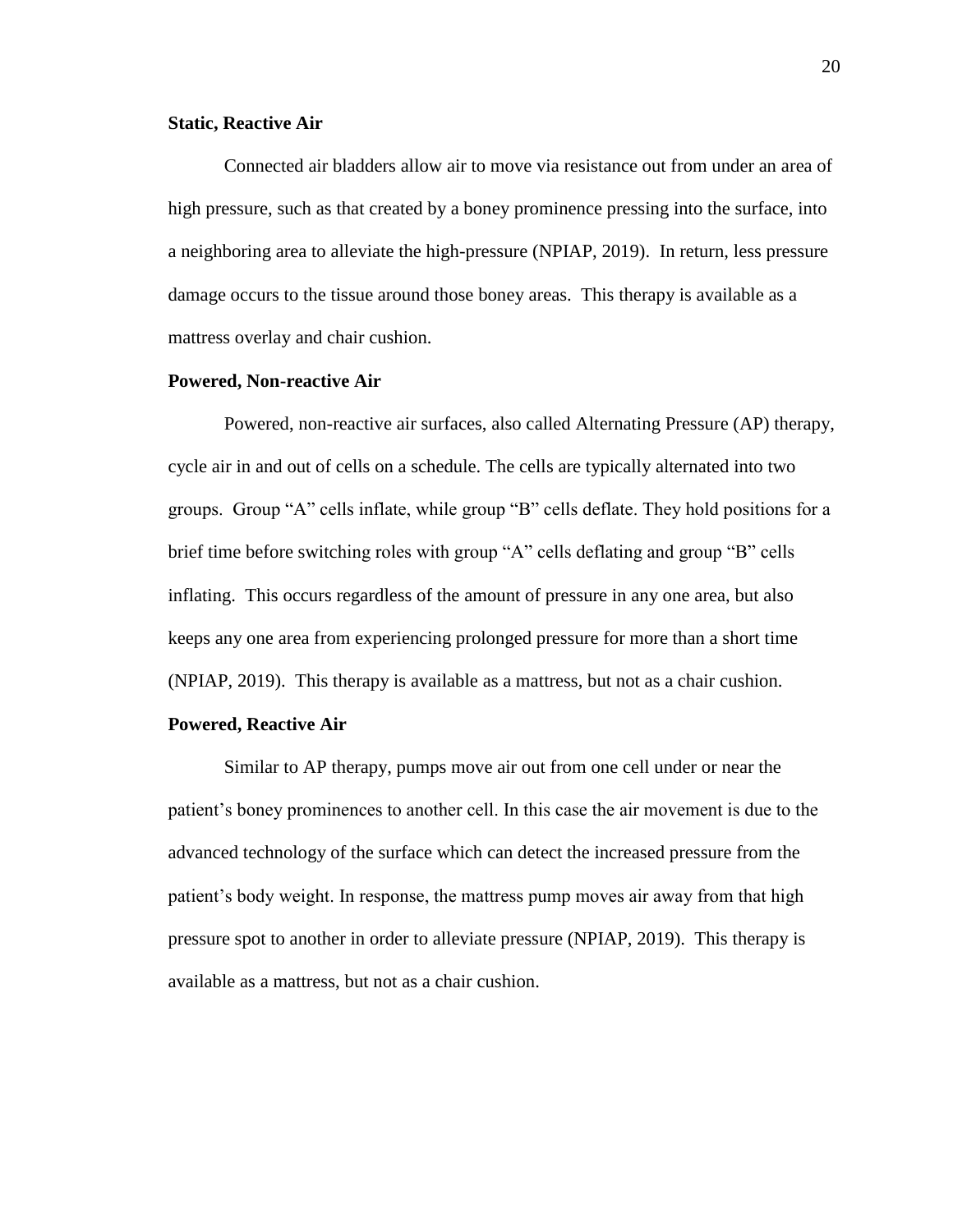#### **Low Air Loss**

Low Air Loss is a feature that addresses management of microclimate. Microclimate by definition is "The temperature and humidity in a specified location. For purposes of support surfaces, microclimate refers to temperature and humidity at the support surface/body interface" (NPIAP, 2019, Pg 4). Due to mobility, airflow over our body cools and wicks moisture away. In the case of bedbound patients, the parts of our body that do not receive airflow warm and sweat, leading to skin damage and negative effects on wound healing. This microclimate can be salvaged via low air loss, which releases air at the surface to cool and wick away body heat and moisture. This feature should only be used as appropriate. Some patients may not be appropriate to have moisture wicked away as in the case of a dehydrated patient [Wound Treatment Associate (WTA), 2016]. The benefits to countering dehydration must outweigh the risk of a PI. This therapy is available as a mattress, but not as a chair cushion.

#### **Air Fluidized**

Air-fluidized is a uses a fluid like medium made up of millions of tiny silicone or polymer beads that have air forced through it at high rates and pressure. Advantages of this feature are immersion and envelopment of the patient in the surface, experiencing lower pressure areas when in contact with body tissue (Fleck, Rappl, Simman, Titterington…& Lawrence (2010). Only one bed surface is available on the current market that may claim to be truly "air fluidized". It is this highest level of therapy (Fleck et al, 2010) and is a standard of care for advancing stage 3 and stage 4 PIs and for the 21 days following a myocutaneous flap surgery (Wound Source, n.d.). This therapy is available as a mattress, but not as a chair cushion.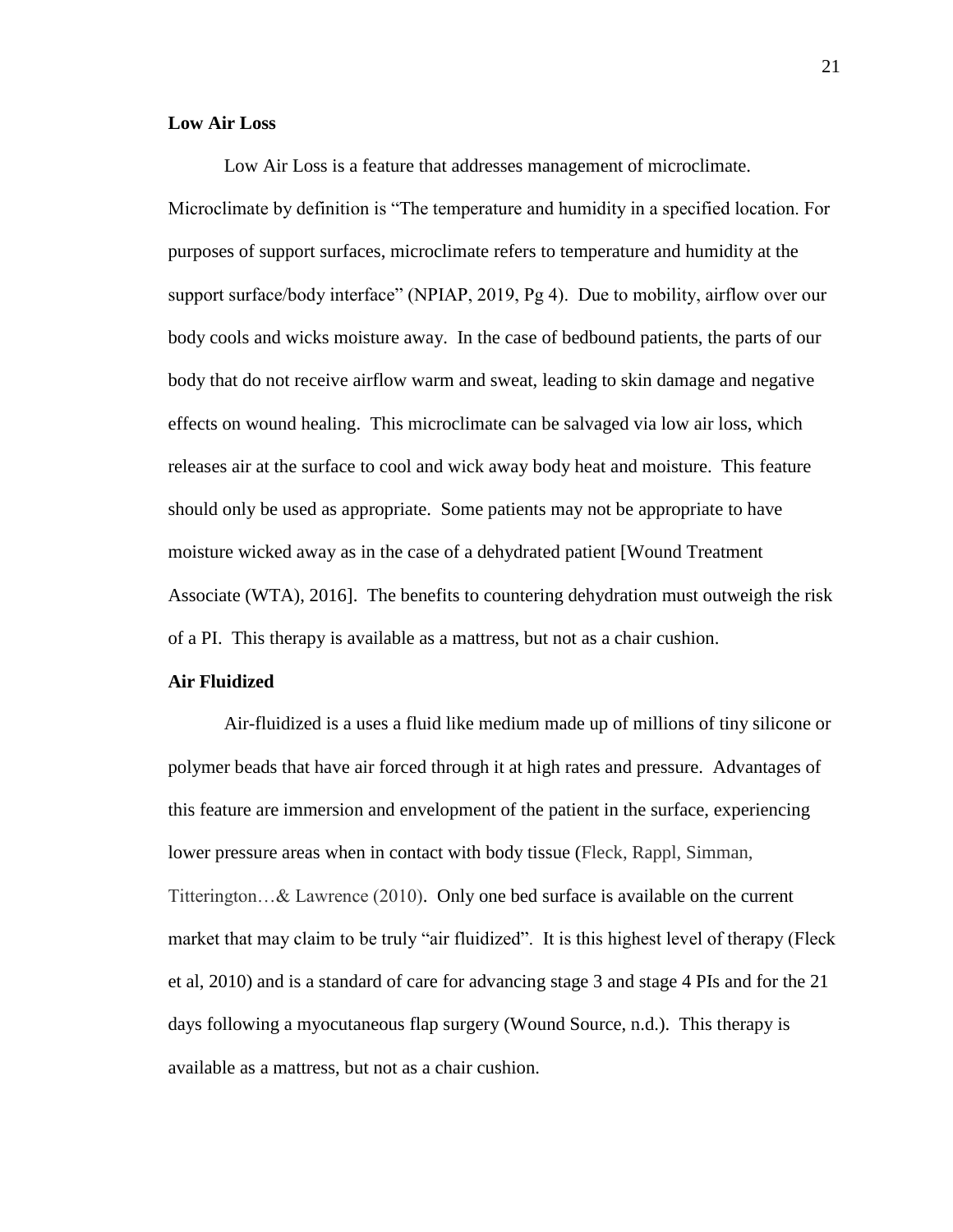### **Immersion Feature**

Immersion is the sinking in of the patient's body into the specialty surface, leading to envelopment of the boy in the surface. It is a major feature of air fluidized surfaces. (Fleck et al, 2010). This therapy is available as a mattress, mattress overlay and chair cushion.

#### **Group 1 Therapies**

Reactive, static products as defined above.

#### **Group 2 Therapies**

Reactive static air surfaces such as those with communicating air bladders, and powered reactive and non-reactive surfaces such as alternating pressure and low air loss surfaces (Fontaine, Risley, and Castellino, 1998)

#### **Group 3 Therapies**

Air Fluidized surfaces as defined above.

#### **Pressure Injury**

An injury that occurs on or near a boney prominence from prolonged pressure with also potentially friction and shear (NPUAP, 2020).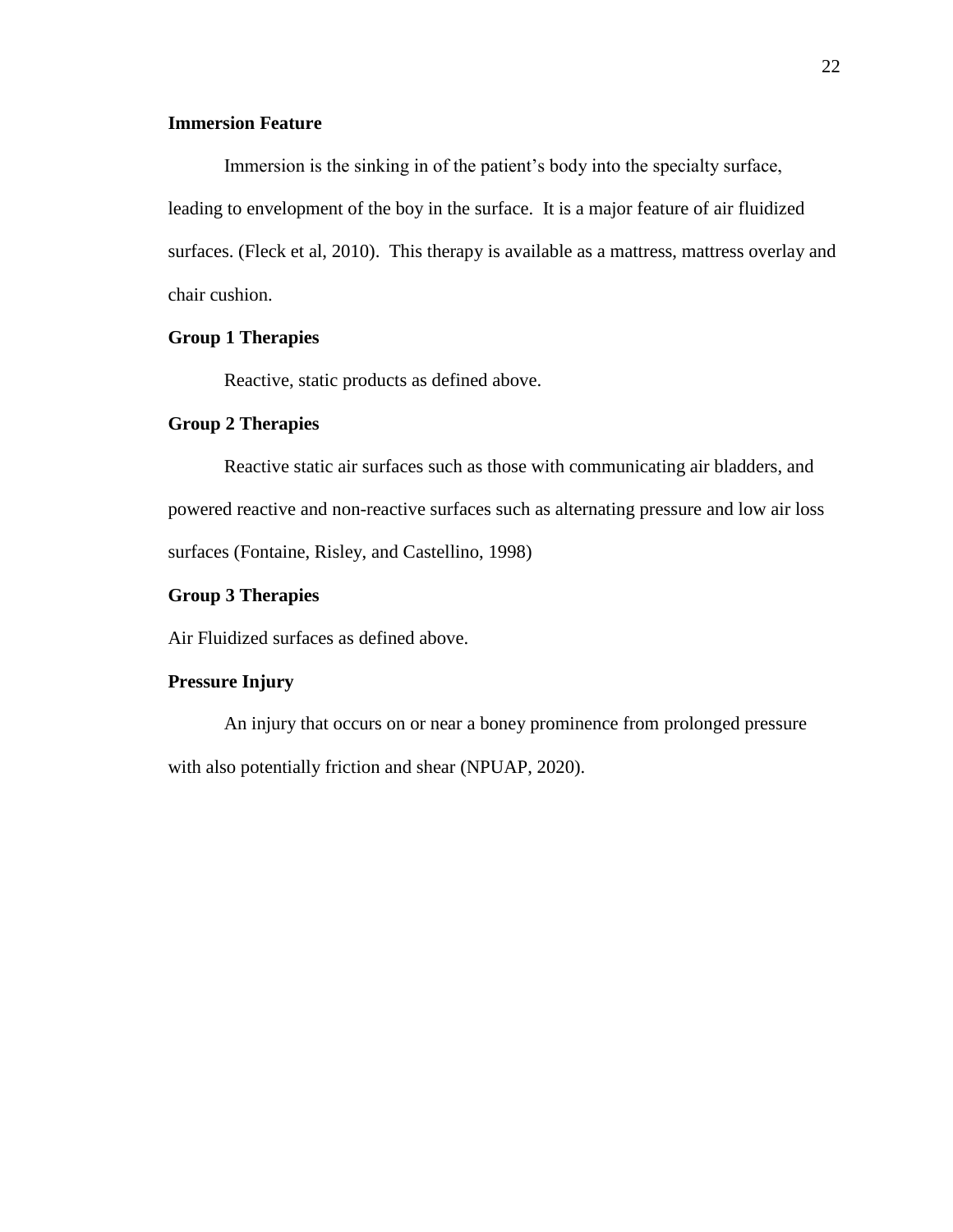#### **Chapter II: Literature Review**

A literature review was conducted on non-specialist nurses' knowledge of PI identification, prevention and management. Similarly, literature on wound nurse specialists' knowledge of the same topics was collected. Specialty support surfaces were researched in order to ascertain in which order the available therapies ranked with regards to preventing pressure injuries. Finally, literature was gathered on Florence Nightingale's Environmental Theory, which aided in creation of a Conceptual-Theoretical-Empirical (CTE) system model to guide this study (See Figure 4). Sources for the literature search included Public/Publisher MEDLINE (PubMED) and Cumulaive Index for Nursing and Allied Health Literature (CINAHL) via the Gardner Webb University library services, the WOCN Society Journal, and Google online search engine.

Keywords: Wound nurse, wound specialists, nurse specialist, Wound Treatment Associate, WTA, Certified Wound Care Nurse, CWCN, Advanced Practice Certified Wound Care Nurse, AP-CWOCN, support surfaces, specialty surfaces, PZPUKT, Pieper Zulkowski, pressure injury knowledge,

#### **The Advantages of Wound Specialists**

A quality improvement project was conducted at John Hopkins to determine hospitalists' familiarity with PI and neuropathic ulcer complexities. The results showed a majority of providers had no official wound care training and rated themselves as "lacking confidence" in PI and diabetic foot ulcers knowledge and management (Walker, Rahman, Gipson-Jones, and Harris, 2019). Barriers included: lacking knowledge, lacking resources, obesity as a conflicting comorbidity, provider education, information technology, organizational system factors, and interprofessional engagement. The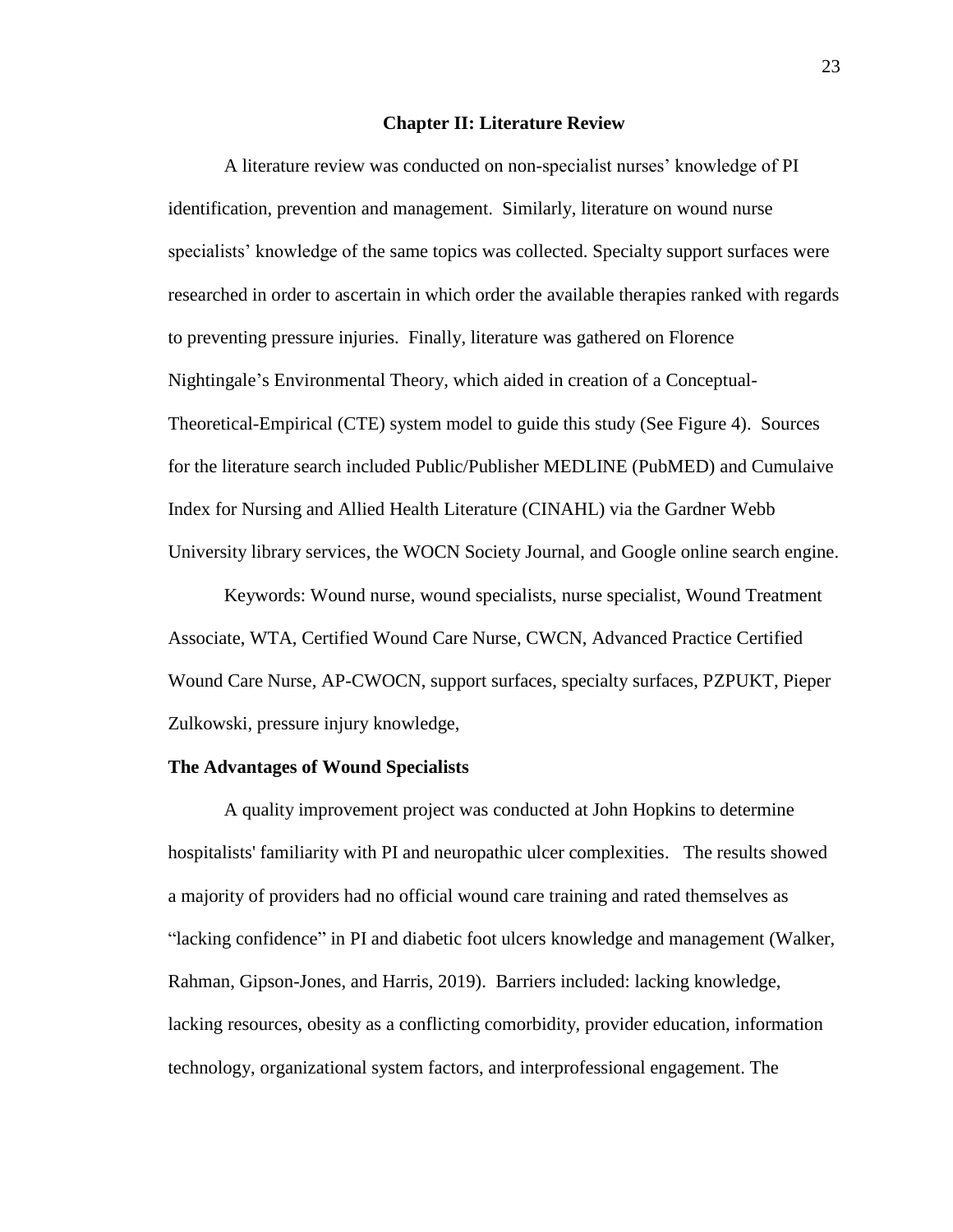majority of providers welcomed more discussion and problem resolution. CWCNs and other wound specialists supplement the knowledge of LIPs and provide knowledge growth to their audiences (Walker et al, 2019).

In another study, 153 WTA course participants and 48 WTA Course Coordinators were surveyed. It was found that wound care knowledge and treatment skills improved after taking the WTA certification preparatory course. Course Coordinators saw PI incidents go down in their own facilities. Home health nurses were able to decrease their number of Visits per Episode (VPE) and also noted a decrease in supplies required. The organization's PI prevention programs was positively impacted as well (Ramundo, Coverston, Crumbley, Geiger, Jankowski…and Sutton, 2020).

In an attempt to expand the reach of the Certified Wound Care Team across 17 counties, "Field nurses" were trained via the WOCN Society as WTAs. The flow of work was managed using a new referral process so WTAs were not seeing patients before a CWCN delegated it. If a WTA did see a patient first, a meeting was conducted to review the case and approve the care plan, which may involve the CWCN seeing the patient as well. Ongoing education & development was led through a "shared governance WTA Practice Committee" held quarterly. Patients were served quicker, staff satisfaction increased and advancement occurred along the clinical ladder (Fisher, Kratovil, and Germansky, 2019).

PI staging is frequently very inconsistent, and this leads to obvious issues of tracking wound improvement or deterioration, reimbursement issues, and poor-quality plans of care. 59 nurses became graduates of the WOCN' Society's WTA program, and only these WTAs and CWCNs staged pressure injuries. This extended the reach of the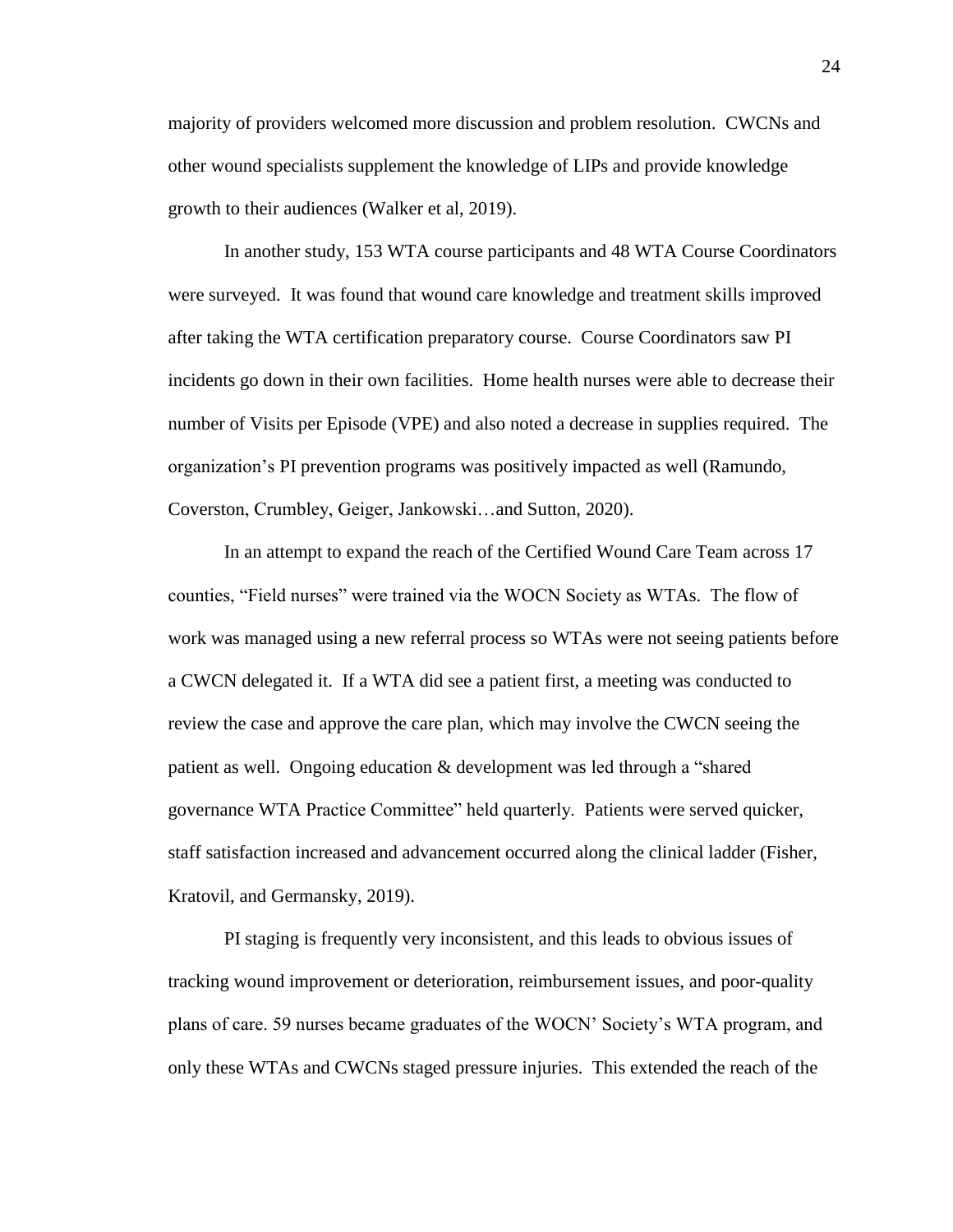CWCN team's limited business hours from Monday through Friday to 24/7 as the WTA nurses worked all shifts. PI staging accuracy improved, earlier initiation of plans of care due to improved accuracy, and HAPIs decreased (Whaley, 2019).

Interdisciplinary teamwork is imperative to success in patient care. One study led by a CWCN sought to address the issue of missing links to traditional wound care nurse teams in the form of personnel and knowledge. 80 professionals became graduates of the WOCN' Society's WTA program. These professionals included "Skin team" nurses & nurses in all environments, Physical/Occupational Therapists (PT/OT), Case Managers, Physicians, and even needle exchange van & addition treatment clinic professionals.

The result was the reach of the CWCN team increased with addition of WTA nurses, and the efforts created a broad interdisciplinary wound treatment community (Walker, 2019). Hospitalists were inspired to identify gaps in their internal medicine practice. One ambulatory nurse expanded her practice in a head and neck clinic, while PTs became more involved in wound plan of cares, PI prevention and foot care. "Just in time" protocols were put in place for highly vulnerable people at discharge (i.e. homeless, addicts, etc.) to improve exposure to evidence-based medicine. Without the knowledge and influence of a CWCN to initiate this process improvement project, the "Circle of Safe Wound Care" in their community would not have been closed (Walker, 2019).

#### **Support Surface Considerations and Rankings**

While not the most represented topic in research literature, support surface comparison has come to show multiple themes with regards to which surfaces are superior over others. One study by Fontaine, Risley, and Castellino (1998) compared three types of group 2 surfaces with regard to shear force pressure readings. The authors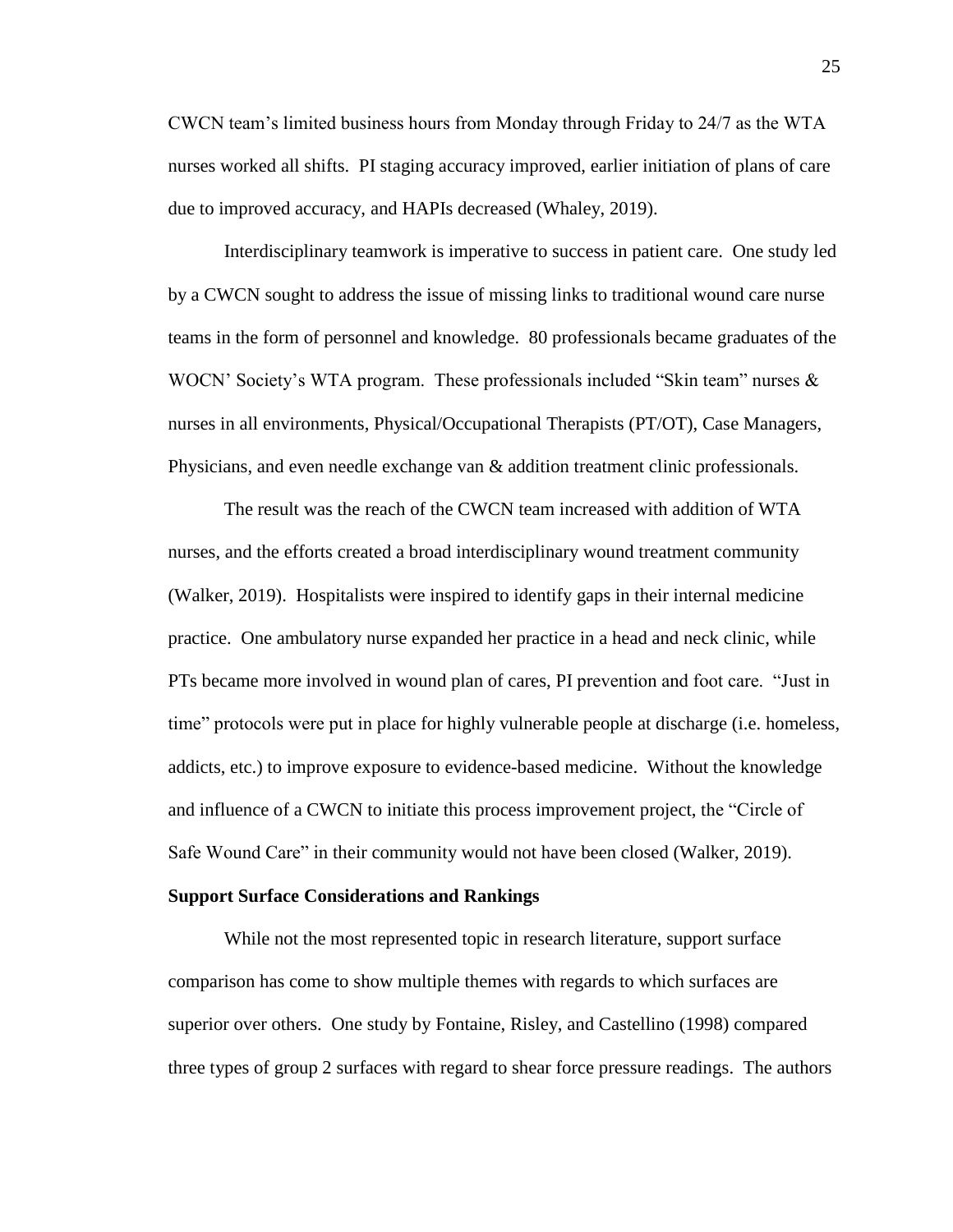found that among group 2 surfaces, powered air mattresses are better than powered airfilled overlays which are in turn better than non-powered fluid filled overlays with regards to the negative effects of shear.

A very large study was conducted by McNichol et al (2015) entitled "Identifying the right surface for the right patient at the right time" that created what was thought to be the first support surface algorithm in literature at the time of publication. This study confirmed that high density specialized foam used in support surfaces marketed as specialized are better than a foam hospital mattress. The age of a product can significantly affect how well it will perform and once the item has "aged out" it should be discarded. There is no evidence for comparable effectiveness among group 1 surfaces (McNichol et al, 2015).

The same study concluded that alternating pressure (AP) surfaces were superior to standard hospital mattresses, and that both overlays and mattresses with AP therapy were comparable (McNichol et al, 2015). Patients with mobility and activity sub-scale scores of 1 or 2 when using the Braden Score for Predicting PI Risk calls for a specialty support surface. If a patient requires a specialty mattress, they will also require a specialty chair cushion (McNichol et al, 2015). When choosing such a surface, take into consideration if the patient's plan of care includes facilitating mobility. Some beds and products are a hindrance to exiting the bed and working with physical therapy. For the purpose of preventing pressure injuries from forming, a reactive static surface is as effective as a powered mattress with alternating pressure. Finally, for the treatment of current PIs, not enough evidence is available to make a consensus statement on whether surfaces have comparable effectiveness or not (McNichol et al, 2015).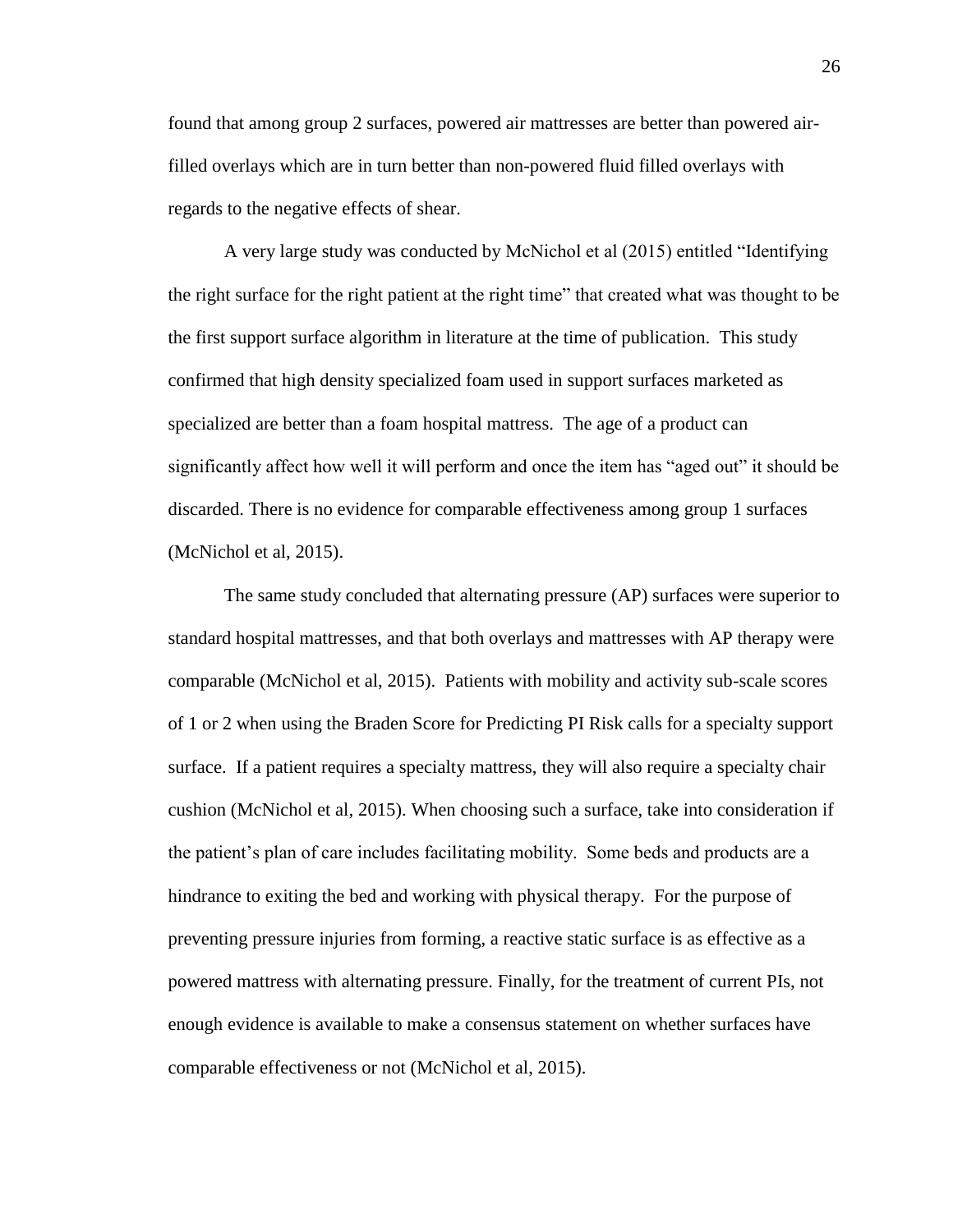A study specifically on chair cushion compared a hospital recliner with no cushion, a specialize foam cushion, a non-adjustable air cushion. a non-adjustable air/foam hybrid cushion, and an adjustable air cushion (Slayton, Morris and Brinkley, 2017). The air cushions outperformed the foam, and all cushions were better than no cushion with regards to pressure alleviation. Other factors that affected the outcomes of this study were weight of the patient and their interaction with the surface. They also ruled out that the position of the chair, reclining versus sitting upright, affected the study outcomes (Slayton et al, 2017).

Whittemore (1998) conducted a literature review of the support surface research from the previous ten years. Of the 16 studies, several supported themes were noted. Alternating pressure, low air loss and static air mattress could all be considered comparable to each other for the purpose of preventing skin breakdown and were the superior choice of surface over specialized foam overlays. Four inch foam overlays were better than 2" foam and all aforementioned surfaces were superior over a standard hospital mattress except in one case. If the standard hospital mattress was quite new, it was found it may be comparable to either thickness foam overlay that was not as new. The definition of age in this case was a subjective one (Whittemore, 1998).

With regards to PI prevention, Beekman and Serraes (2019) utilized a static air heel lift cushion, as well as a static bed overlay and static air cushion. The newer product used has a unique configuration and is marketed as mimicking immersion therapy. Immersion therapy is a major feature of an air fluidized bed. The Repose product is "a combination of 2 urethane membranes. The inner membrane is inflated and provides static pressure redistribution throughout tubular cells that are oriented along the length of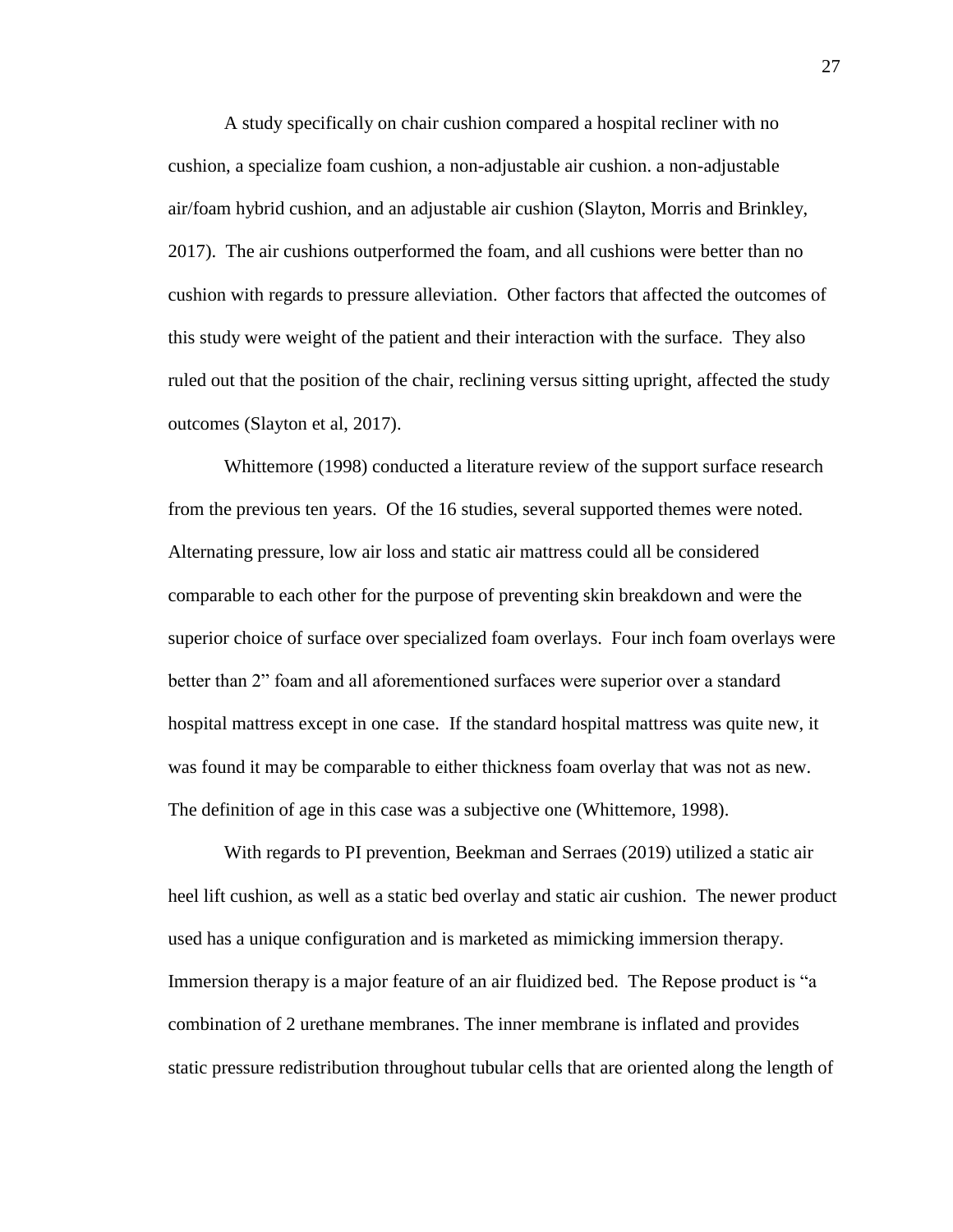the overlay. The second membrane is formed from a multidirectional stretch, vaporpermeable material. The combination of the 2 membranes provides pressure redistribution. The static air support surfaces come packed inside a pump, which enables it to be inflated and ready for use within seconds and ensures that the product is inflated to the correct pressure" [Beekman and Serraes, 2019, pg 1].

Common issues with human error and support surfaces that require addition of air for use is overinflation, and therefore creating a firmer surface than intended. The Repose has a safeguard against this concept. Another benefit of this particular product is the packaging, which is much smaller overall than most other brands. Storage is a very large concern when considering which products to choose. It can be the deciding factor, despite the negative affect choosing an inferior product may have on patients. This product will be included in the choice of support surfaces in this study's methodology in an attempt to test this study's hypotheses. The product is newer to the United States (Beeckman et al, 2019), and many specialists have likely not been exposed to it as much as other products.

#### **Support Surface Standardization**

Conducting research to compare quality indicators like PI incidence rate can allow clinicians to compare different products for support surfaces. This is time and resource intensive. The Support Surface Standards Initiative (S3I) was developed to provide methods in which to compare products (Stone, Brienza, Call, Fontaine, Goldberg, Hong,…and Sylvia, 2015). This set of systems is not for the purpose of passing or failing a product, but to quantify the "life" of a specialized support surface . The five tests that make up the S3I initiative are: Immersion, heat and moisture dissipation using body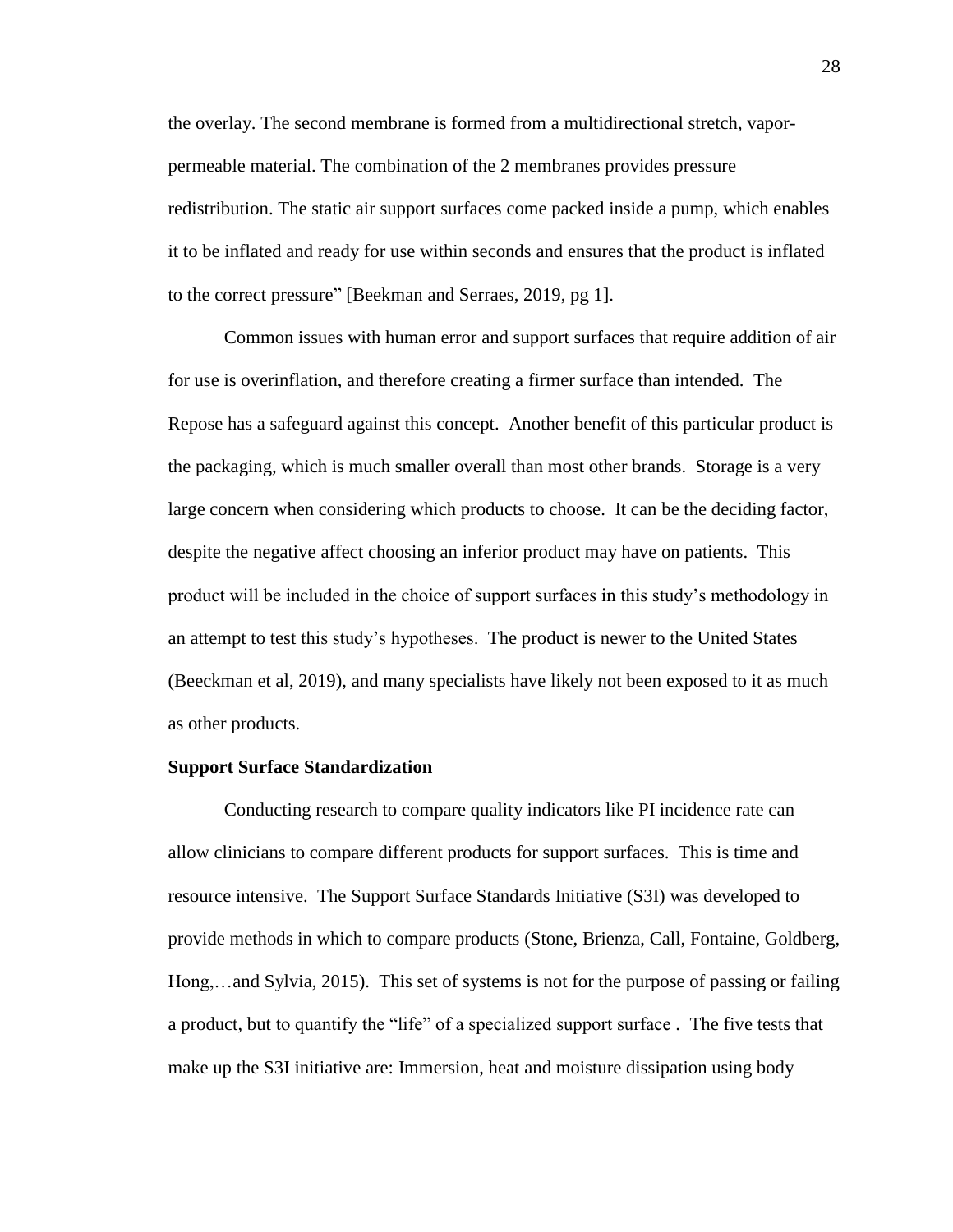analog, heat and moisture dissipation using grounded hot plate, measurement of horizontal sliding, and efficiency of envelopment. The final two were still in reliability and validity testing at time of print (Stone et al, 2015). Such a system would allow practitioners a quick manner in which to grade the effective life of their current and potential future products.

#### **Knowledge of Healthcare Providers**

The logical assumption is RNs should acquire pertinent knowledge to care for a patient safely and holistically. PI prevention and management is one area in which most RNs will encounter a need. Despite this, several studies have shown surprising deficits in non-specialists' PI knowledge. One study conducted in Turkey across five types of units in three hospitals surveyed 243 RNs and found that the mean score of the survey was 48.85 + 11.99 out of 100 (Aydin and Karadağ, 2010). Fulbrook, Lawrence and Miles (2019) concluded a similar result in Australia when RNs at a very large tertiary care center had a mean score of 65% on the PZPUKT. Anything under 70% was deemed overall unsatisfactory. Another study surveyed 347 RNs attending the 2013 and 2015 Wound Management Congresses in Turkey using a modified PZPUKT with 35 items. The mean score was  $57.37 + 14.26$  out of 100 (Aydın, Karadağ, Gül, Avşar, and Baykara, 2019). Both studies by Aydin (2010, 2019) listed the following as positively affecting the survey outcomes:

- Years of experience
- Level of education, particularly bachelor's or post-graduate level
- RNs who have received specific education in PI prevention and management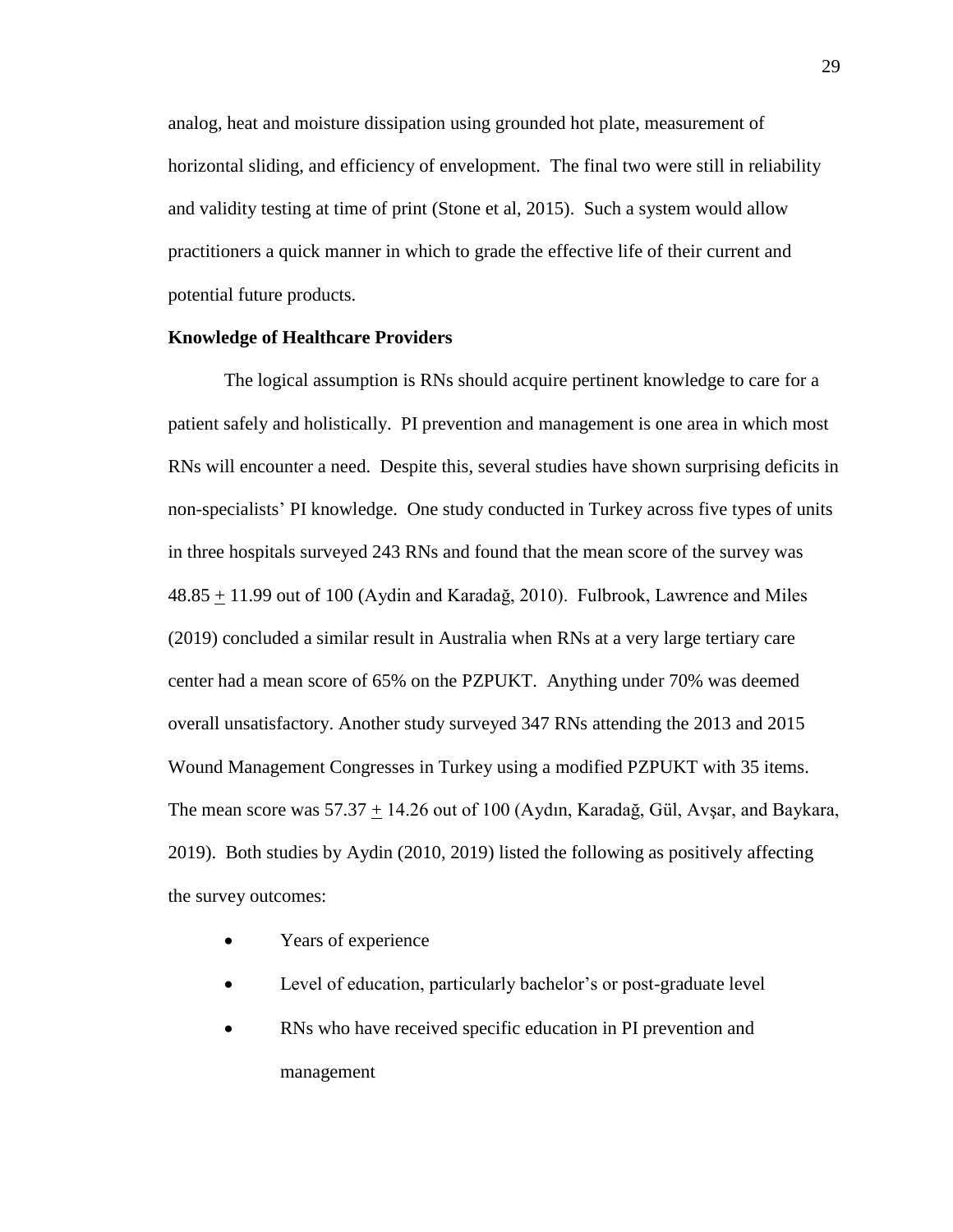- RNs working in the Intensive Care Unit or wound clinics
- RNs who care for a higher number of patients with PIs each week,

Thirty-two critical care nurses were provided with the same PZPUKT in a 237 bed Veterans hospital in Mid-West United States (Miller, Neelon, Kish-Smith, Whitney, and Burant, 2017). The nurses had undergone a two-year education initiative and the PZPUKT was provided to measure current knowledge. The average score was 72%, with less experienced nurses (5-10 years' experience) scoring higher than experienced nurses of 20 or more years (Miller et al, 2017). The PZPUKT has three themes: prevention, staging and wound management. Staging scores were higher than prevention scores. Also, staging scores were higher in newer or younger nurses or for nurses working in the medical ICU (Miller et al, 2017).

Wound care specialists are expected to have a certain level of knowledge in their area of expertise. The creators of the PZPUKT found that nurses with a wound care certification scored a mean score of 89% while the mean score for nurses without a wound specialty certification was 76.5% (Pieper et al, 2014). The study also found incidentally that medical residents scored 69% on the PZPUKT, concluding that PI education should be included in their training (Pieper and Zulkowski, 2014). There is limited research on the use of the PZPUKT with wound specialist populations. Hypothesis #1 is focused on how wound specialists will score on the PZPUKT.

#### **Theory of Environment**

Florence Nightingale's Theory of Environment focuses on the client in the center of the model, and environmental factors surrounding the patient. If one concept surrounding the client is out of balance, the remaining concepts and the patient are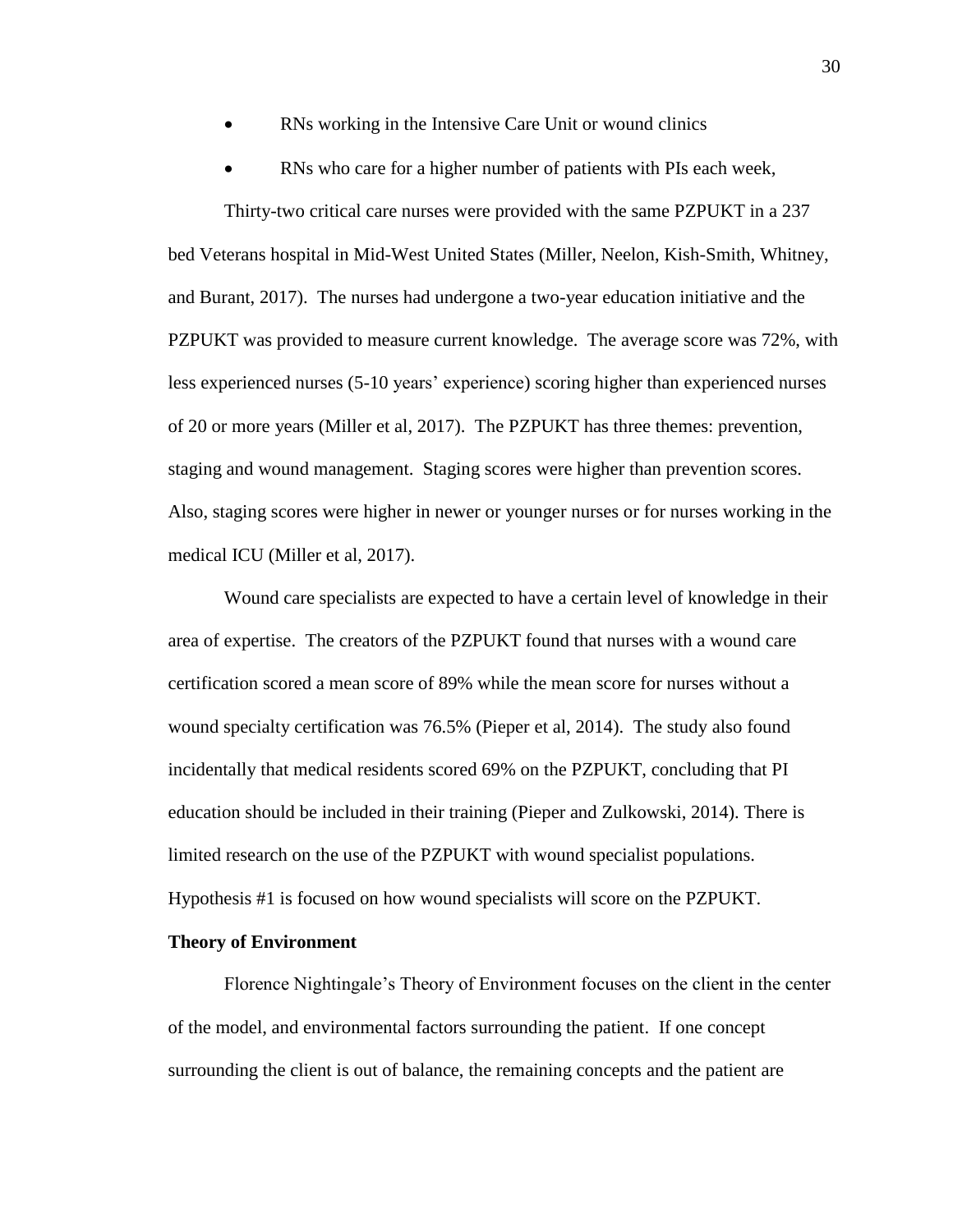thrown off kilter as well (Zborowksy, 2014). Among these concepts are the environment, products being utilized, and knowledge of caregivers surrounding patients.

Nightingale made many changes to the barracks and other surroundings during the Crimean war. In her notes on nursing, she comments on the buildings architects' failure to create a healing environment. The walls were made of absorbent material (Zborowsky, 2014). One can only imagine what they absorbed. The bathrooms were defective. The great expanse of room that occurred between each window denied patients healing light and fresh air. The furniture was poorly made. The kitchens and laundries could not keep up with the demands of war (Zborowsky, 2014), or in fact even the smallest of demands. These were all altered whenever possible per Nightingale's instructions.

The products being provided as part of the environment are also part of the theoretical model. As a supporter of holistic medicine, Nightingale observed the physical care of patients, but also scrutinized things such as beneficial colors in the healing environment. She incorporated music into healing (Riegel, Crossetti, Martini, Goncalves Nes, 2021). Exercise seems like a modern convenience, with gym memberships and the running of marathons. However, Nightingale was already on top of this concept 200 years ago. She even used pets, lighting and flowers in healing (Reigel et al, 2021). Safe drinking water, so easily obtained by first world countries in the modern world, was known to be questionable in the 1800's. It was especially inaccessible for the soldiers of the Crimean war. This vital product, safe drinking water, was a large focus for Nightingale in her efforts to improve the environment (Hektor and Dunphy, 2015).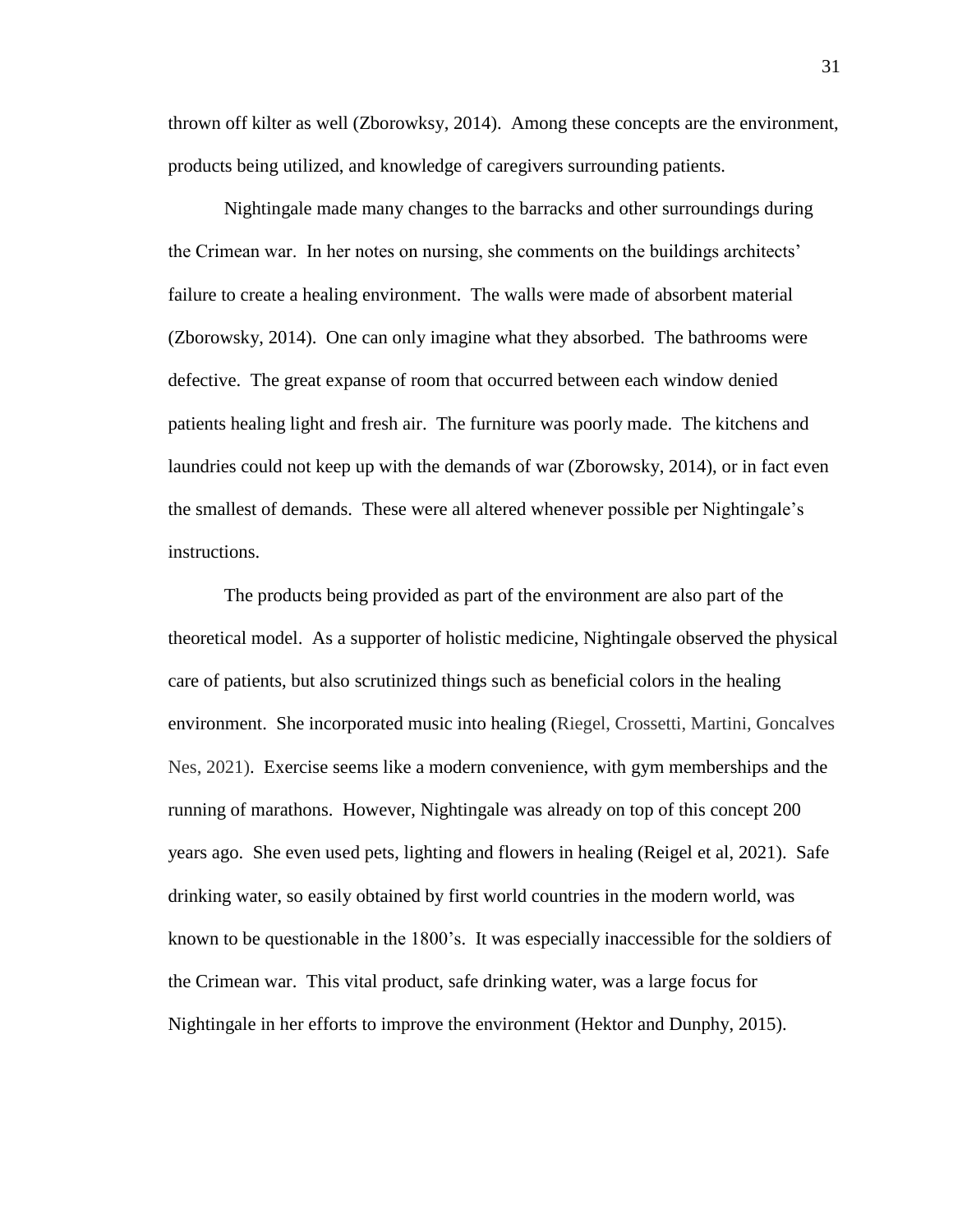Nightingale would not have become so notorious if not for her knowledge. There is a natural critical thinking ability to her talents. However, she also sought official education. In 1851 she obtained training in Germany at the Institution for the Training of Deaconesses (Hektor and Dunphy, 2015). It was for those women who sought to become nurses, and for a wealthy individual, was quite sparse in comfort. Also due to her family's wealth, touring other countries was a common occasion. Nightingale used this time to tour hospitals and took notes on the happenings within (Hektor and Dunphy, 2015). All this collected knowledge was used to better train the nurses she was provided with during the Crimean War (Hektor and Dunphy, 2015). Her educational model was based on anticipation of patients' needs and in turn nurses performing related care (Riegle et al, 2021).

In conclusion, wound specialists are deemed extraordinarily important to the healthcare field, especially in guiding advancement of non-specialist nurses in the areas of skin health and wound healing. Wound specialist nurses scored higher than both nonspecialists and medical residents on the PZPUKT, with an average score of 89% or "good". With regards to support surfaces, air fluidized surfaces with immersion feature are better than alternating air surfaces which are in turn better than specialized foam surfaces in the prevention of pressure injuries. This study's hypothesis sought to test similarly that wound nurse specialists would rate "good" or "very good" on the PZUKT, as well as choose the highest level therapy for a chair cushion and bed overlay. Of the three options, that is the Repose immersion cushion. Florence Nightingale's Theory of Environment emphasizes the importance of nursing knowledge, quality of products, and application or thus.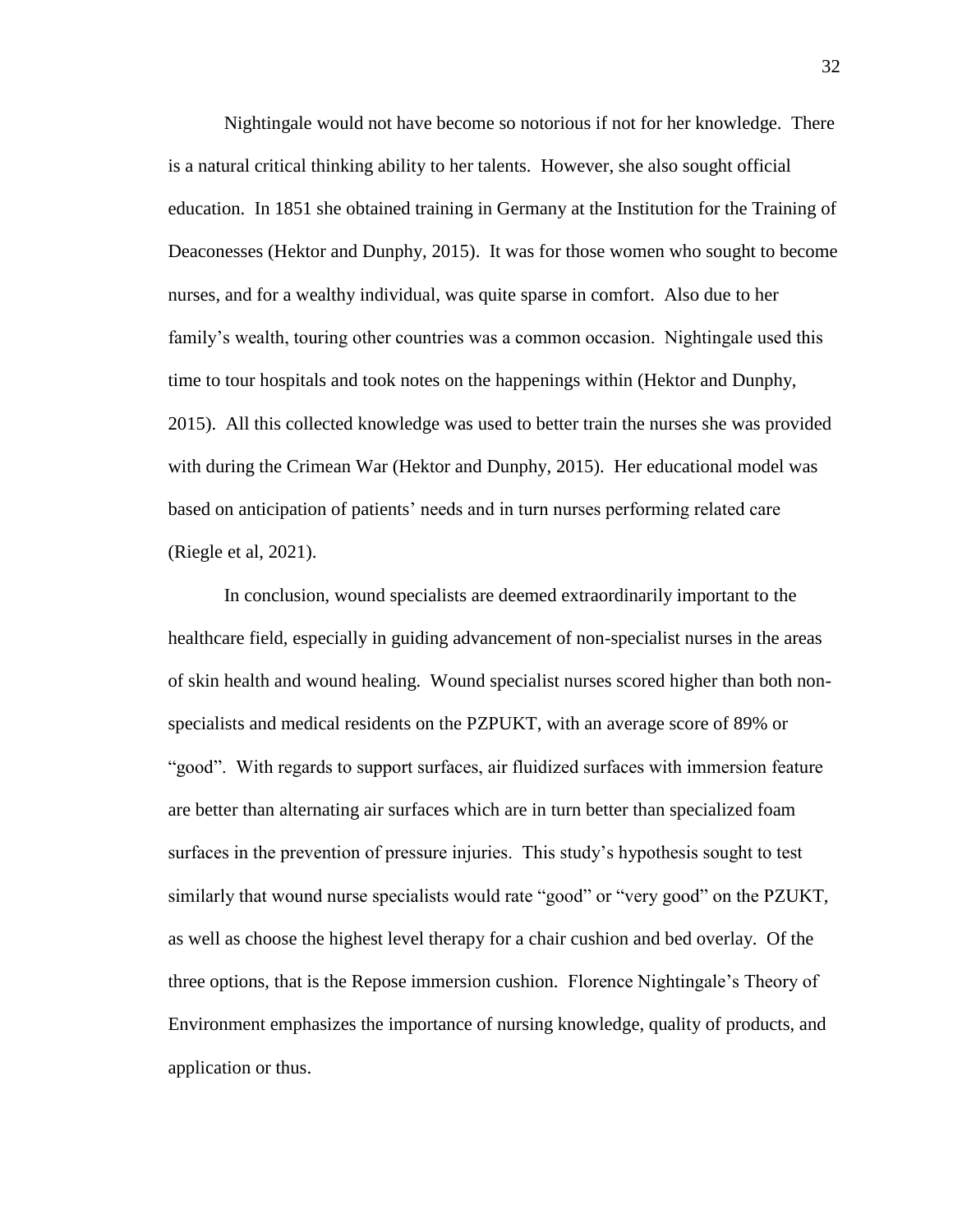#### **Methodology**

The aforementioned studies included in the literature review have shown that nonwound care specialist nurses frequently score well below 70% on the PZPUKT, which is unacceptable. While we expect wound specialists to understand their area of expertise very well, we also could say the same for a non-specializing nurse to know this pertinent information as PI prevention is extremely important to all nursing.

On this point, wound specialists' influence in choosing products to aid in the prevention of pressure injuries is discussed. If specialists scored low, we hypothesized that they may not be prepared to choose PI prevention products that are aligned with the latest evidence based research. If specialists score well, we expected in the absence of cost comparison, they would choose the best product based on current literature.

#### **Study Design, Setting & Participants**

NC State wound specialists were invited to take an anonymous survey. The audience of wound specialists were members of the North Carolina Wound Ostomy Continence Nurse (NC WOCN) Group. Upon permission by the group's President Elect, invitation for the group members to participate was provided through the group's email list which included 122 people. Members of the NC WOCN Group are mostly CWCN, although other wound specialists were represented. The survey requested this information for clarification.

The survey used the PZPUKT (revised 2020). The PZPUKT was tested for reliability and validity (Fulbrook et al (2019). This study used a quantitative descriptive design. Participants were asked to complete the online survey administered via Qualtrics, which allowed for development of the actual survey and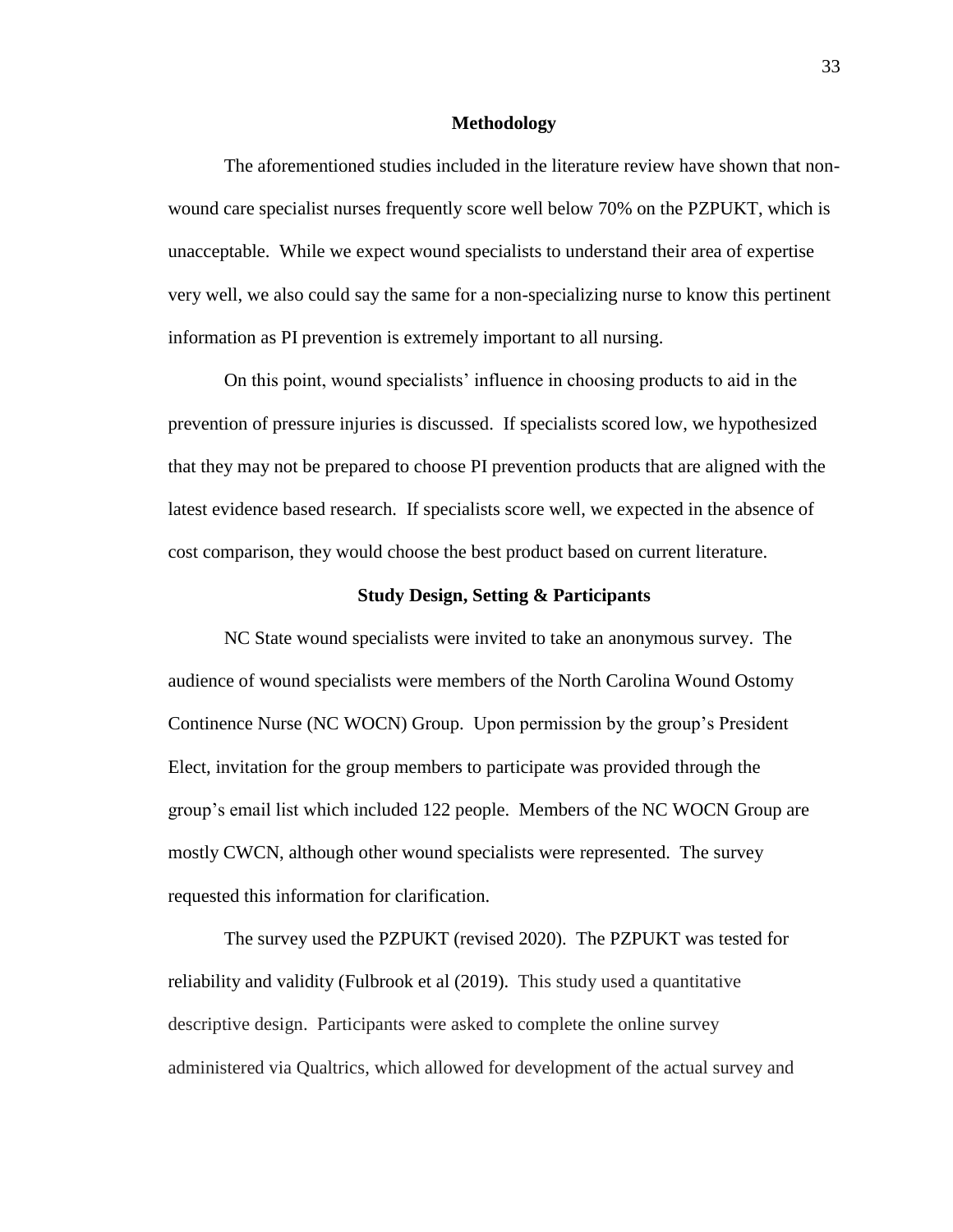collection of the answers in a succinct spreadsheet. The survey had three components: demographic questions, the PZPUKT, and a preference choice on type of chair cushion and bed overlay that are advertised as specialty support surfaces. Permission to use the PZPUKT was granted by one of the original creators and authors, Dr. Karen Zulkowski. The PZPUKT is a 72-item tool that has been tested repeatedly for reliability and validity through scientific research. Cronbach's α for the entire test and then each sub-scale (Pieper and Zulkowski, 2014) were as follows:

| Full 72-item PZPUKT          | 0.80 |
|------------------------------|------|
| Staging sub-scale            | 0.67 |
| Wound description sub-scale: | 0.64 |
| Prevention/risk sub-scale    | 0.56 |

The PZPUKT questions are answered similarly: true, false or not sure. The test focused on PI identification, prevention and treatment. The PZPUKT authors have set the following ratings for test scores (Pieper et al, 2014):

| ⋗ | < 70%     | Unacceptable |
|---|-----------|--------------|
| ➤ | 70-79.9%  | Satisfactory |
| ↘ | 80-89.9%  | Good         |
|   | $>89.9\%$ | Very good    |

#### **Data Analysis**

Data was collected via Qualtrics and exported into a spreadsheet. Each nurse's test was manually graded and provided with a percentage grade out of 100%. The demographic information is further presented in graph form (see Figures 5-9).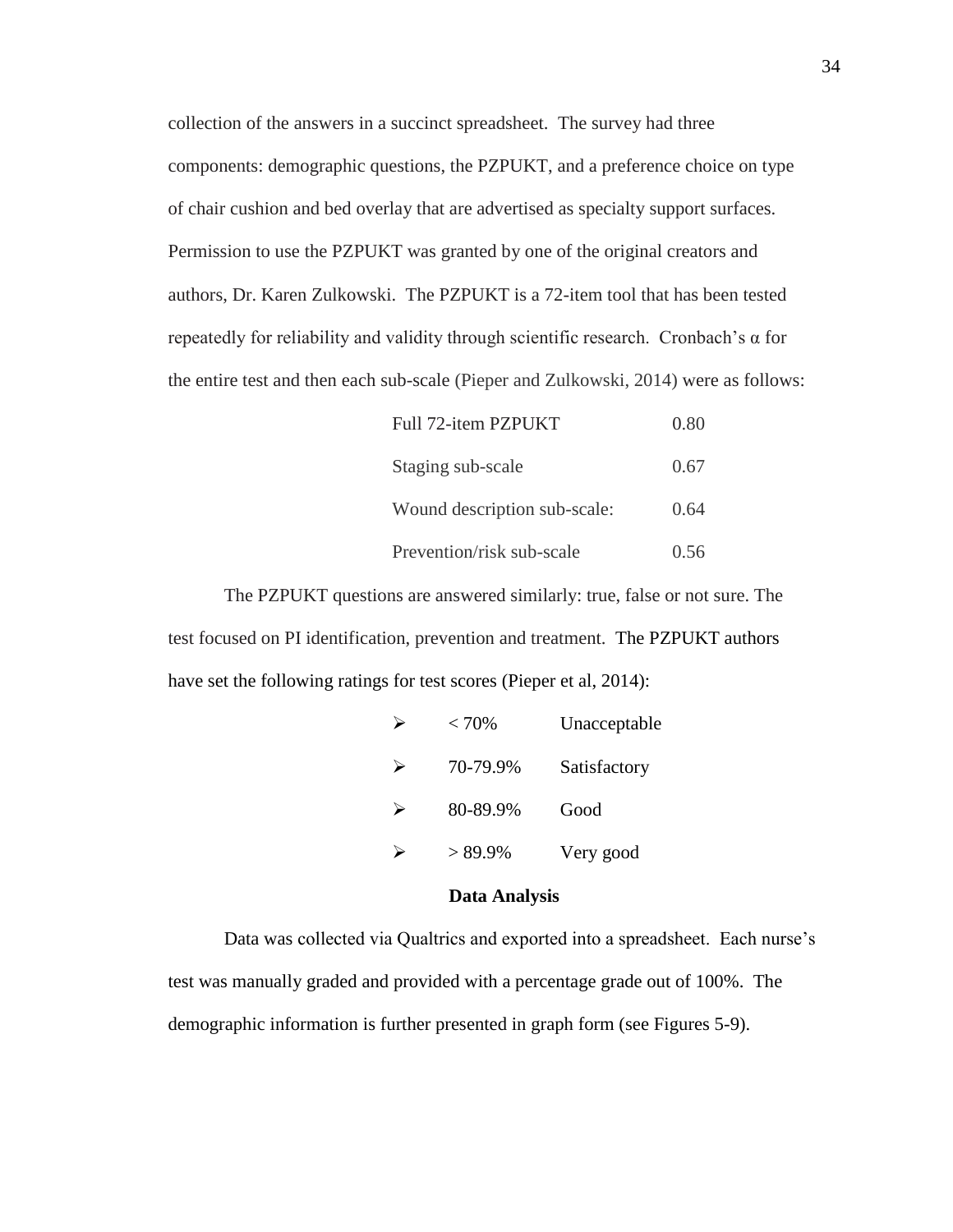### **Protection of Human Subjects**

The audience of the survey were protected from any harm via use of an anonymous survey. Anyone contacted with a request to take the survey had every right to decline participation by simply not proceeding with no knowledge to the researchers. Permission to pursue the study was provided by the Gardner-Webb University Institutional Review Board.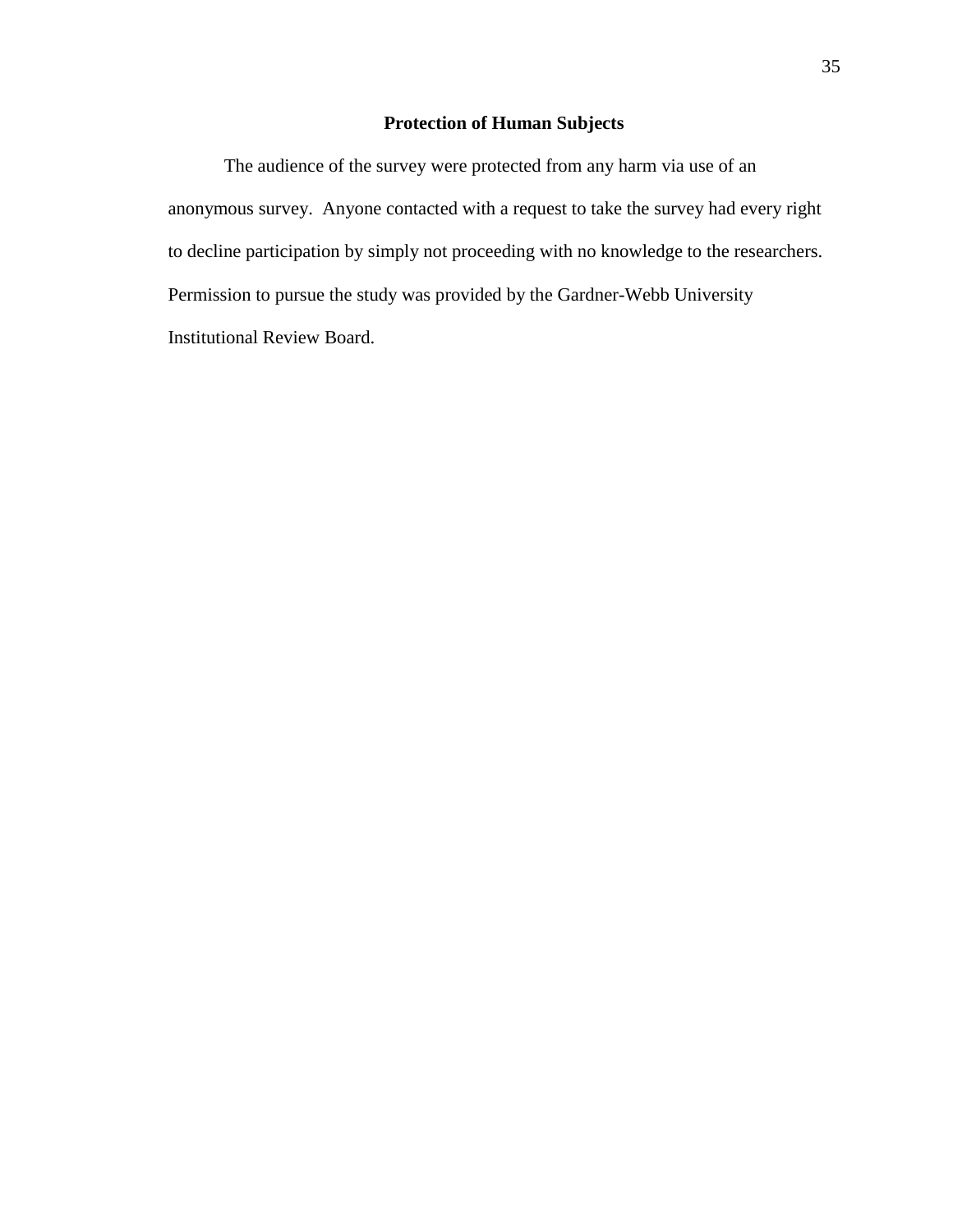#### **Chapter IV: Results**

A convenience sample of North Carolina CWCNs and AP-CWCNs were surveyed using the PZPUKT. In addition, they were asked to choose between three brands of chair cushions and bed overlays. The results strongly supported both hypotheses. Hypothesis #1 is "95% of participating wound care specialists will score a "good" or "very good" rating (80% or higher) on the PZPUKT (revised 2020)" while hypothesis #2 is "participating wound care specialists will choose non-powered, reactive air with immersion feature overlay (Figure 1) for both chair and bed support surfaces over other options. (See figures 1-3 for survey specific question, details and instructions for participants)".

#### **Sample Characteristics**

The North Carolina Wound Ostomy Continence Nurse (NC WOCN) group list serve contains 122 email addresses. Of the 122 individuals who were sent an email, twenty-one members (17%) responded to the anonymous survey. However, three responses were not included in data analysis due to incomplete test results (Table 1: Collected Data). Of the complete responses, 18 (94.7%) were female. Fourteen nurses (73.7%) work in acute care, one in home health (5.3%), one private practice (5.3%), one in an out-patient wound clinic (5.3%), one in the sales industry (5.3%), and one in a rehab facility (5.3%) (See Figure 5). One nurse (5.3%) is within the 20-30 years age group, four (21.1%) in the 31-40, two (10.5%) in the 41-50, six (31.6%) in the 51-60, five (26.3%) in the 61-70 years, and one (5.3%) in the greater than 70 years age group (See Figure 6).

Of the nurses surveyed, thirteen nurses (68.4%) have CWCNs, four (21.2%) have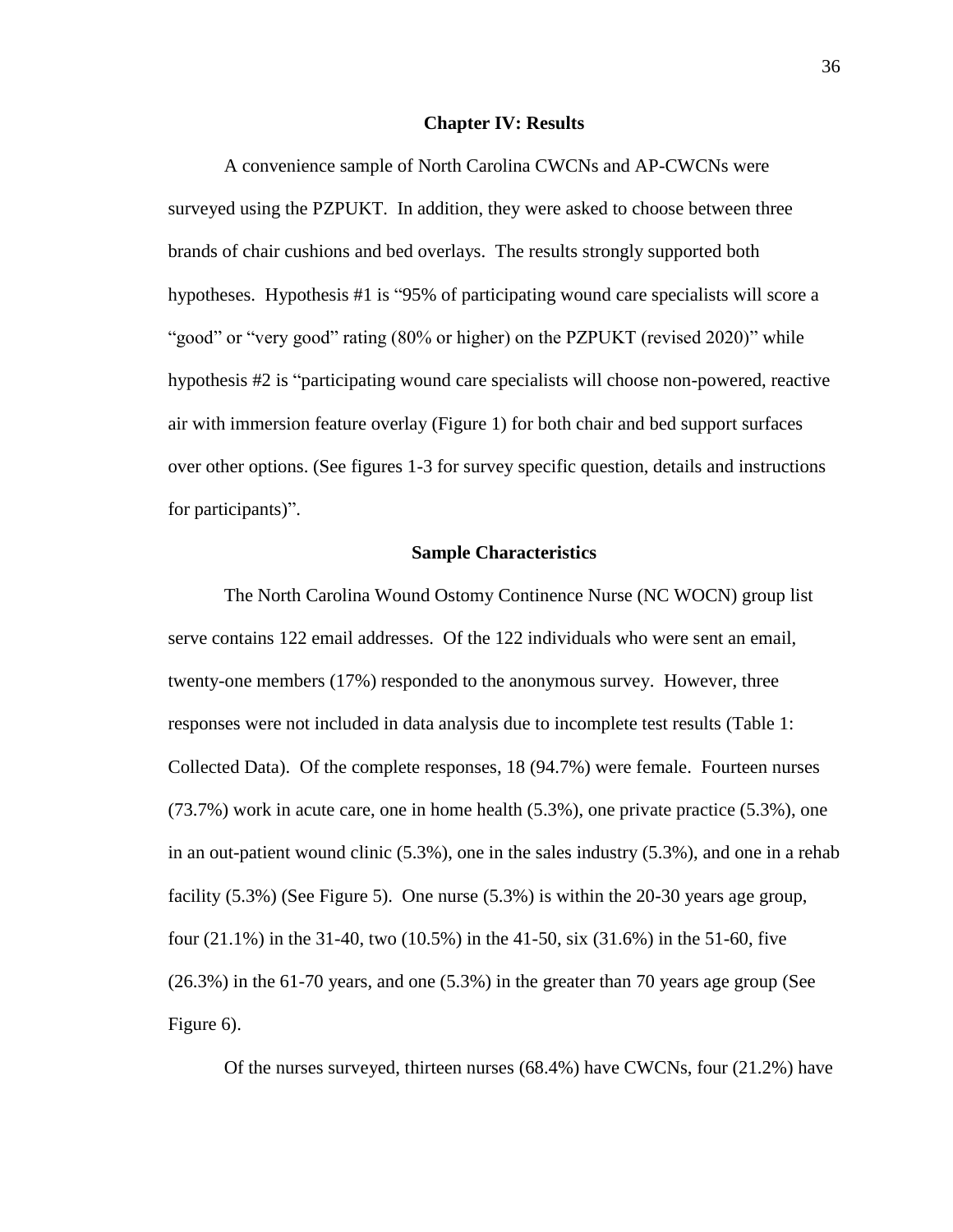AP-CWCNs, and two (10.5%) did not specify (See Figure 7). The majority of respondents (N=9, 47.3%) have 20 or more years' experience as a specialist, three (15.7%) have 15-20 years, three (15.7%) have 10-15 years, one (5.3 %) has 5-10 years, and three (15.7%) respondents have one to five years' experience (See Figure 8). The majority of respondents are educated at the baccalaureate degree level  $(N = 12, 63.1\%)$ with 7 (36.8%) being educated at Master's degree level (See Figure 9). The four AP-CWCNs scored above 90% (very good range), and seven of nine nurses with 20+ years of experience scored above 90%. The three lowest scores of 83%, 83% and 85% were obtained by nurses with 20+ years, 15-19 years, and 20+ years-experience respectively.

#### **Major Findings**

The lowest PZPUKT score was 83% while the highest score was 94%. Average score, mean and mode are all 90%. Nurses with 20 or more years' experience had a test average of 90.5% (N=9), 15-20 years was 88% (N=3), 10-15 years was 89.3% (N=3), five to ten years was  $83\%$  (N=1), and one to five years' experience was  $92\%$  (N=3) (See Figure 10). Baccalaureate prepared nurses  $(N=12)$  had an average test score of 89.2% while Master's prepared nurses  $(N=7)$  had an average test score of 92.14%.

Fourteen nurses (74%) chose the Repose cushions in Figure 1 while two (10.5%) chose the EHOB brand in Figure 2. Three (15.8%) selected none of the options and zero nurses chose the 4" foam Geomatt in Figure 3. Eight baccalaureate prepared nurses (66.7%) chose Repose, one chose EHOB (8.3%), and three chose none (25%). Six Master's prepared nurses (85.7%) chose Repose while one nurse (14.2%) chose EHOB.

Seven nurses (77.7%) with 20 or more years' experience as wound specialists chose the Repose cushion, while two (22.3%) chose none of the three options. Two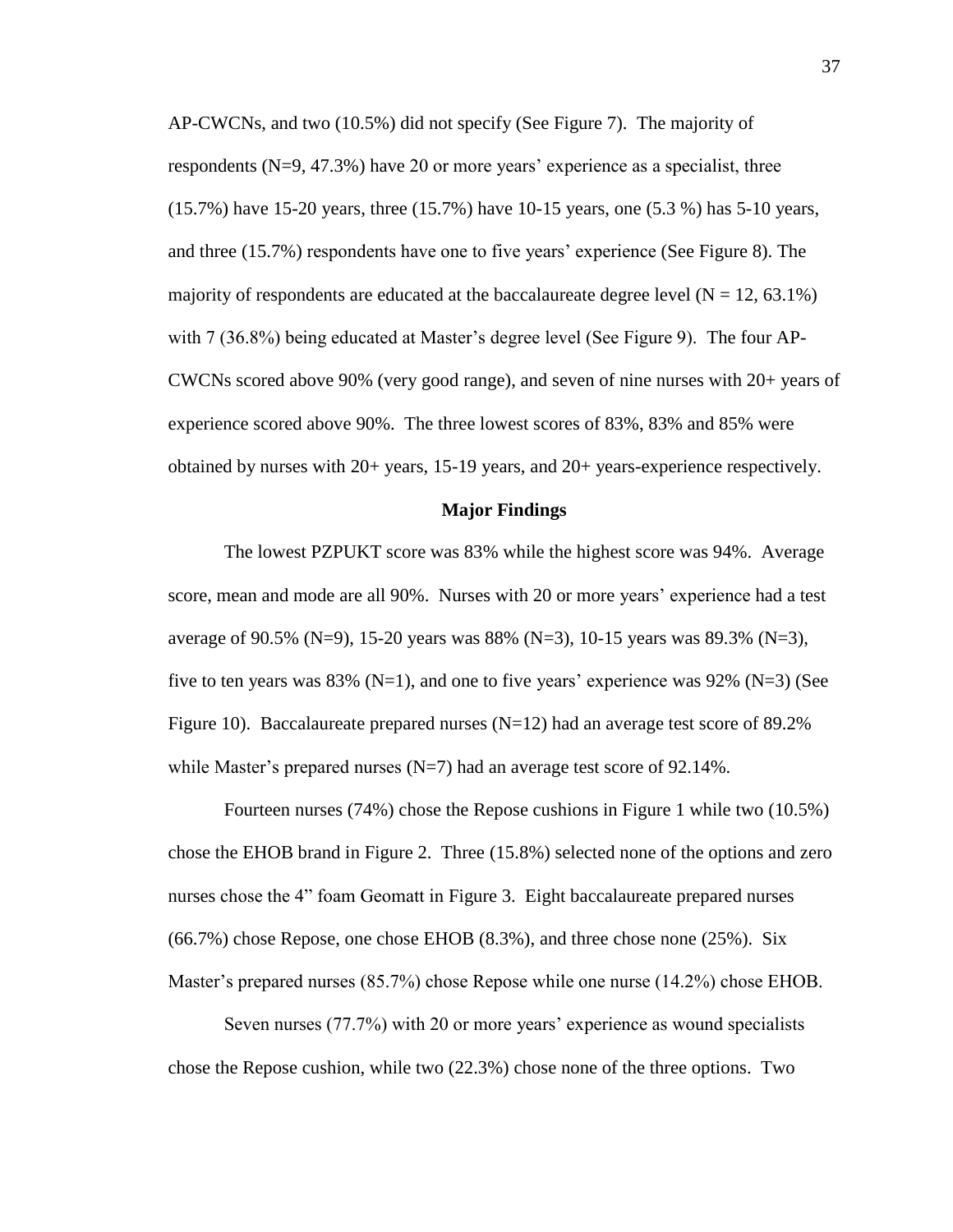nurses (66.7%) with 15-20 years' experience chose Repose, while one nurse (33.3%) chose none. All three nurses (100%) with 10-15 years' experience chose Repose brand. All nurses (N=1) with five to ten years experience chose Repose brand. One nurse (33.3%) with one to five years' experience chose Repose brand while two (66.7%) chose EHOB brand (See Figure 11).

In regard to continuing education on pressure injuries (PIs), only one respondent reported the length of time since hearing a PI lecture as being greater than one year but less than two. The remaining respondents  $(N=18)$  reported hearing a PI lecture in the past year. All 19 people surveyed have read a book or other literature on PIs in the past year.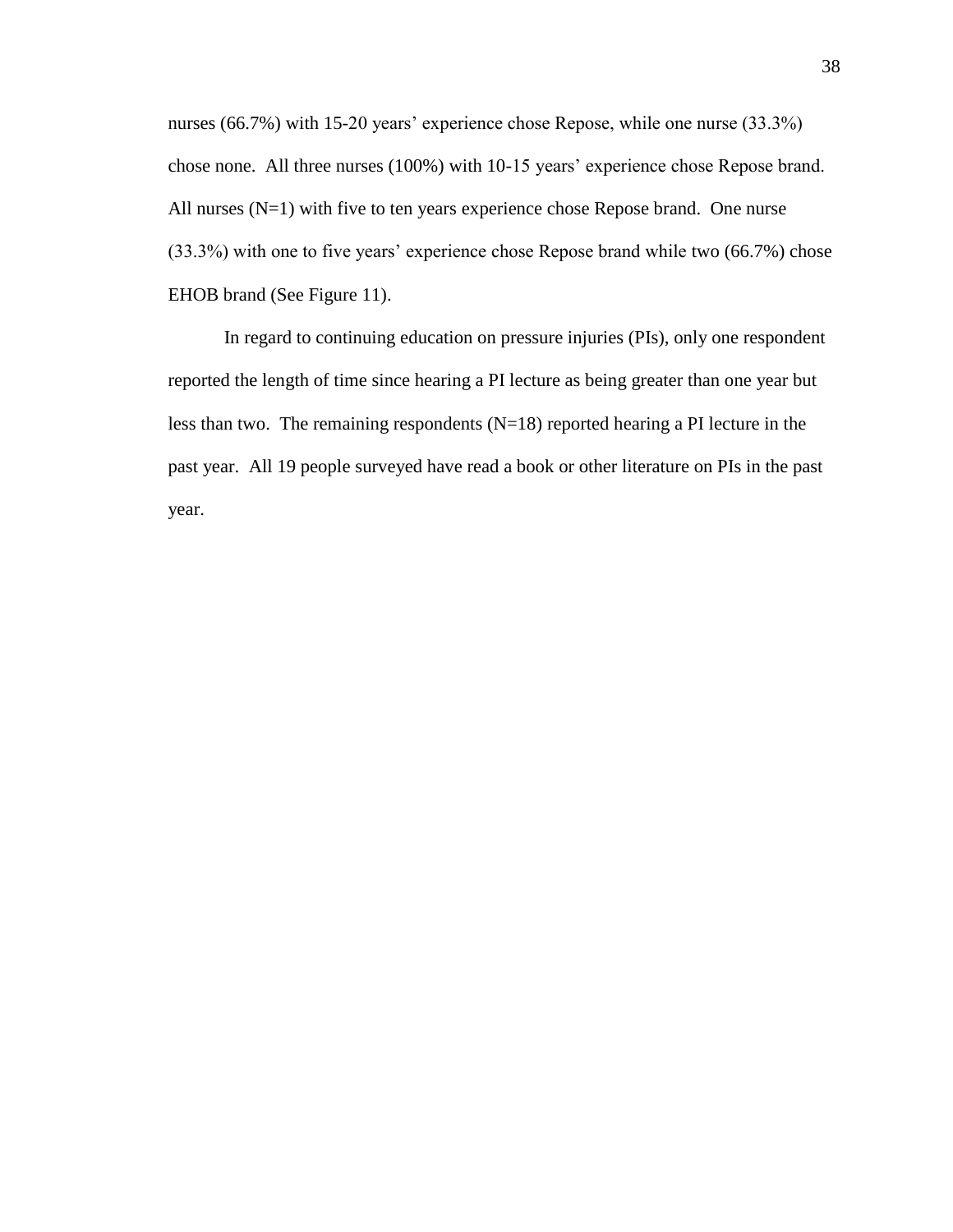#### **Chapter V: Discussion**

The catalyst for this thesis was an identified problem that lack of knowledge by wound care specialists on different types of therapy may lead to patients not receiving the best possible specialty surfaces available. Both hypotheses

- #1: 95% of participating wound care specialists will score a "good" or "very good" rating (80% or higher) on the PZPUKT (revised 2020) and
- #2: Participating wound care specialists will choose non-powered, reactive air with immersion feature overlay (Figure 1) for both chair and bed support surfaces over other options

were strongly supported in this study.

#### **Implications and Limitations of Findings**

#### **Hypothesis #1 Discussion**

In support of hypothesis #1, all 19 (100%) survey participants scored 80% or higher on the PZPUKT, with a range from 83-94%. All scores were within the "Good" and "Very Good" range as categorized by the PZPUKT authors, therefore hypothesis #1 was supported.

Given the various years of experience of the surveyed nurses, including those five respondents who only have one to five years' experience, this would suggest the training and certification exam requirements by the WOCN-CB are sufficient for preparation of a wound specialist with regards to passing the PZPUKT with a score of 80% or higher. Also supported for aiding in passing the PZPUKT is listening to lectures and reading literature on pressure injuries within the past year. However, a study limitation is no ability to identify if reading or listening is the stronger predictor.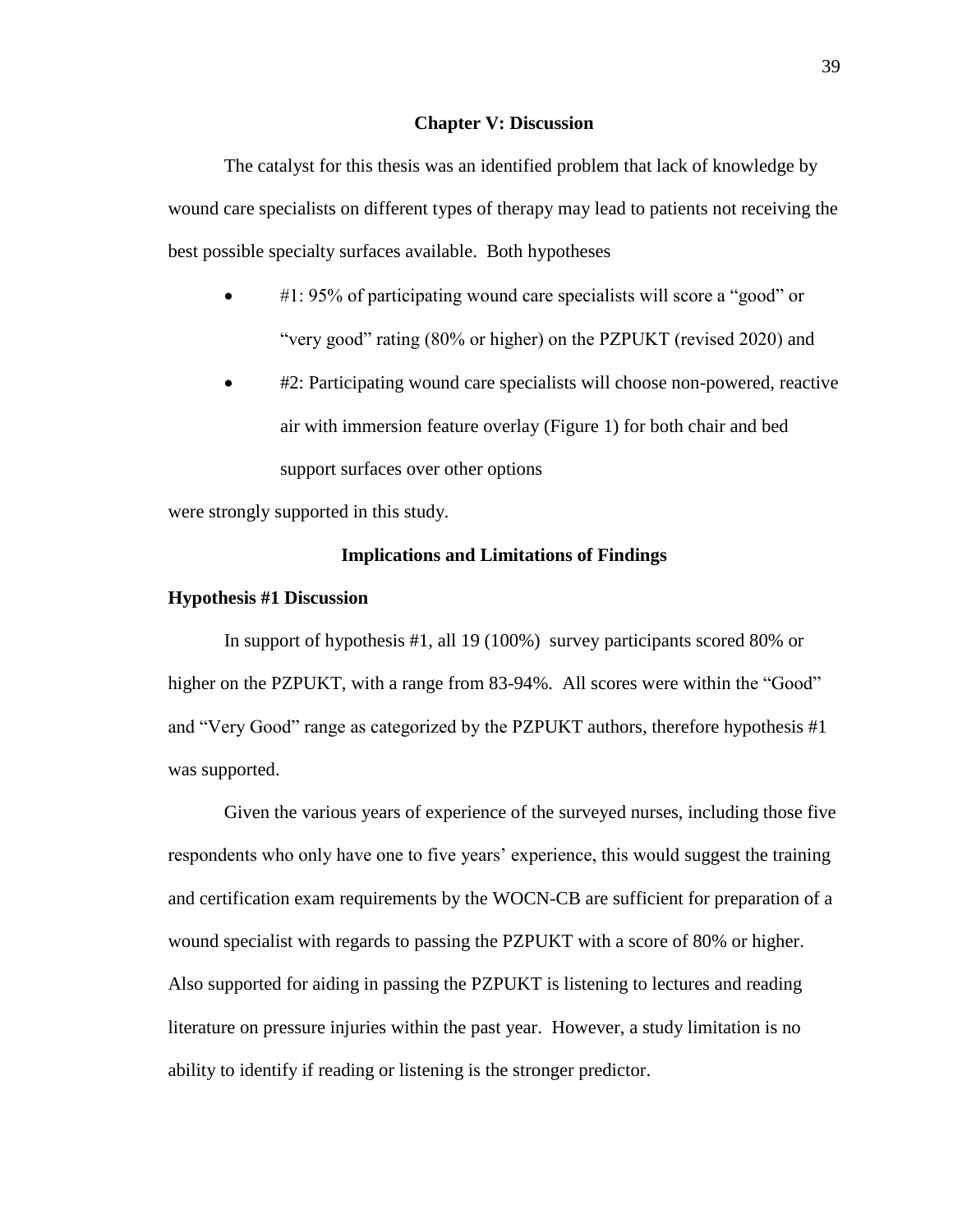The two supportive areas, requirements of certification and time since reading or hearing a lecture, may be non-predictive considering the majority of survey respondents have more than 10 years of experience. It could be postulated that WOCN experience alone improved PZPUKT scores. However, in the literature review it was noted that younger non-specialist nurses were more likely to have slightly higher scores on the PZPUKT than more veteran nurses (Miller et al, 2017). Many rationales could be considered including the possibility of a desire to prove oneself in a new role. Future studies may consider testing the wound specialist population at the same time as testing a non-specialist population. Most literature reviewed on this topic was greater than two years since completion.

With many facilities having a wound specialist, one may expect that benefits would include dissemination of their knowledge. This does not appear to be the case, given the scores of non-specialists on the PZPUKT. Limitations may include the specialist's own skills at sharing knowledge are lacking, the organization's administrators are not supportive in helping spread knowledge, or perhaps the environment itself is not conducive to education. And finally, nurses may not be receptive to attempts at education by wound specialists due to many reasons, one being the intensity and volume of work nurses are required to put forth. From research in the literature review, plenty of support exists for expanding the CWCN team to include WTAs and "skin nurses" to help in education and conducting care themselves in the best manner possible with regards to PI prevention and management.

The population surveyed was located in one state, North Carolina. This one location may have skewed the results for both hypotheses as the number of total wound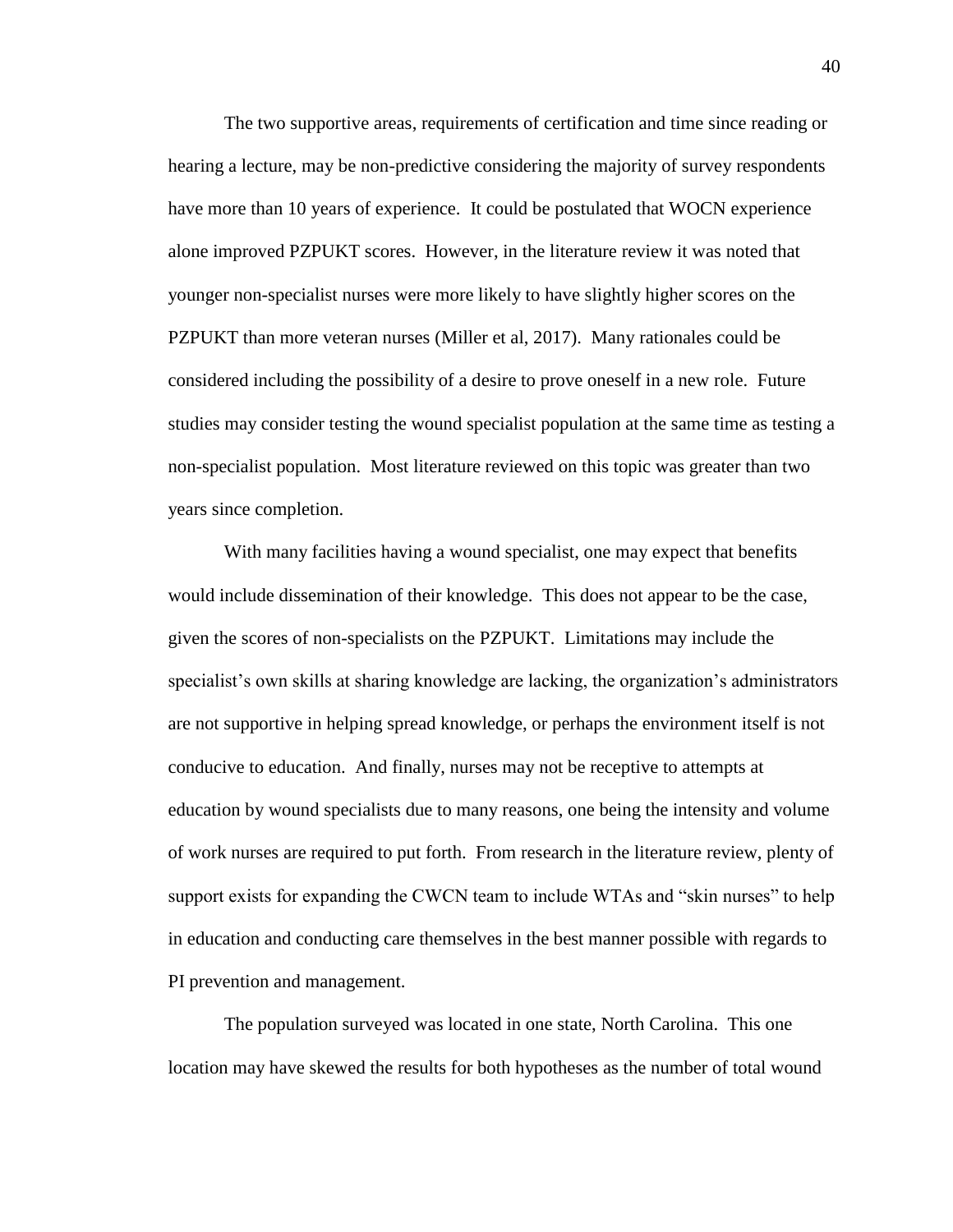nurse specialists in the U.S. are unknown. The survey received 19 respondents, and may also under represent the number of wound nurse specialists in NC as the total number of CWCNs and AP-CWCNs in NC is unknown. A larger pool would be advantageous for future studies, as well as knowing the total number of wound nurse specialists in the U.S. Offering this survey to the entire population of attendees at the Annual WOCN Society Conference would allow a future study a much more diverse population and much higher number of respondents. More encouragement to the less experienced nurses could help in balancing the average years of experience, since more experienced nurses were likely to respond in this study.

#### **Hypothesis #2 Discussion**

Hypothesis #2 was supported well, if not as strongly as hypothesis #1. Eightyeight percent of the 16 participants who chose a support surface from Figures 1, 2, or 3 chose the non-powered, reactive air with immersion feature overlay in Figure 1, while 12% chose EHOB. Immersion therapy is a significant feature of air fluidized beds. Air fluidized beds have shown the greatest healing rates for pressure injuries, demonstrating 2-3 cm decrease in wound size over one week as compared with 0.7 cm using a group 1 (foam/gel) or group 2 surface (alternating air) (Ochs, 2004). However, not all support surfaces with immersion feature are air fluidized and not all surfaces are available as air fluidized (i.e. chair cushions and bed overlays). Products such as Figure 1: Repose chair cushions and bed overlays do boast immersion therapy.

Studies support that use of alternating pressure beds in the case of myocutaneous flap surgeries (very aggressive attempts to repair severe stage 4 pressure injuries) showed consistent results with air fluidized support surface therapy (Fleck et al, 2010). There is a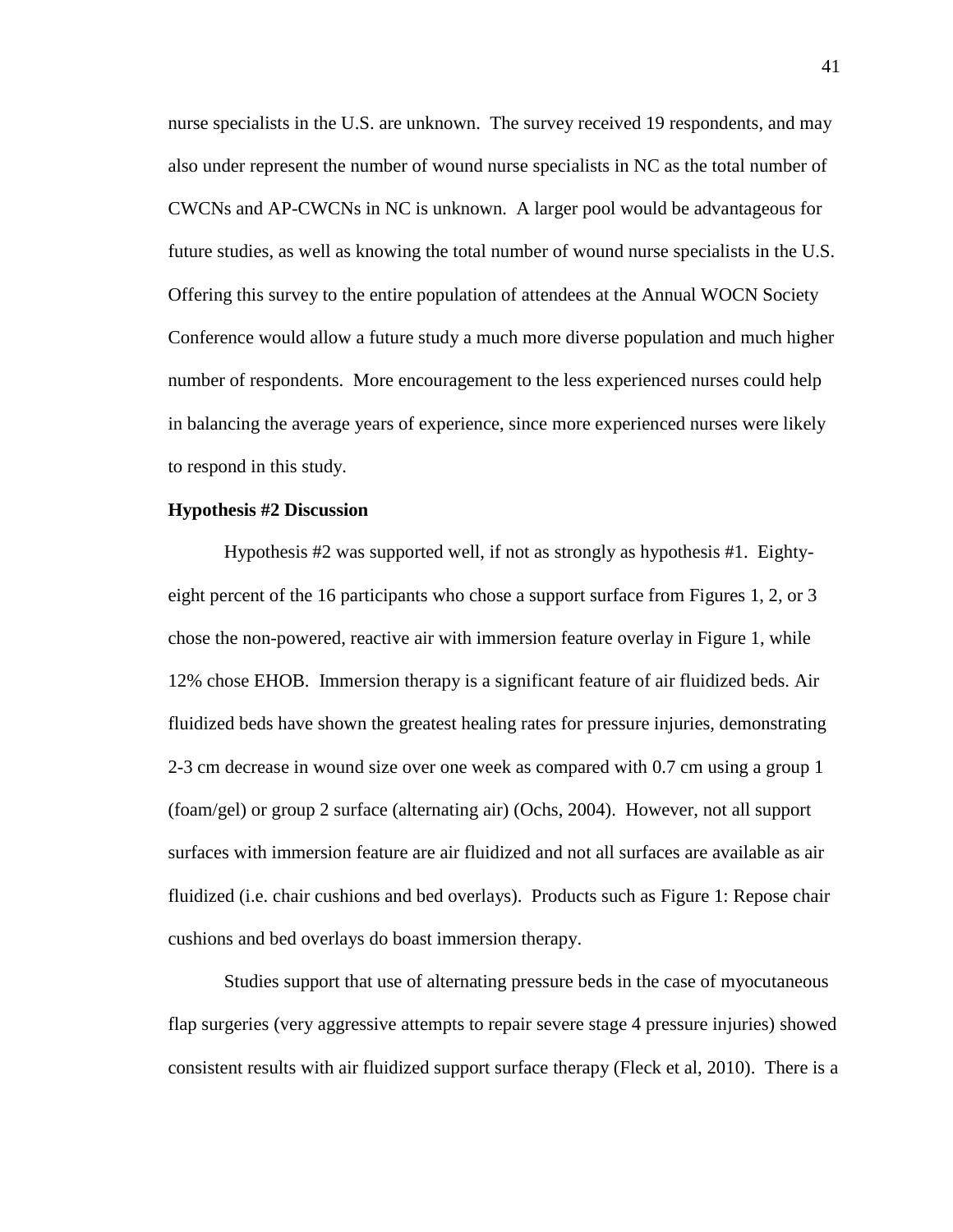degree of immersion in alternating pressure surfaces, with some brands having more than others. Given research supporting immersion therapy as such a high-level feature, it is the product in Figure 1 that seemingly matches the most current literature on specialty support surfaces of the three choices provided. Therefore the majority choice of Figure 1 (Repose surfaces) by 88% of the surveyed nurses is supportive of this population of nurses being mostly current with recent evidence based practice.

However, a study using the Repose cushion supports the cushion may not be as effective as advertised. One hundred and forty-four elderly nursing home residents on 32 different units in six facilities participated in the trial (Beeckman et al, 2019). Nine residents developed PIs, the majority being stage 2. Nine residents of 144 is a 5.1% incidence rate. Initial reaction was this rate is higher than acceptable and supports Repose may not be an ideal product.

A limitation of the study was it took place across six nursing homes in the same country, the per facility PI number would have been more indicative of how well the product performed. Also helpful would have been a previous PI rate. The spread-out population does allow for a lot of variance in the care provided by the staff at each facility. Beeckman et al (2019) did find that the time spent in a chair increased the chances of a resident developing a trunk PI. Beekman et al also discussed this study as a success for the product. More research with improving methods are suggested for the use of the Repose chair cushion and bed overlay.

#### **Application to Theoretical/Conceptual Framework**

Many suggest that the ideas and innovations of Florence Nightingale were over a hundred years ahead of her own time. Her knowledge of cleanliness for her soldier's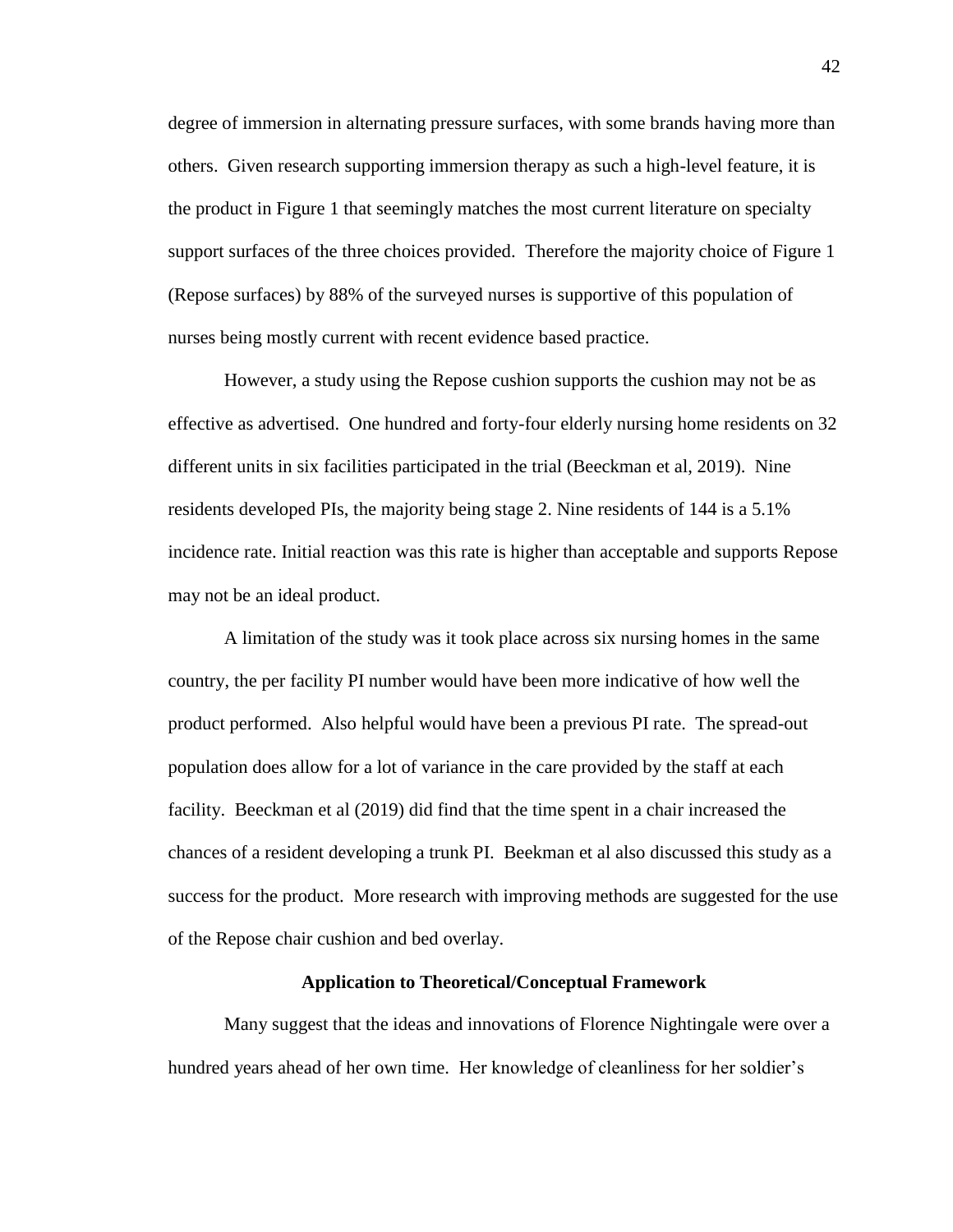environment was the #1 reason morbidity and mortality decreased. She was intelligent, and had achieved a great deal of education, particularly for a woman. She chose better "products" for her patients, such as clean drinking water over polluted drinking water. Her patients grew to trust that she would ensure the best conditions possible were provided to them during healing.

No patient desires to have an unintended injury as part of seeking medical care. Patients do not want to develop a HAPI, want the most current and highest quality products, and trust nurses with their care (see Figure 4). In current day, it is through knowledge, choice of products and application of these concepts that support much of the Theory of Environment: the trademarks of best environment, superior products, and knowledge. Florence Nightingale's Theory of the Environment continues to apply to the current needs of patients and supportive healing environments thus aligns well with the intent of this study.

#### **Implications for Nursing**

Wound specialists are relied upon for dissemination of knowledge to nonspecialist nurses, patients, and caregivers. Specialists act as conference speakers, journal and textbook authors, educators, administrators and much more. Direct care is provided by CWCNs and AP-CWCNs. Any void in knowledge will result in a void in education, accurate literature, and patient care. Wound nurse specialist obtain specialty knowledge through focused course work, certification examination, and continuing education. This preparation and lifelong learning leads to acceptable levels of knowledge maintenance and growth sharing as well as leads to choosing most current products in the absence of administrative or financial restrictions.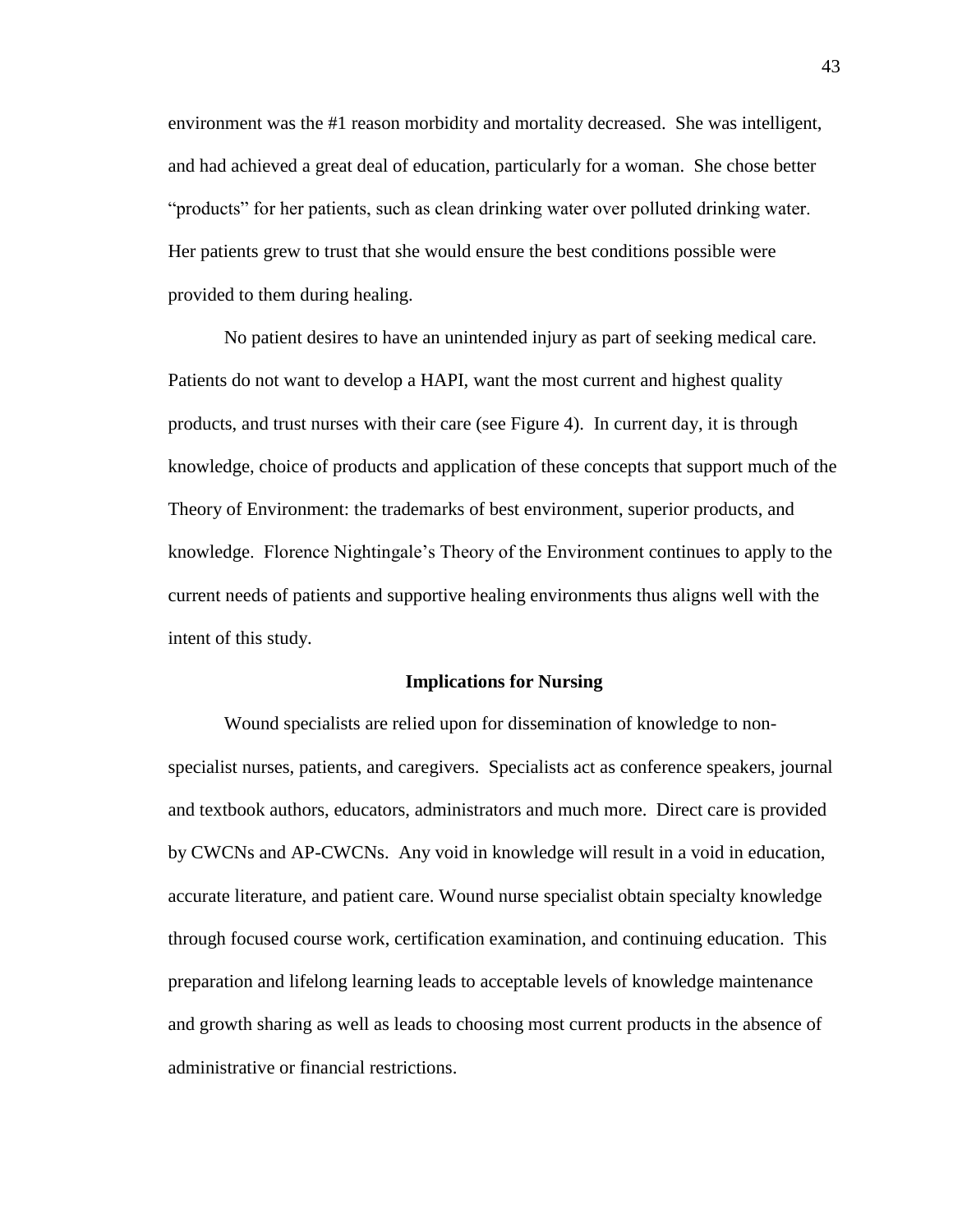#### **Recommendations**

Wound specialists have many product options when making decisions regarding their use. Increased availability of specialty products may allow not only the exploration but sampling of a variety of products. Wound specialists may also be able to access the knowledge and expertise of sales vendors to answer questions.

This study presented limited details on support services for which the respondents were to choose. The study design of choosing a support surface may have been flawed due to providing limited information about the chair cushion and bed overlay. Additionally, the Repose items are newer on the U.S. market and may be more attractive as "newer and better" can frequently sell a product. A better approach in study design would be to allow each respondent to physically compare products in-person. Conducting a pilot comparison of all three products would also be an advantageous adjustment to study design. An additional question worth asking is whether the surveyed person was familiar with any of the products in their practice prior to making a choice.

#### **Implications for Practice**

This study has supported the certification method for wound nurse specialists as sufficient for passing the PZPUKT with a "good" or "very good" rating. In turn, the specialists were prepared in the majority to select the most up to date therapy possible for a chair cushion and bed overlay. What this implies is that wound nurse specialists can be quite relied on to carry out the requirements of their job, providing not only excellent recommendations for products, but also carrying out patient care and sharing their knowledge among non-specialists.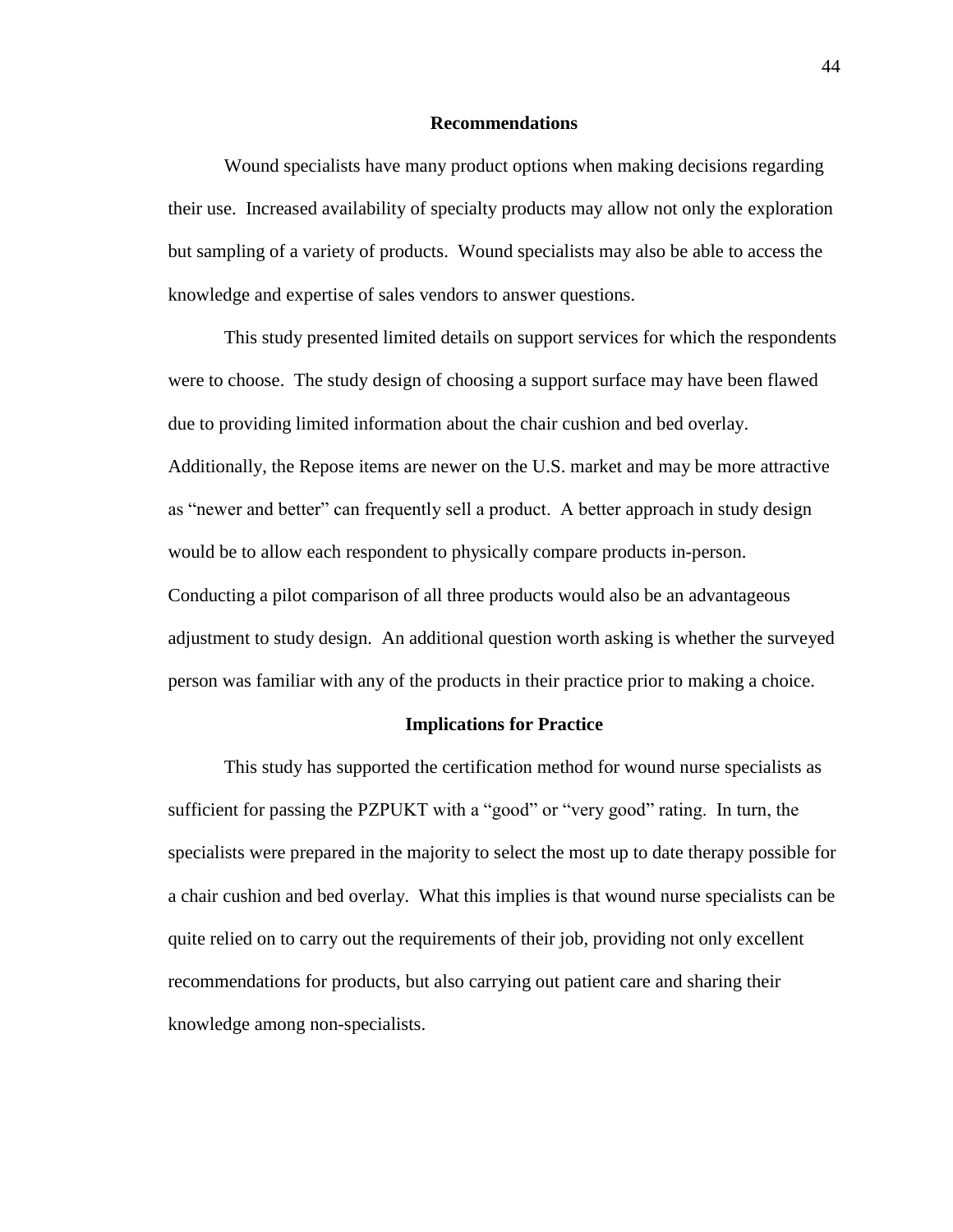#### **Conclusion**

Low-level foam specialty support surfaces are negatively affecting the number of hospital-acquired pressure injuries that occur each year and overall skin health of acute care patients. Lack of knowledge by wound care specialists on different types of therapy could lead to patients not receiving the best possible specialty surfaces available. Additionally, many people are reliant upon wound specialists for knowledge sharing, and we must be certain the specialist's knowledge is being kept up to sufficient levels.

One hundred percent  $(N=19)$  of wound specialists surveyed in this study scored "Good" or "Very Good" on the PZPUKT. Increasing years of experience aided in higher scores on the test, as did having a Master's degree over a Bachelor's degree. The majority of respondents  $(N=14)$  also chose the highest therapy available in chair cushions and bed overlays based on evidence-based research: Repose brand with immersion feature. Experience and degree level did not have a positive or negative relationship with brand choice.

The preparation, certification and recertification for certified wound care nurses is sufficient to maintain a "good" and "very good" rating on the PZPUKT. Self-driven upkeep of education through literature and lecture by certified wound care nurses leads to choosing most current products with regards to research related findings. Implications for practice include accurate education of non-specialist nurses and providers and choice of most current products for patient care.

Additional research is recommended to further explore the results of a similar study design but from a more expansive audience, such as that of the annual WOCN Society Conference. When requesting nurses choose between different products, allow in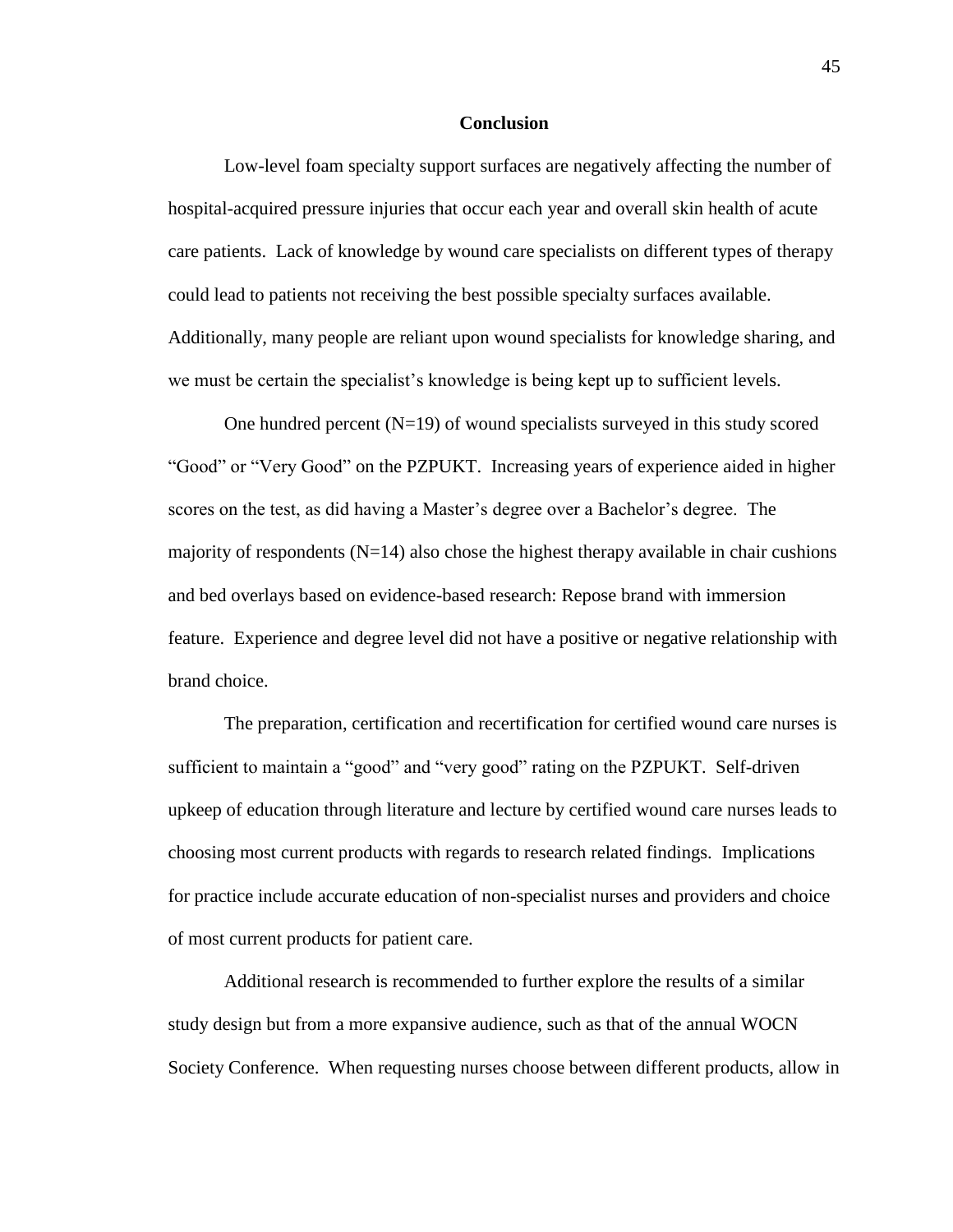person access to the product so a more thorough analysis of the product is possible.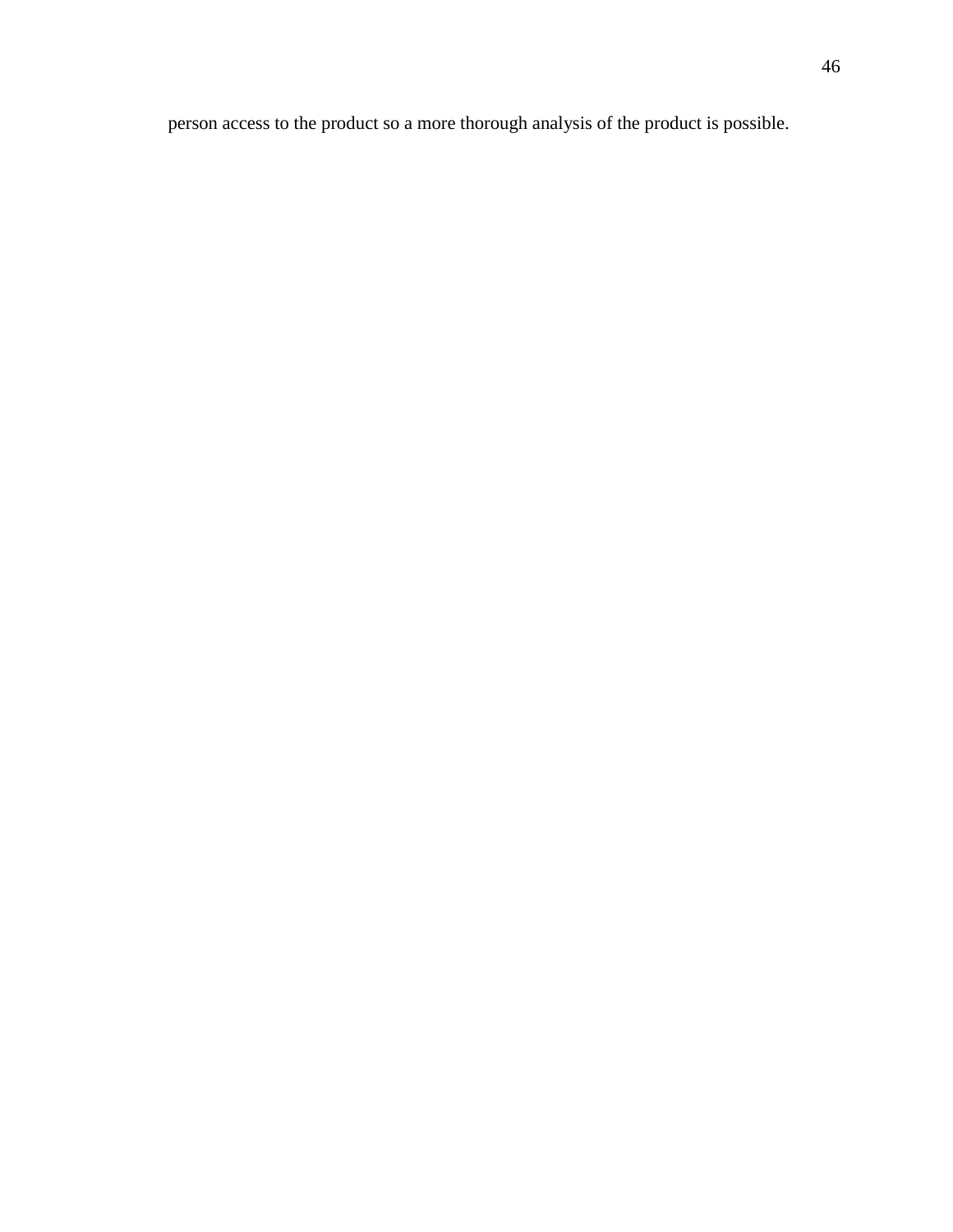#### **References**

- Agency for Healthcare Regency and Quality. (2012, Jan 10). *Pressure ulcer risk assessment and prevention: A comparative effectiveness review.* https://effectivehealthcare.ahrq.gov/products/pressure-ulcer-prevention/researchprotocol#:~:text=A%20number%20of%20tools%20have,Scale%2C%20and%20t he%20Waterlow%20Scale.
- Aydin, A., & Karadağ, A. (2010). Assessment of nurses' knowledge and practice in prevention and management of deep tissue injury and stage I pressure ulcers. *Journal of Wound, Ostomy and Continence Nursing, 37*(5), 487-494. doi: 10.1097/WON.0b013e3181edec0b
- Aydın, A., Karadağ, K., Gül, Ş., Avşar, P., & Baykara, Z. (2019). Nurses' knowledge and practices related to pressure injury. *Journal of Wound, Ostomy and Continence Nursing,* 46(2), 117-123. doi: 10.1097/WON.0000000000000517
- Braden Scale Predicting Pressure Injuries. (2021). Braden Scale predicting pressure injuries. https://www.bradenscale.com/
- Bryant, R. & Nix, D. (2012) *Acute & chronic wounds: Current management concepts, fourth edition.* Mosby Elsevier, St. Louis, MO.
- Beds: Powered and air fluidized. (n.d.). *Wound Source.* https://www.woundsource.com/product-category/support-surfaces/beds-poweredair-fluidized
- Beeckman, D. & Serraes, B. (2019). A multi-centre prospective randomized controlled clinical trial to compare the effectiveness and cost of a static air mattress and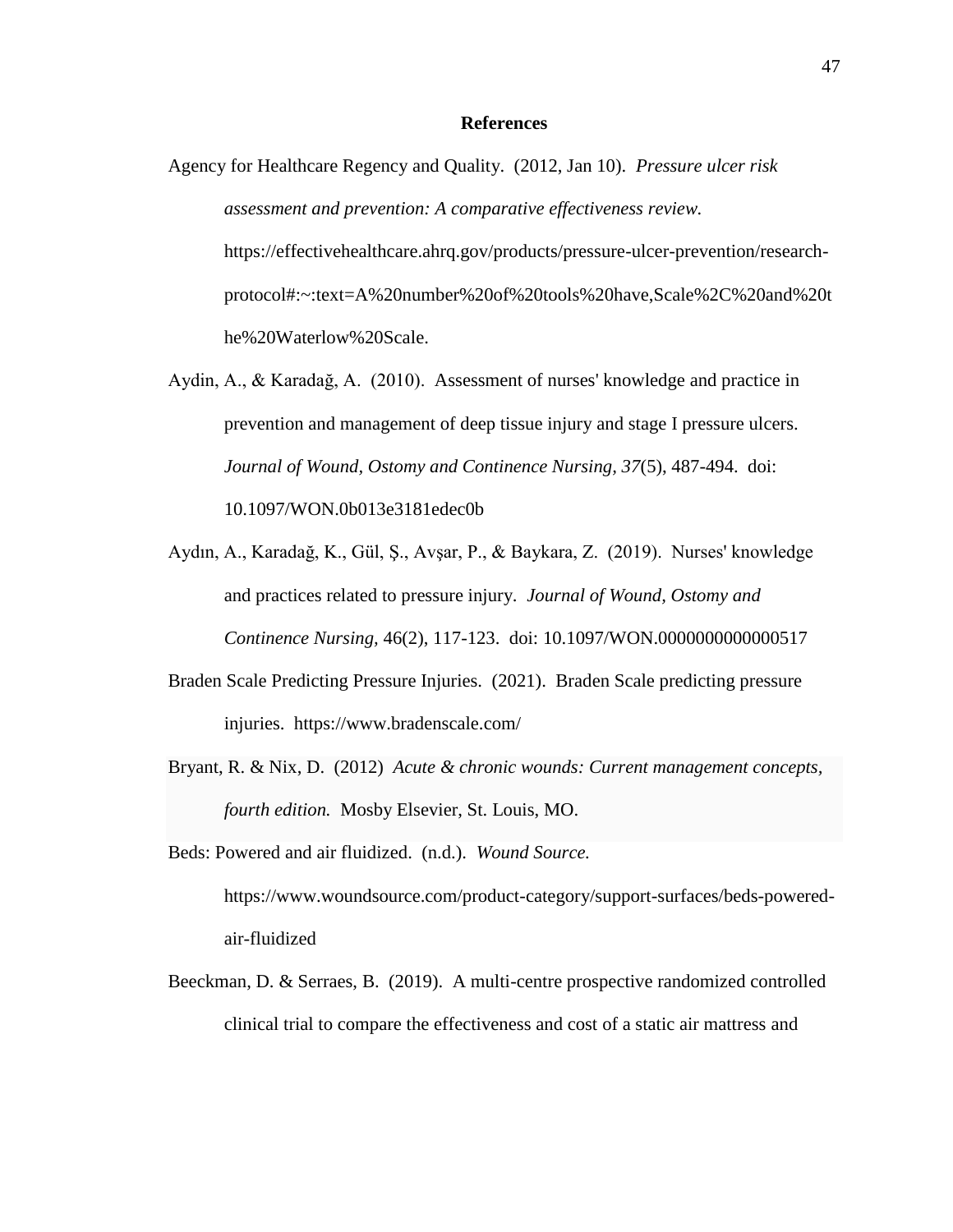alternating air pressure mattress to prevent pressure ulcers in high-risk nursing home residents. *International Journal of Nursing Studies*, 97, 105–113.

- Center for Medicare Services. (2016, May 8). *Eliminating serious, preventable, and costly medical errors – Never events.* https://www.cms.gov/newsroom/factsheets/eliminating-serious-preventable-and-costly-medical-errors-never-events
- Clark M., Jones N., & Hagelstein, S. (n.d.**).** Laboratory based comparison of the effect of two seat cushions upon interface pressure and envelopment. Welsh Wound Innovation Centre, Llantrisant, Wales, UK.
- Cooper, S. S. (1980). Mandated versus voluntary continuing education. *Occupational Health Nursing,* 9-12.
- Corbett, L. Q. (2012). Wound Care Nursing: Professional Issues and Opportunities. *Advances in wound care*, *1*(5), 189–193. https://doi.org/10.1089/wound.2011.0329

Fisher, J., Kratovil, J., & Germansky, M. (2019). Expansion of the wound care program in home care by incorporation of WTA nurses to increase the reach of the CWOCN: WOCN Society's Scientific and Clinical Abstracts From WOCNext 2019 Nashville, Tennessee. *Journal of Wound, Ostomy and Continence Nursing 46,* S1-S70. doi: 10.1097/WON.0000000000000530

Fleck, C. A., Rappl, L. M., Simman, R., Titterington, V., Conwill, J., Koerner, C., Locke, P., Bechtold, D., Papantonio, C., Gray, D. P., & Lawrence, K. (2010). Use of alternatives to air-fluidized support surfaces in the care of complex wounds in postflap and postgraft patients. *The Journal of the American College of Certified Wound Specialists*, *2*(1), 4–8. doi.org/10.1016/j.jcws.2010.02.002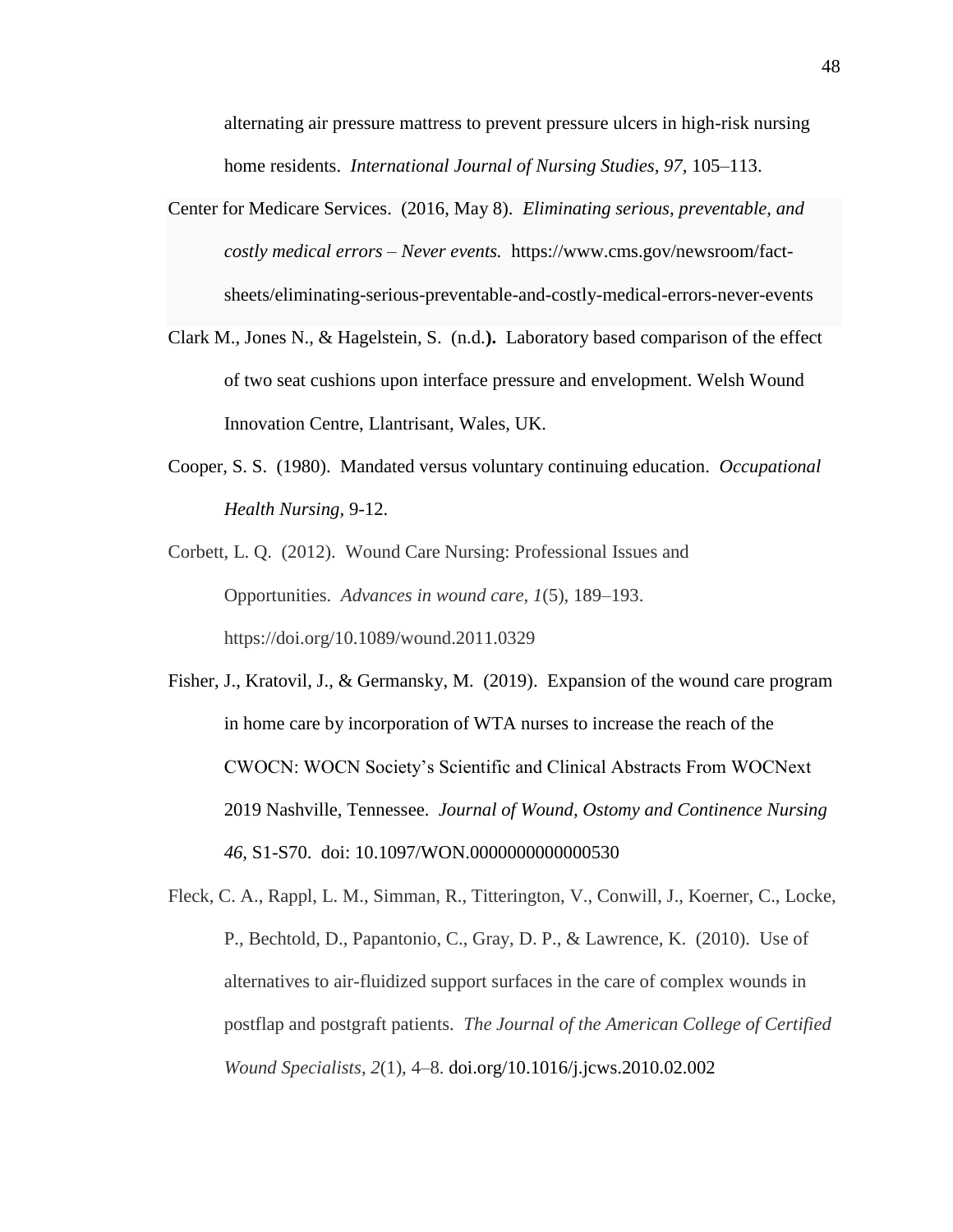- Fontaine, R., Risley, S., & Castellino, R. (1998). A quantitative analysis of pressure and shear in the effectiveness of support surfaces. *Journal of Wound, Ostomy and Continence Nursing, 25*(5), 233-239.
- Fulbrook, P., Lawrence, P., & Miles, S. (2019). Australian nurses' knowledge of pressure injury prevention and management. *Journal of Wound, Ostomy and Continence Nursing*, *46*(2), 106-112. doi: 10.1097/WON.0000000000000508
- Hektor Dunphy, L. M. (2015). In M. C. Smith & M. E. Parker (Eds.). *Nursing theories and nursing practice* (pg 437-53). Philadelphia, PA: F. A. Davis Company.
- Kohn, L.T., Corrigan, J.M., & Donaldson, M.S. (2000). *To err is human: Building a safer health system.* Committee on Quality of Health Care in America, Institute of Medicine. National Institute of Health. National Academies Press. https://www.ncbi.nlm.nih.gov/books/NBK225182/pdf/Bookshelf\_NBK225182.pd f
- McNichol, L., Watts, C., Mackey, D., Beitz, J., & Gray, M. (2015). Identifying the right surface for the right patient at the right time. *Journal of Wound, Ostomy and Continence Nursing, 42*(1), 19-37. doi: 10.1097/WON.0000000000000103
- Miller, D. M.; Neelon, L., Kish-Smith, K., Whitney, L. B., Burant, C. J. (2017). Pressure injury knowledge in critical care nurses. *Journal of Wound, Ostomy and Continence Nursing 44*(5), 455-457. doi: 10.1097/WON.0000000000000350
- National Pressure Injury Advisory Panel. (2019). *Support surface standards initiative.* https://cdn.ymaws.com/npiap.com/resource/resmgr/terms\_and\_defs\_nov\_21\_201 9\_u.pdf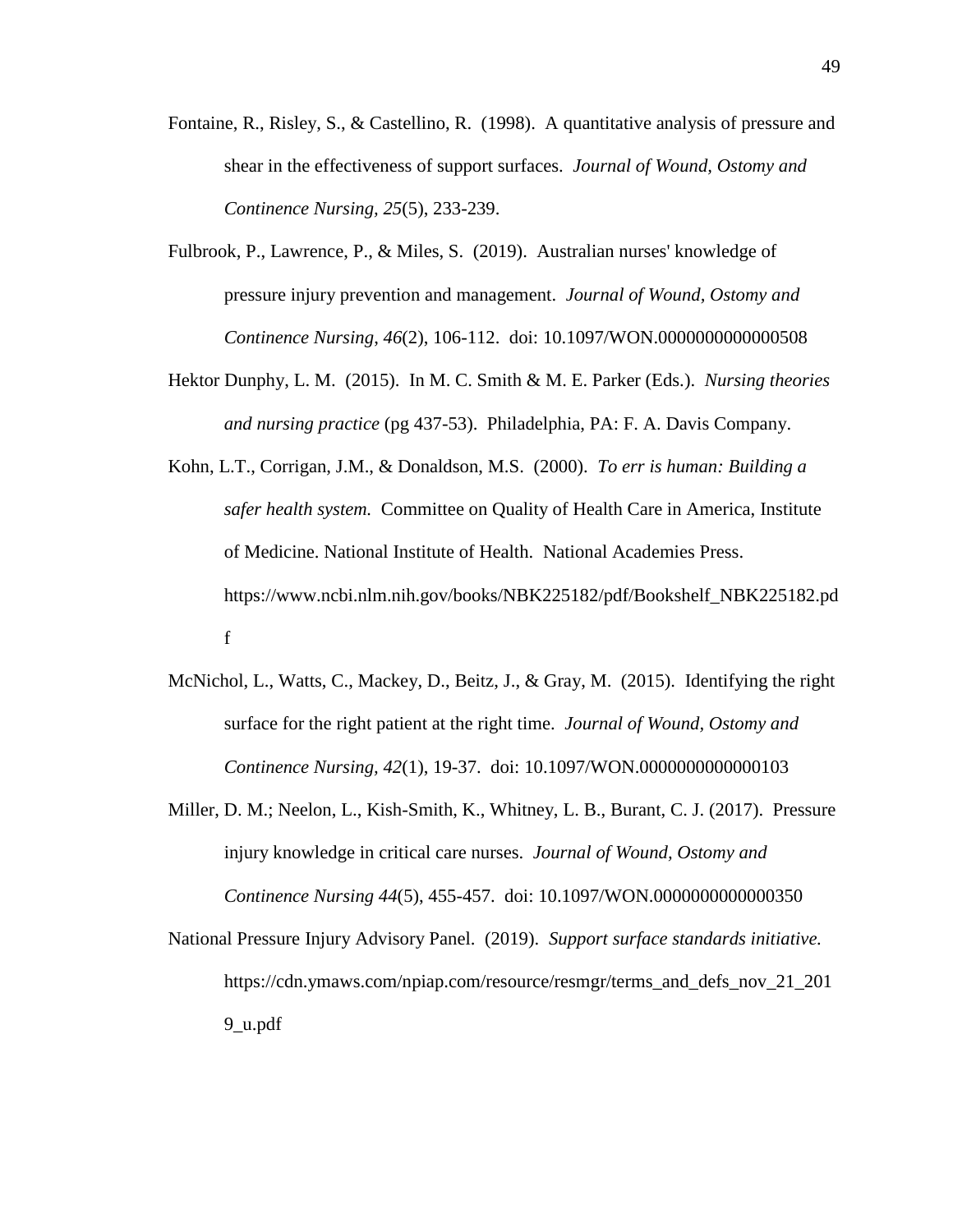National Pressure Injury Advisory Panel. (2016). *Pressure points.*

https://npiap.com/page/PreventionPoints

National Pressure Injury Advisory Panel. (2016). *PI staging.*

https://npiap.com/page/PressureInjuryStages

- "Nurses ranked most trusted profession 19 years in a row." (2021, January 19). *Nurse.org.* https://nurse.org/articles/nursing-ranked-most-honest-profession/
- Ochs, R., Horn, S., Smout, R., & van Rijswijk, L. (2004). Effect of support surface on pressure ulcer healing rate. *Journal of Wound, Ostomy and Continence Nursing 31(*3S).
- Petrone, K., Mathis, L. (2017) Pressure ulcer litigation: What is the wound center's liability? *Today's Wound Clinic, 11*(9).
- Pieper, B., & Zulkowski, K. (2014) The Pieper-Zulkowski pressure ulcer knowledge test. *Wound Care Journal 27*(9), 413-419.
- Ramundo, J., Coverstone, S., Crumbley, D. R., Geiger, D., Jankowski, I., Ritter, D., Smith, S., & Sutton, A. (2020). Evaluation of the impact of the Wound Treatment Associate (WTA) education program on practice and quality patient outcomes. *Journal of Wound, Ostomy and Continence Nursing 47*(1), 13-19. doi: 10.1097/WON.0000000000000602
- Riegel, F., Crossetti, M., Martini, J., & Goncalves Nes, A. (2021). Florence Nightingale's theory and her contributions to holistic critical thinking in nursing. *Rev Bras Enferm 74*(2). https://doi.org/10.1590/0034-7167-2020-0139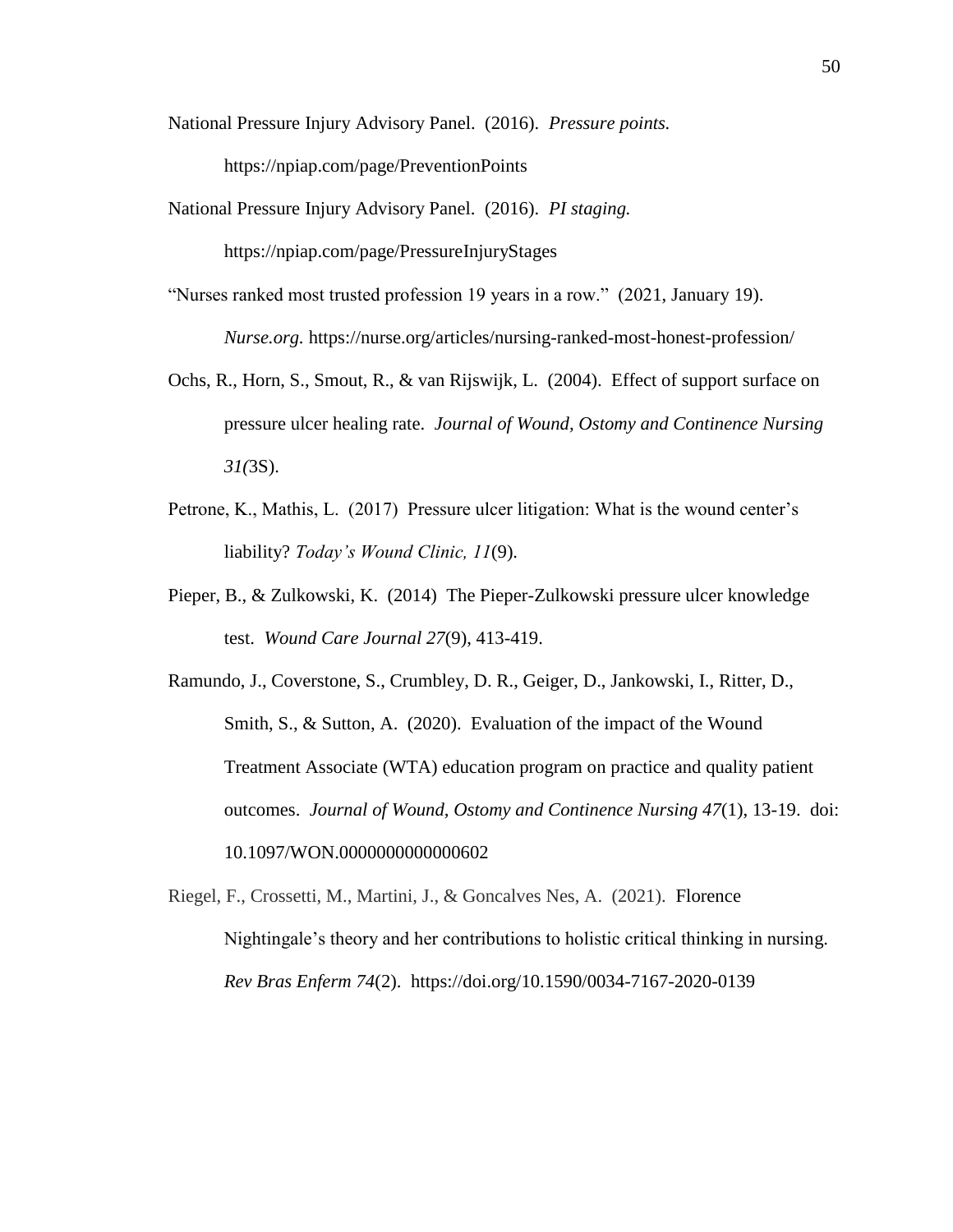- Rogers, E., Griffin, E., Carnie, W., Melucci, J., & Weber, R. J. (2017). A just culture approach to managing medication errors. *Hospital pharmacy*, *52*(4), 308–315. https://doi.org/10.1310/hpj5204-308
- Serraes, B., & Beeckman, D. (2016). Static air support surfaces to prevent PIs. *Journal of Wound, Ostomy and Continence Nursing, 43*(4), 375-378. doi: 10.1097/WON.0000000000000244
- Slayton, S., Morris, P., & Brinkley, J. (2017). Pressure mapping of a standard hospital recliner and select cushions with healthy adults. *Journal of Wound, Ostomy and Continence Nursing, 44*(3), 228-235. doi: 10.1097/WON.0000000000000300
- Stone, A., Brienza, D., Call, E., Fontaine, R., Goldberg, M., Hong, K. Z.., Jordan, R., Lachenbruch, C., LaFleche, P., & Sylvia, C. (2015). Standardizing support surface testing and reporting. *Journal of Wound, Ostomy and Continence Nursing, 42*(5), 445-449. doi: 10.1097/WON.0000000000000172
- Walker, C. (2019).Enlarging the circle of wound care through Wound Treatment Associate program. *Journal of Wound, Ostomy and Continence Nursing 46,* S1- S70. doi: 10.1097/WON.0000000000000530
- Walker, C. A., Rahman, A., Gipson-Jones, T. L., & Harris, C. (2019). Matthew hospitalists' needs assessment and perceived barriers in wound care management. *Journal of Wound, Ostomy and Continence Nursing (46)*2, 98-105. doi: 10.1097/WON.0000000000000512
- Washington State Hospital Association. (2020, Nov19). *Worldwide PI prevention day.*  https://www.wsha.org/articles/worldwide-pressure-injury-prevention-day-is-nov-19-2020/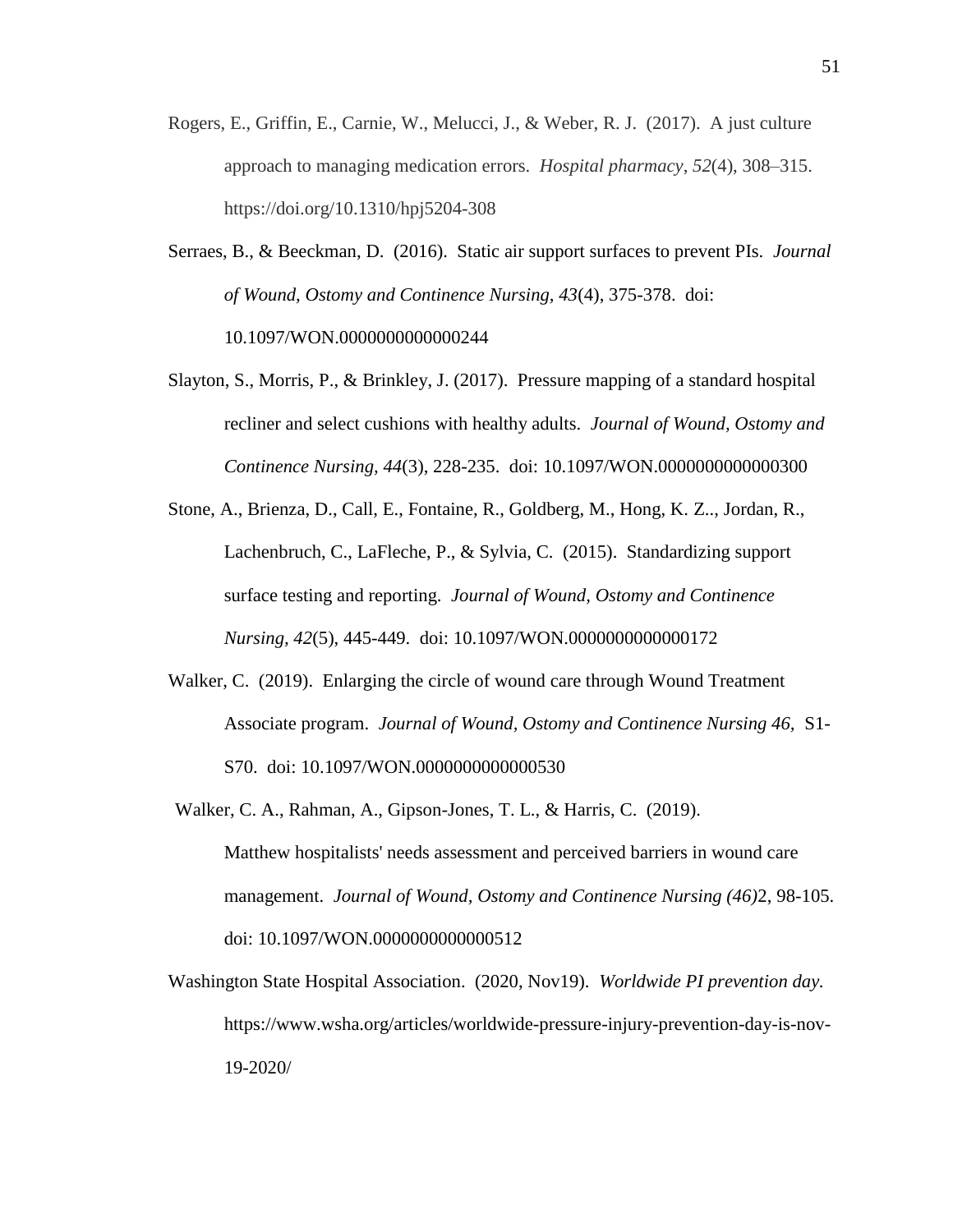- Whaley, A. M. (2019). Use of the WTA in the acute care setting to increase accuracy and timeliness of pressure injury staging, and implementation of wound care. *Journal of Wound, Ostomy and Continence Nursing 46,* S1-S70. doi: 10.1097/WON.0000000000000530
- Whittemore, R. (1998). Pressure-reduction support surfaces. *Journal of Wound, Ostomy and Continence Nursing, 25*(1), 6-25.

Wound, Ostomy, Continence Nurse Certification Board. (n.d.). *Exam*. http://wocncb.org/recertification/exam

Wound Ostomy Continence Nurse Society. (2021). *Accreditation*.

www.wocn.org/become-a-woc-nurse/accredited-programs/

Wound Ostomy Continence Nurse Society. (2021). *Wound Treatment Associate Program*. www.wocn.org/wound-treatment-associate-program/

Wound Ostomy Continence Nurse Society. (2018). *Wound treatment associate participant workbook.* Wound Ostomy Continence Nurse Society Publishing. Zborowsky, T. (2014). The legacy of Florence Nightingale's Environmental Theory: Nursing research focusing on the impact of healthcare environments. *Health Environments Research & Design Journal 7*(4), 19–34.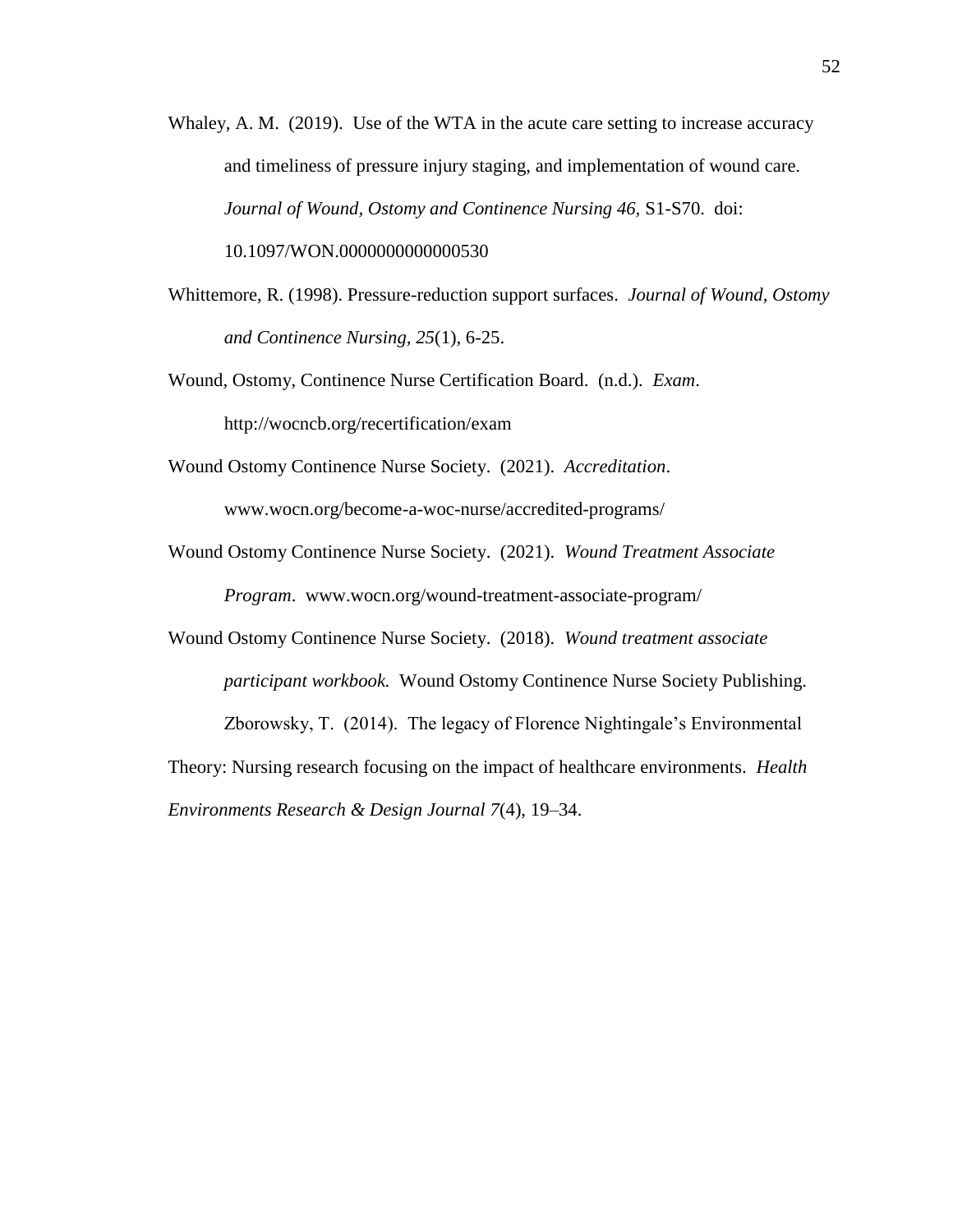# **Table 1**

## *Collected Data*

| <b>Respondent</b> | <b>Certification</b> | <b>Sex</b> | <b>Years</b><br><b>Experience</b> | <b>Degree</b>  | <b>PZPUKT</b><br><b>Score</b> | <b>Time Since Last</b><br><b>Lecture on PIs</b> | <b>Time Since</b><br><b>Last Read</b><br>on PIs | <b>Cushion</b><br><b>Choice</b> |
|-------------------|----------------------|------------|-----------------------------------|----------------|-------------------------------|-------------------------------------------------|-------------------------------------------------|---------------------------------|
| $\mathbf{1}$      | <b>CWCN</b>          | Female     | 20 years or<br>more               | Baccalaureate  | 90%                           | One year or less                                | One year or<br>less                             | Repose                          |
| $\overline{2}$    | <b>CWCN</b>          | Female     | $10 - 15$ years                   | Baccalaureate  | 90%                           | One year or less                                | One year or<br>less                             | Repose                          |
| 3                 | <b>AP-CWCN</b>       | Female     | 20 years or<br>more               | <b>Masters</b> | 94%                           | One year or less                                | One year or<br>less                             | Repose                          |
| $\overline{4}$    | <b>CWCN</b>          | Female     | $1-5$ years                       | Baccalaureate  | 94%                           | One year or less                                | One year or<br>less                             | <b>EHOB</b>                     |
| 5                 | <b>CWCN</b>          | Female     | $15 - 20$ years                   | Baccalaureate  | 83%                           | One year or less                                | One year or<br>less                             | Repose                          |
| 6                 | <b>CWCN</b>          | Female     | $>5 - 10$<br>years                | Baccalaureate  | 83%                           | One year or less                                | One year or<br>less                             | Repose                          |
| $\overline{7}$    | <b>CWCN</b>          | Female     | $15 - 20$ years                   | Baccalaureate  | 89%                           | One year or less                                | One year or<br>less                             | None                            |
| 8                 | <b>AP-CWCN</b>       | Female     | 20 years or<br>more               | <b>Masters</b> | 90%                           | One year or less                                | One year or<br>less                             | Repose                          |
| 9                 | <b>CWCN</b>          | Female     | $10 - 15$ years                   | <b>Masters</b> | 92%                           | One year or less                                | One year or<br>less                             | Repose                          |
| 10                | <b>CWCN</b>          | Female     | $15 - 20$ years                   | Baccalaureate  | 92%                           | One year or less                                | One year or<br>less                             | Repose                          |
| 11                | <b>CWCN</b>          | Female     | $10 - 15$ years                   | Baccalaureate  | 86%                           | One year or less                                | One year or<br>less                             | Repose                          |
| 12                | <b>AP-CWCN</b>       | Female     | 20 years or<br>more               | <b>Masters</b> | 93%                           | One year or less                                | One year or<br>less                             | Repose                          |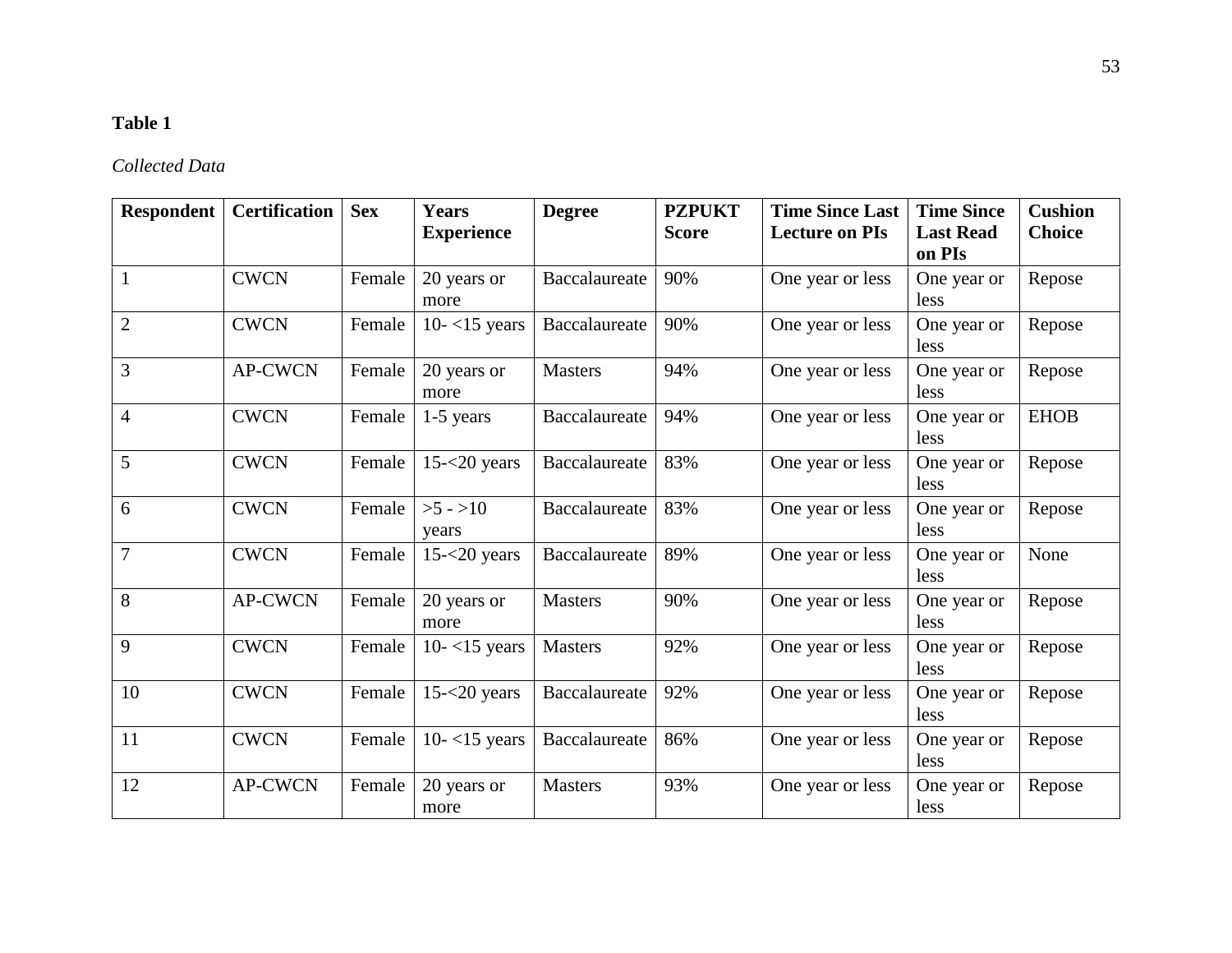| 13 | <b>CWCN</b>    | Female | 20 years or<br>more | Baccalaureate  | 85% | One year or less                                | One year or<br>less | None        |
|----|----------------|--------|---------------------|----------------|-----|-------------------------------------------------|---------------------|-------------|
| 14 | <b>AP-CWCN</b> | Female | 20 years or<br>more | <b>Masters</b> | 94% | Greater than 1<br>year but less<br>than 2 years | One year or<br>less | Repose      |
| 15 | <b>CWCN</b>    | Male   | $1-5$ years         | <b>Masters</b> | 92% | One year or less                                | One year or<br>less | <b>EHOB</b> |
| 16 | <b>CWCN</b>    | Female | 20 years or<br>more | Baccalaureate  | 89% | One year or less                                | One year or<br>less | Repose      |
| 17 | <b>CWCN</b>    | Female | 20 years or<br>more | <b>Masters</b> | 90% | One year or less                                | One year or<br>less | Repose      |
| 18 | <b>CWCN</b>    | Female | $1-5$ years         | Baccalaureate  | 90% | One year or less                                | One year or<br>less | Repose      |
| 19 | <b>CWCN</b>    | Female | 20 years or<br>more | Baccalaureate  | 90% | One year or less                                | One year or<br>less | None        |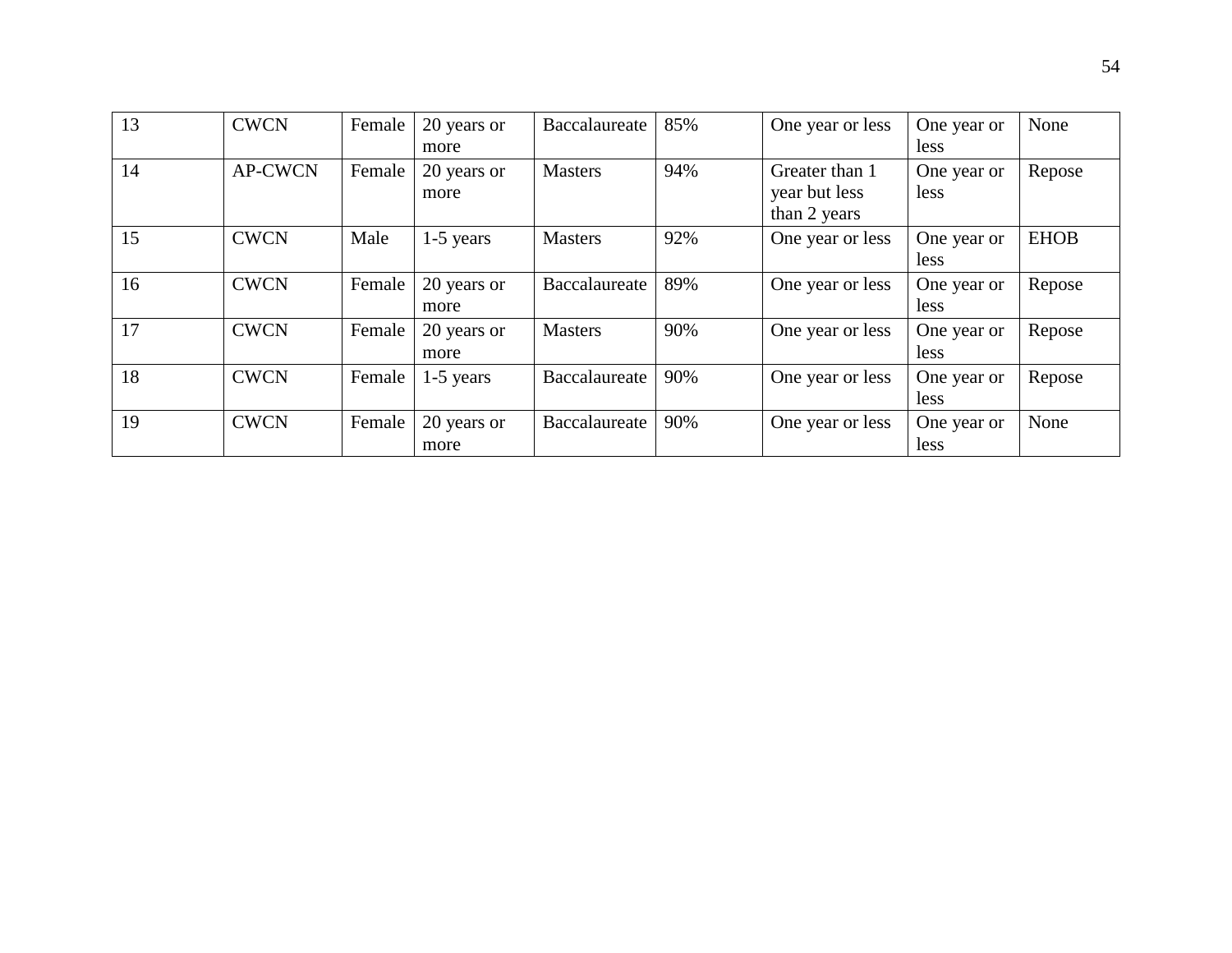## **Table 2**

|  |  | PI Stages Using NPIAP Classification System |  |
|--|--|---------------------------------------------|--|
|  |  |                                             |  |

| Stage 1      | • Epidermis is intact but discolored pink or red                                                                                                          | Photo removed due to   |
|--------------|-----------------------------------------------------------------------------------------------------------------------------------------------------------|------------------------|
|              | Does not blanch upon touch<br>$\bullet$                                                                                                                   | copyright requirements |
| Stage 2      | • Some degree of epidermis is lost.<br>• Red, pink, or possibly white dermis is visible.<br>• No depth, slough or eschar present.                         | Author's own photo.    |
| Stage 3      | • Some degree of dermis is lost, exposing adipose.<br>Depth, slough, eschar are all possible.<br>$\bullet$<br>• Tunnels and undermining may be present.   | Author's own photo.    |
| Stage 4      | • Muscle, bone, tendon and/or ligament is visible.<br>Undermining, tunnels, eschar, and slough are all<br>$\bullet$<br>possible                           | Author's own photo.    |
| Unstage-able | The wound bed has slough or eschar present in such<br>$\bullet$<br>an amount that most of the wound bed or a<br>significant boney prominence is obscured. |                        |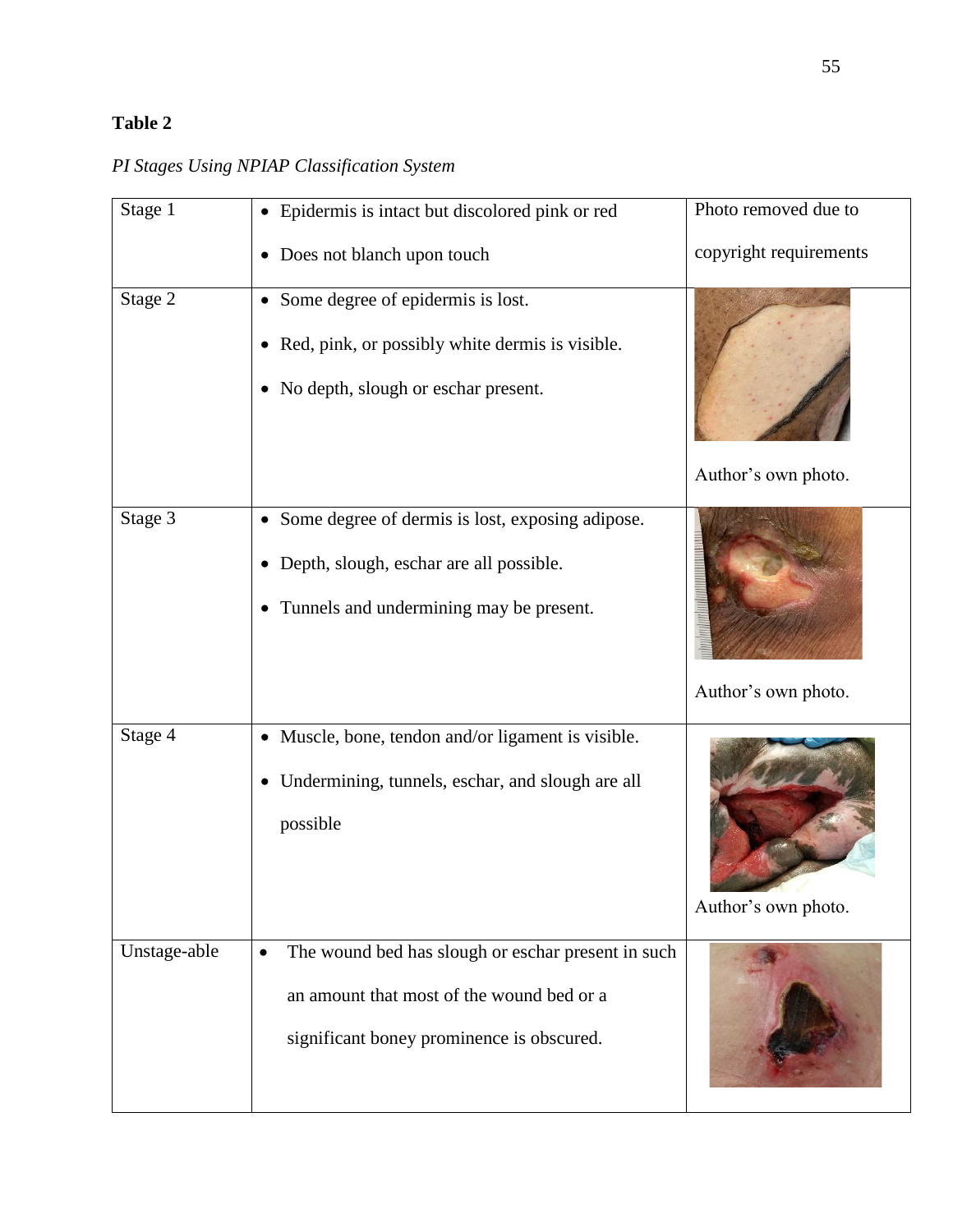|                | If muscle, bone, tendon or ligament is visible, the<br>$\bullet$<br>PI is a stage 4.                                                                                                                                                                 | Author's own photo. |
|----------------|------------------------------------------------------------------------------------------------------------------------------------------------------------------------------------------------------------------------------------------------------|---------------------|
| Deep Tissue PI | Purple, blue or maroon discoloration of the<br>$\bullet$<br>epidermis is present.<br>The wound may be closed, or open.<br>The tissue exposed may be dermis or adipose.<br>If muscle, bone, tendon or ligament is visible, the<br>wound is a stage 4. | Author's own photo. |

56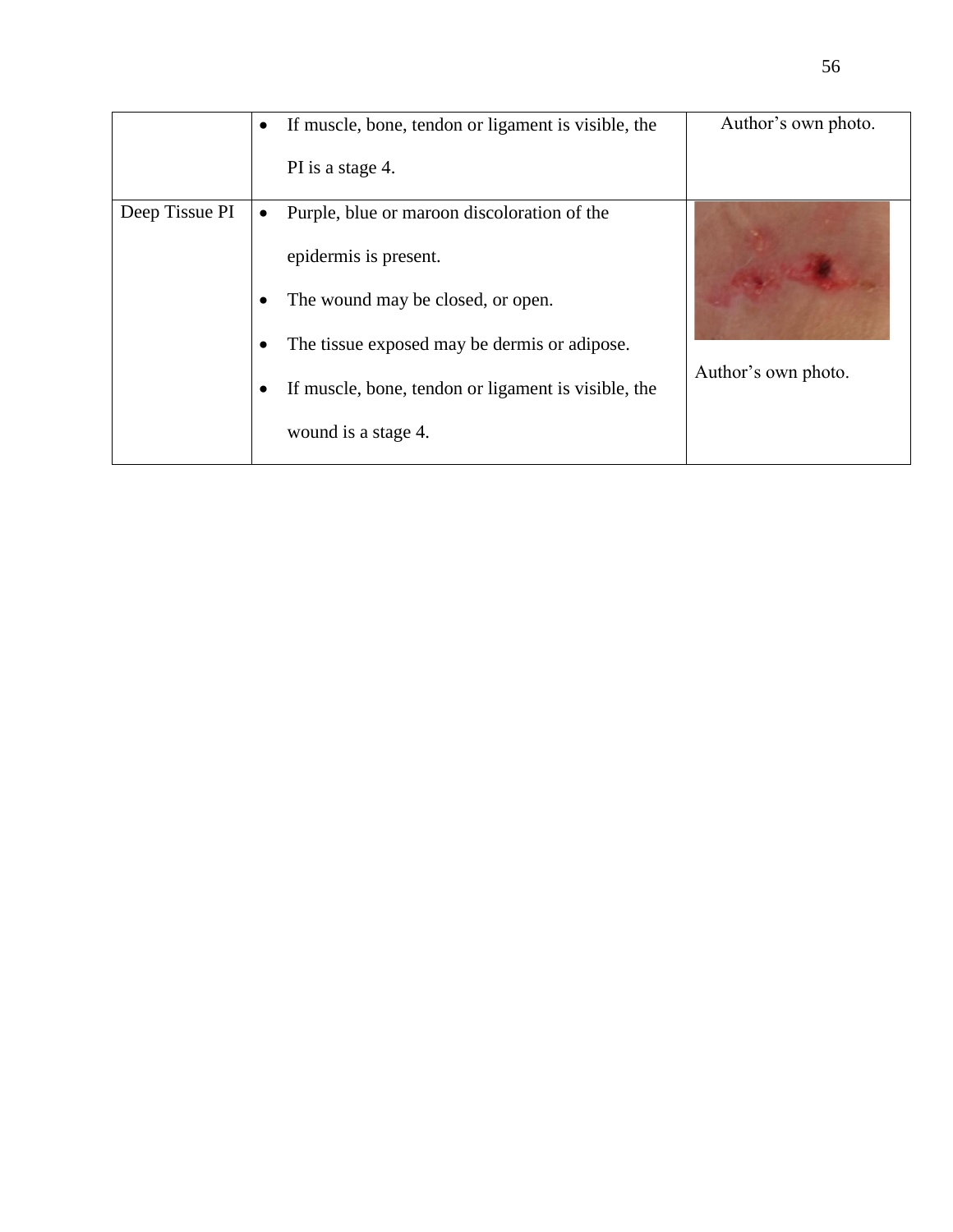*Repose Chair Cushion, Bed Overlay, Reusable Cover*



- *Repose brand.*
- *Static reactive air with immersion feature.*
- *Low friction, low shear cover*
- *Permission to print photos provided by Frontier Medical*



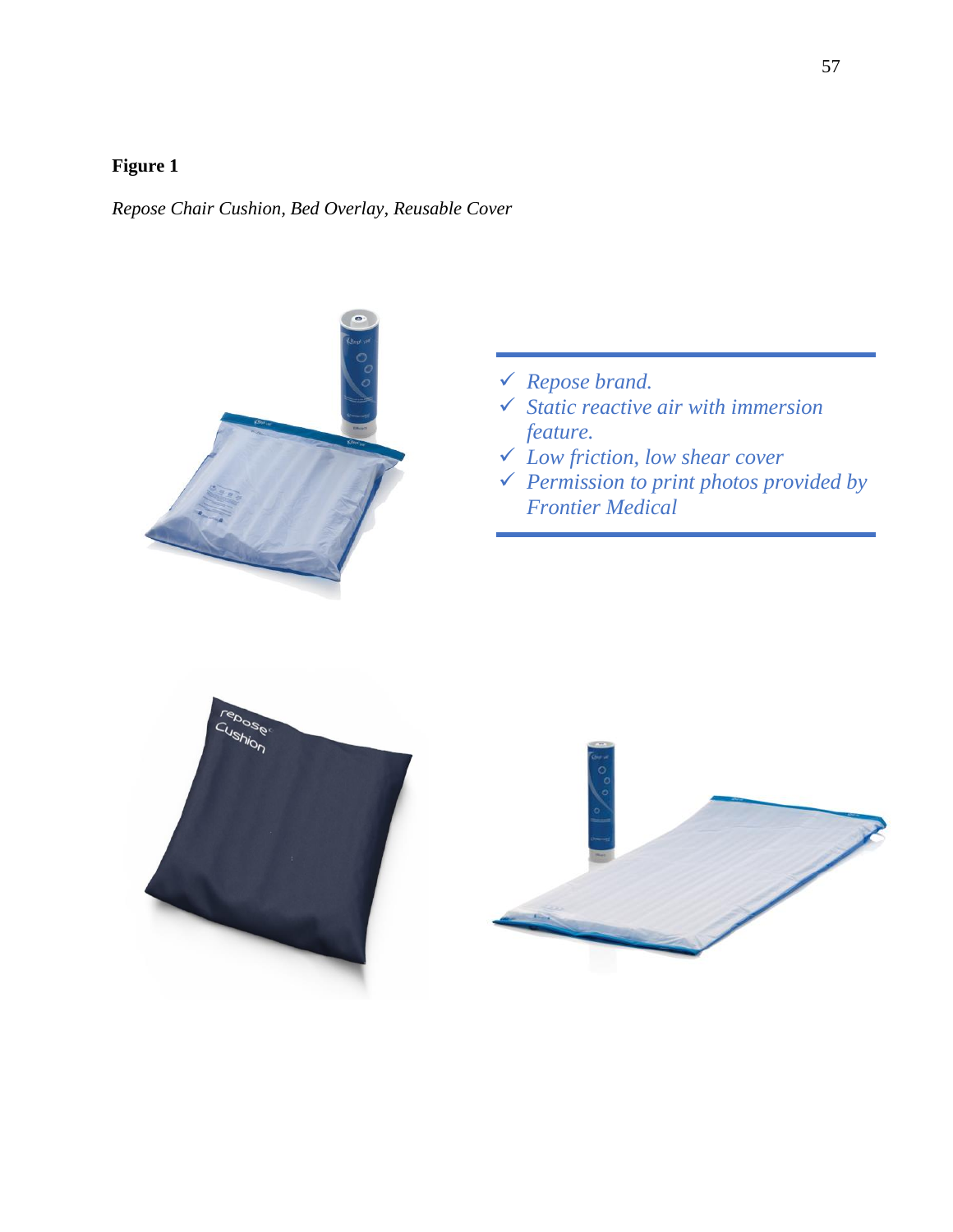*EHOB Waffle Bed Overlay and Chair Cushion*

- *EHOB Waffle.*
- *Static Reactive Air*
- *No cover*

Photo of EHOB brand chair cushion and bed overlay deleted due to copyright laws.

### **Figure 3**

*Geomatt Bed Overlay and Chair Cushion* 

Photo of Geomatt brand chair cushion and bed overlay deleted due to copyright laws.

*Geomatt. 4" foam.* 

*No cover.*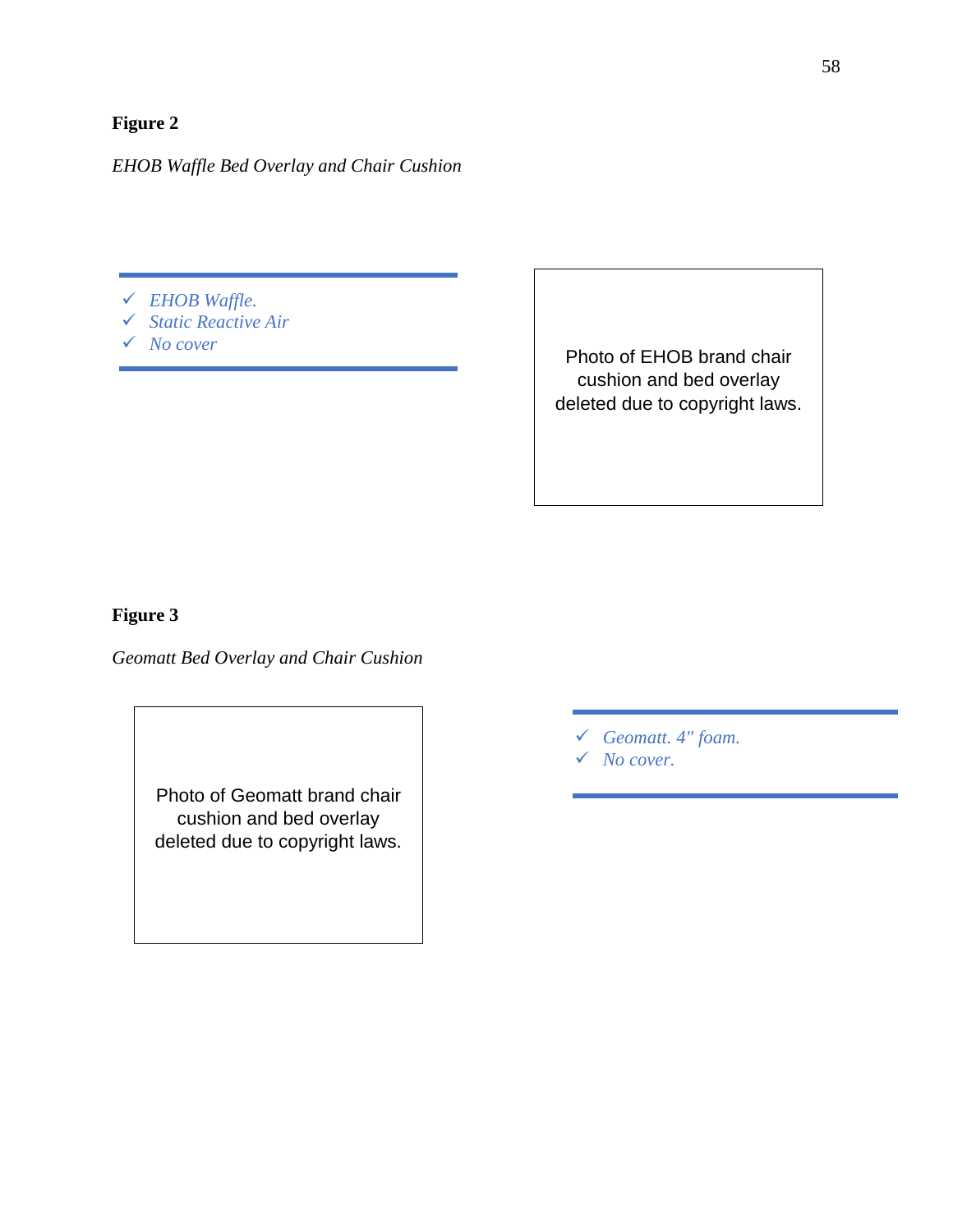*Conceptual Theoretical Empirical System*

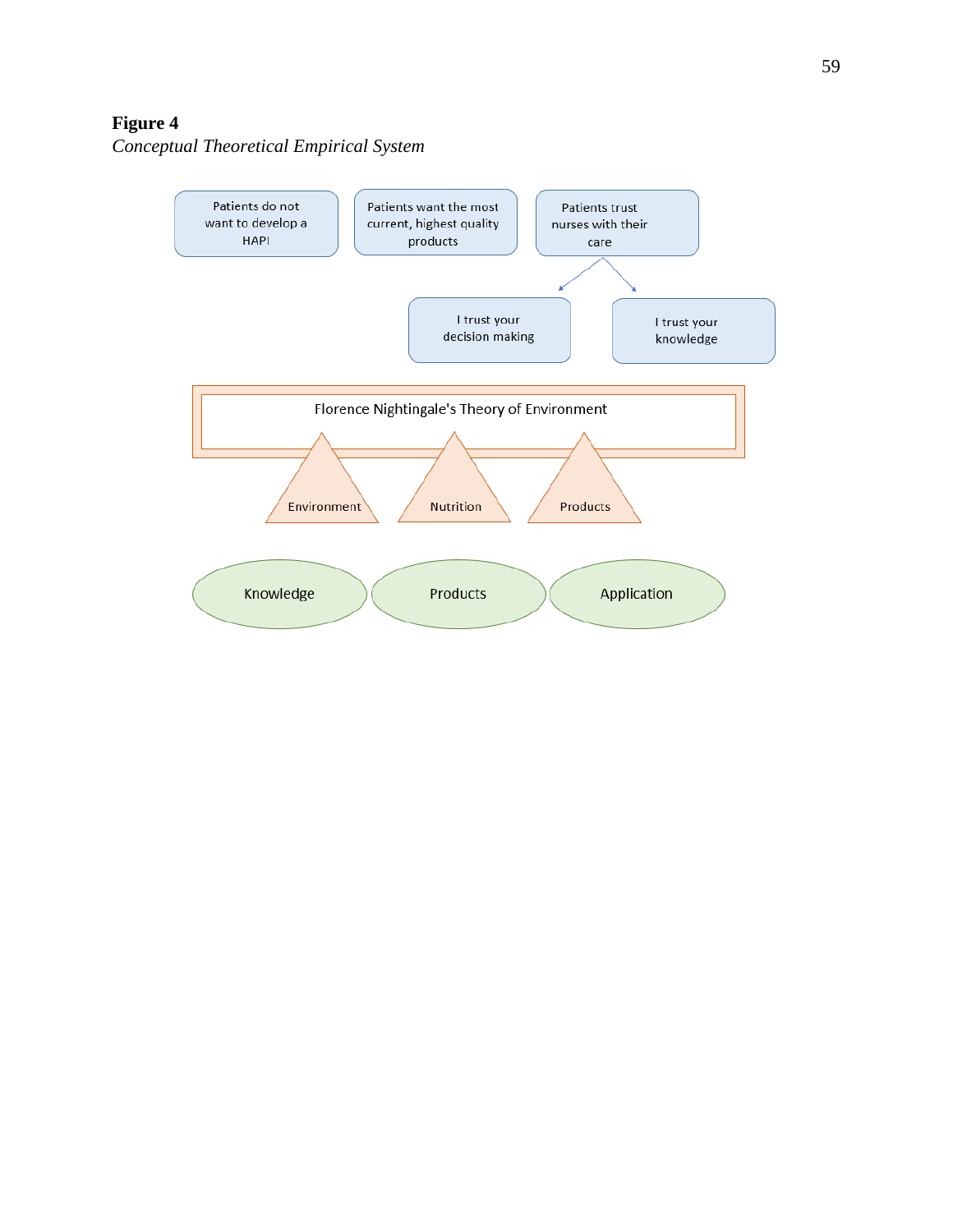



*Survey Results Age Groups in Years*

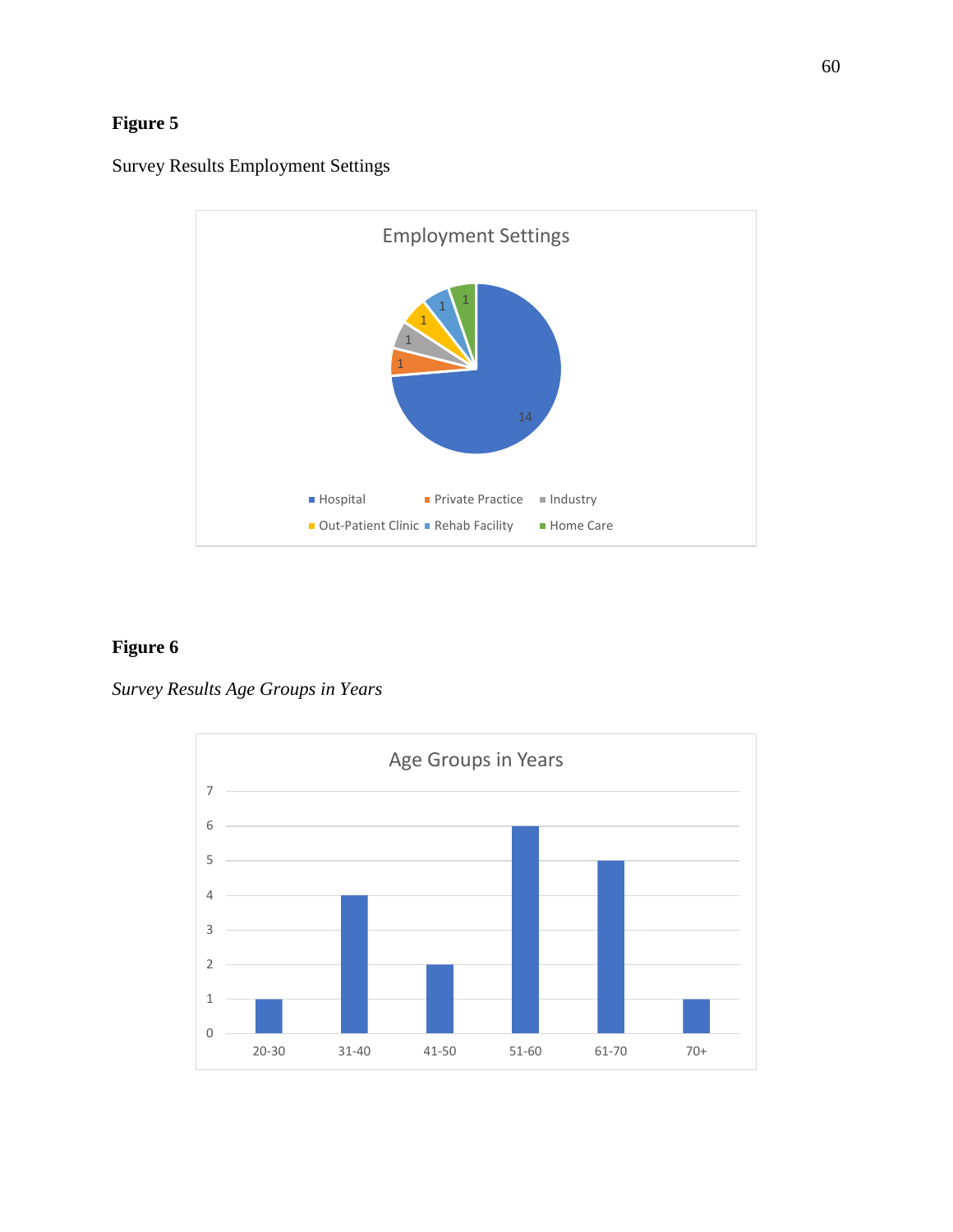

*Survey Results Wound Certifications*

*Survey Results Years of Experience as Wound Nurse Specialist*

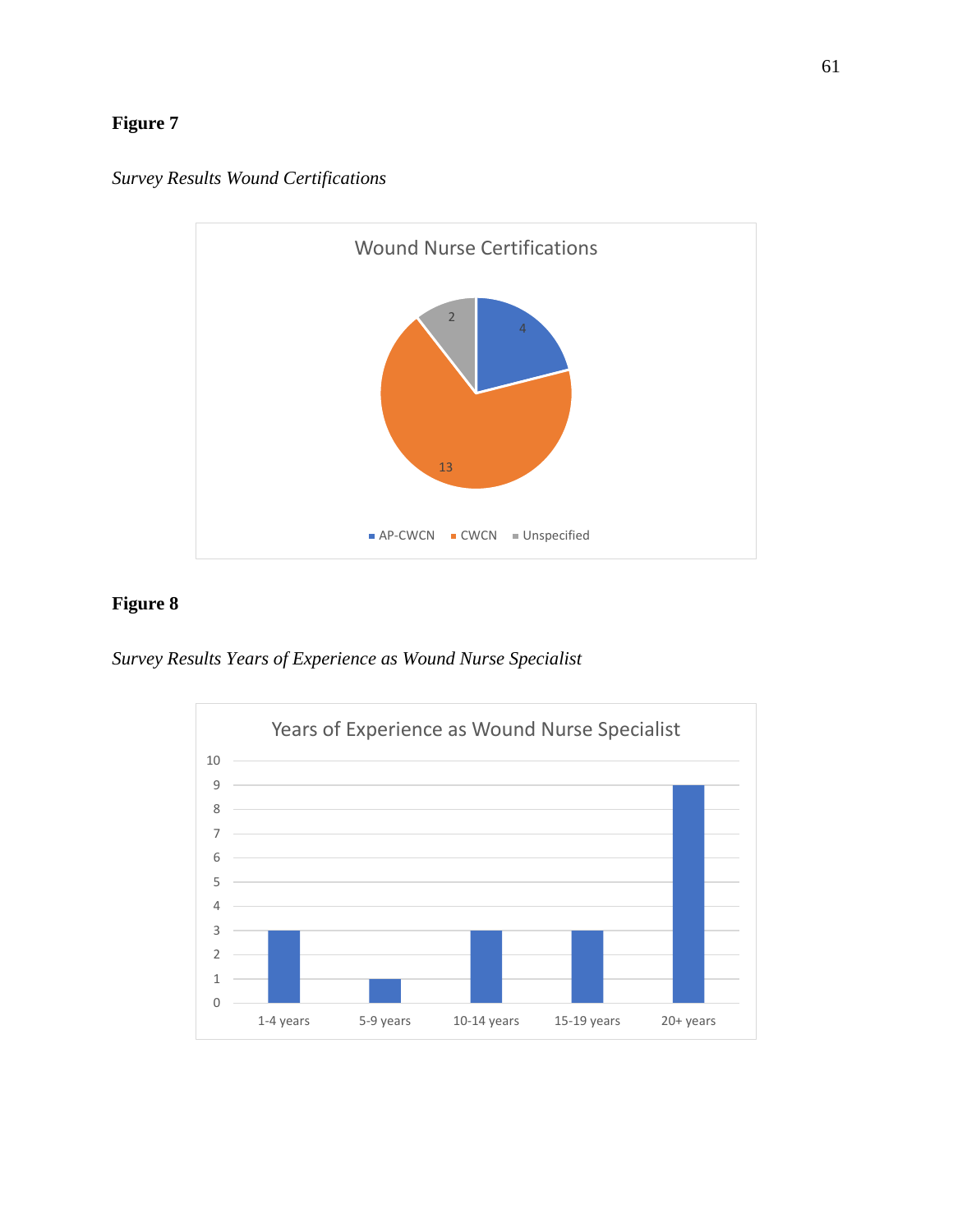

*Survey Data Highest Degree Earned*

*Survey Data: Average Test Score Versus Years' Experience*